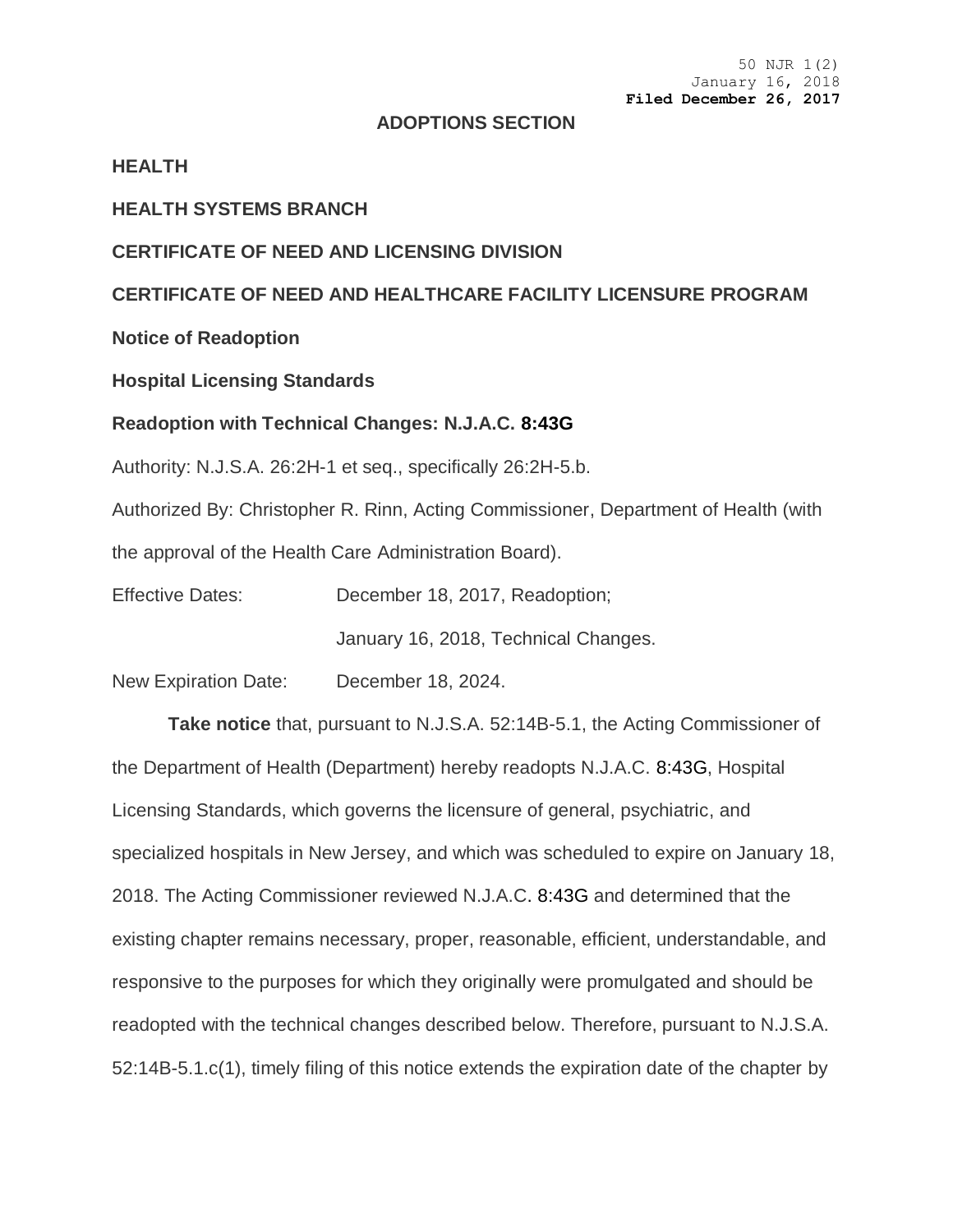seven years.

N.J.A.C. 8:43G contains 38 subchapters, described as follows: Subchapter 1 contains general provisions. Subchapter 2 provides for the licensure and licensure procedures. Subchapter 3 is reserved. Subchapter 4 addresses patient rights. Subchapter 5 addresses hospital administration and general hospital-wide policies. Subchapter 6 addresses anesthesia services. Subchapter 7 addresses cardiac services. Subchapter 7A addresses stroke centers. Subchapter 8 addresses central services. Subchapter 9 addresses critical and intermediate care. Subchapter 10 addresses dietary services.

Subchapter 11 addresses discharge planning. Subchapter 12 addresses emergency department and trauma services. Subchapter 12A addresses emergency care for sexual assault victims. Subchapter 13 addresses housekeeping, laundry, and sanitation. Subchapter 14 addresses infection control. Subchapter 15 addresses medical records. Subchapter 16 addresses medical staff. Subchapter 17 addresses nurse staffing. Subchapter 17A addresses mandatory staff level posting and reporting standards. Subchapter 18 addresses nursing care. Subchapter 19 addresses obstetrics. Subchapter 20 addresses employee health.

Subchapter 21 addresses oncology. Subchapter 22 addresses pediatrics. Subchapter 22A addresses licensure of children's hospital designations. Subchapter 23 addresses pharmacy. Subchapter 24 addresses plant maintenance and emergency preparedness. Subchapter 25 addresses post mortem. Subchapter 26 addresses psychiatry. Subchapter 27 addresses continuous quality improvement. Subchapter 28 addresses radiation and radiation oncology. Subchapter 29 addresses physical and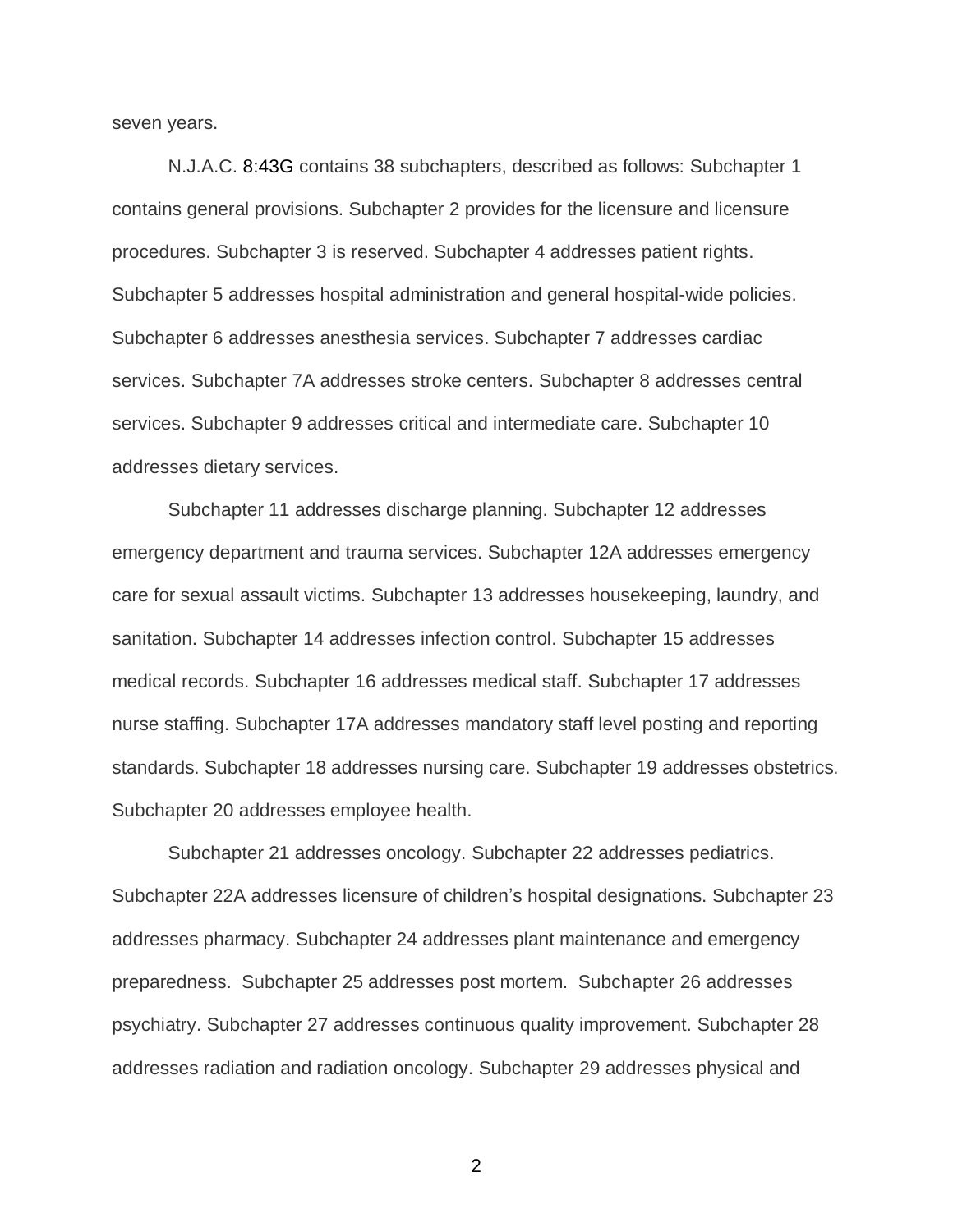occupational therapy. Subchapter 30 addresses renal dialysis.

Subchapter 31 addresses respiratory care. Subchapter 32 addresses same-day stay. Subchapter 33 addresses social work. Subchapter 34 addresses surgery. Subchapter 35 addresses post anesthesia care. Subchapter 36 addresses satellite emergency departments. Subchapter 37 addresses extracorporeal shock wave lithotripsy services. Subchapter 38 addresses long-term acute care hospitals general requirements.

The Department is making technical changes upon readoption to reflect the renaming of the agency as the Department of Health pursuant to P.L. 2012, c. 17 (N.J.S.A. 26:1A-2.1) (approved June 29, 2012), address the reorganization of the Department, wherein some Division and Program names were changed, update the guidance documents and contact information for the organizations to which the existing rules refer, and correct information in an existing rule that cites to another previously amended rule. One example of such a correction is at N.J.A.C. 8:43G-36.15(b), wherein the rule states that satellite emergency departments located within a former general hospital shall follow "Use Group I-2" set forth at N.J.A.C. 8:43A-19.1. However, in 2007, the Department amended N.J.A.C. 8:43A-19.1 to delete the reference to "Use Group I-2". See 39 N.J.R. 2309(a); 40 N.J.R. 702(a).

**Full text** of the technical changes follows (additions indicated in boldface **thus**; deletions indicated in brackets [thus]):

#### SUBCHAPTER 1. GENERAL PROVISIONS

8:43G-1.2 Definitions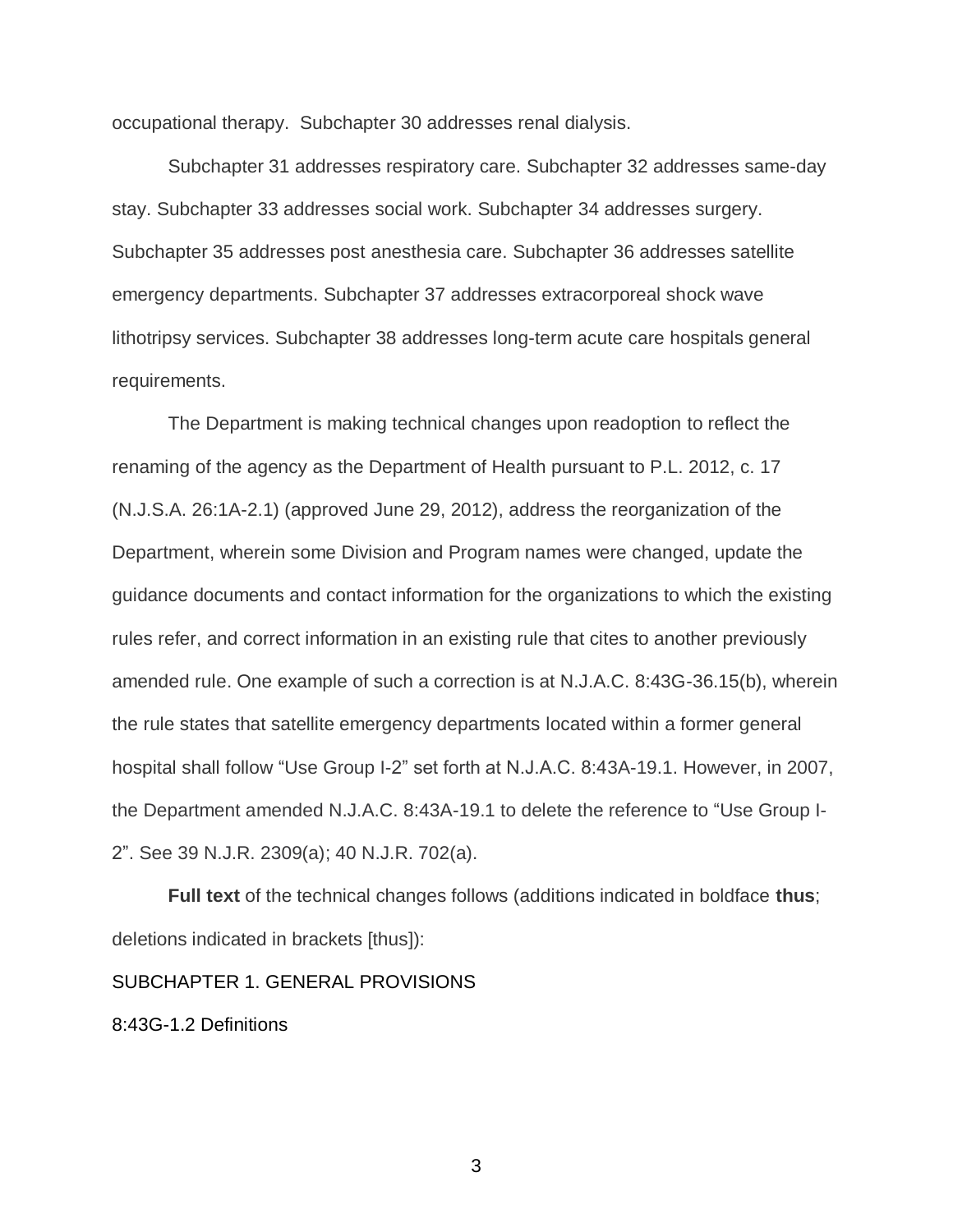The following words and terms, when used in this chapter, shall have the following meanings, unless the context clearly indicates otherwise:

…

"Commissioner" means the Commissioner of the [New Jersey] Department [of Health and Senior Services] or his or her designee.

"Deemed status" means an acknowledgment of compliance with certain Department licensure standards that the Department grants to a hospital because the hospital holds accreditation from an accrediting body recognized by the Centers for Medicare [and] **&** Medicaid Services [(CMS)] pursuant to 42 CFR Part 488, in place of the Department determining the hospital's compliance status by means of the Department independently performing a licensure inspection using Department staff.

1. (No change.)

"Department" means the [New Jersey] Department of Health [and Senior Services].

…

"Licensing Office" means the [Office of] Certificate of Need and Healthcare Facility Licensure **Program**, Division of [Health Facilities Evaluation] **Certificate of Need** and Licensing, [New Jersey State] Department of Health [and Senior Services], PO Box 358, Trenton, New Jersey 08625-0358.

…

"Regulatory compliance statement" means a submission to the Licensing Office consisting of:

1. (No change.)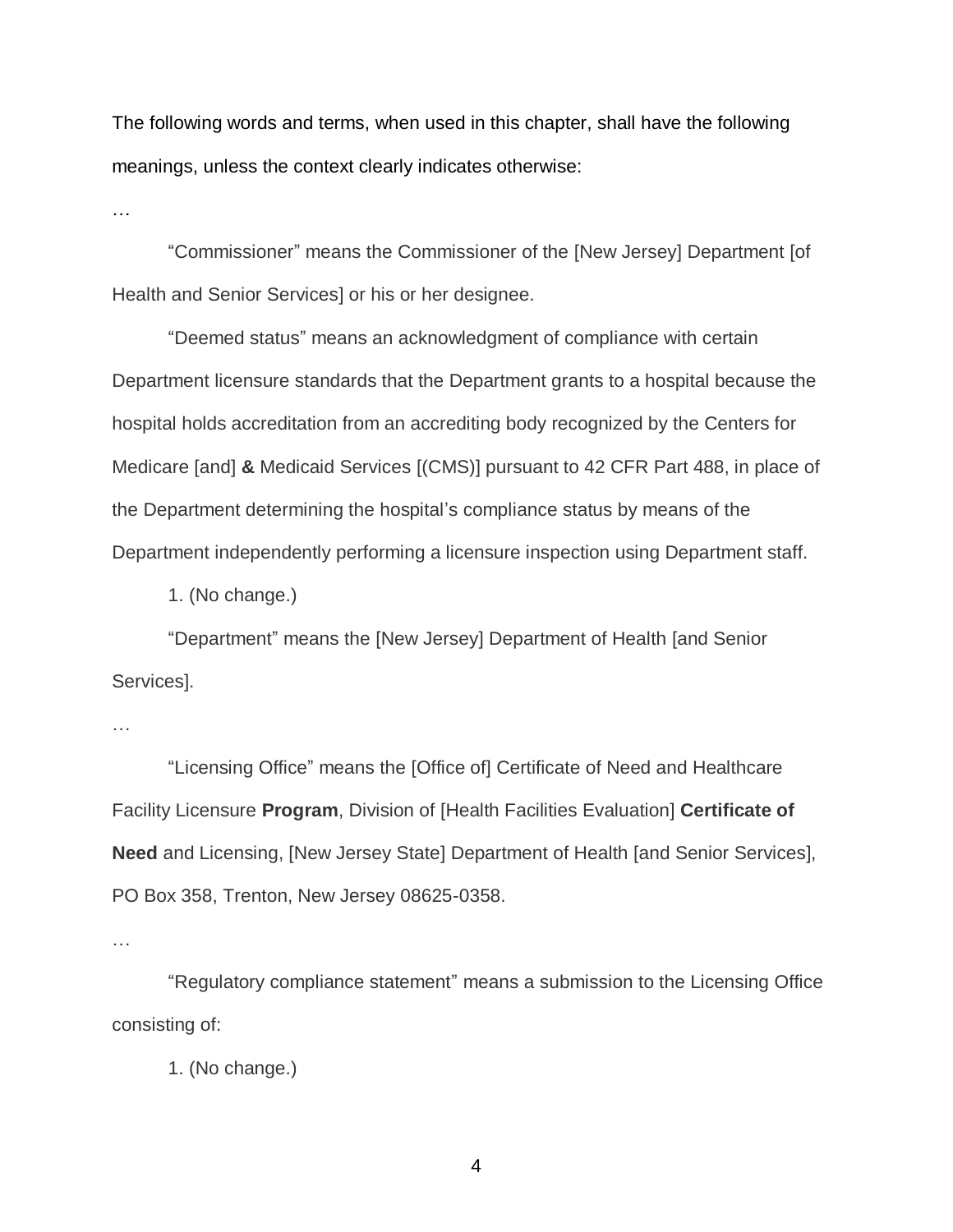2. A copy of a documentation of a facility's certification by or accreditation from an accrediting body recognized by the Centers for Medicare [and] **&** Medicaid Services [(CMS)] **of the U.S. Department of Health and Human Services**; and

3. (No change.)

…

# SUBCHAPTER 2. LICENSURE PROCEDURE

8:43G-2.1 Certificate of Need

(a) Where, in accordance with N.J.S.A. 26:2H-1 et seq., as amended, a Certificate of Need is required, a hospital shall not be instituted, constructed, expanded, or licensed to operate except upon application for and receipt of a Certificate of Need issued by the Commissioner [of the Department of Health and Senior Services].

(b)–(c) (No change.)

8:43G-2.2 Application for licensure

(a) Where applicable, following receipt of a Certificate of Need as a hospital, any

person, organization, or corporation desiring to operate a hospital shall make

application to the Commissioner for a license on forms prescribed by the Department.

Such forms may be obtained from the Department's website address

[www.state.nj.us/health/hcsa/hcsaforms.html] **[http://nj.gov/health/forms](https://healthapps.state.nj.us/forms/subforms.aspx?pro=healthfacilities)** or from the Licensing Office.

(b)-(j) (No change.)

8:43G-2.3. Newly constructed or expanded facilities

(a) The licensure application for a newly constructed or expanded hospital pursuant to N.J.A.C. 8:43G-2.2 shall include a copy of the Certificate of Occupancy, Certificate of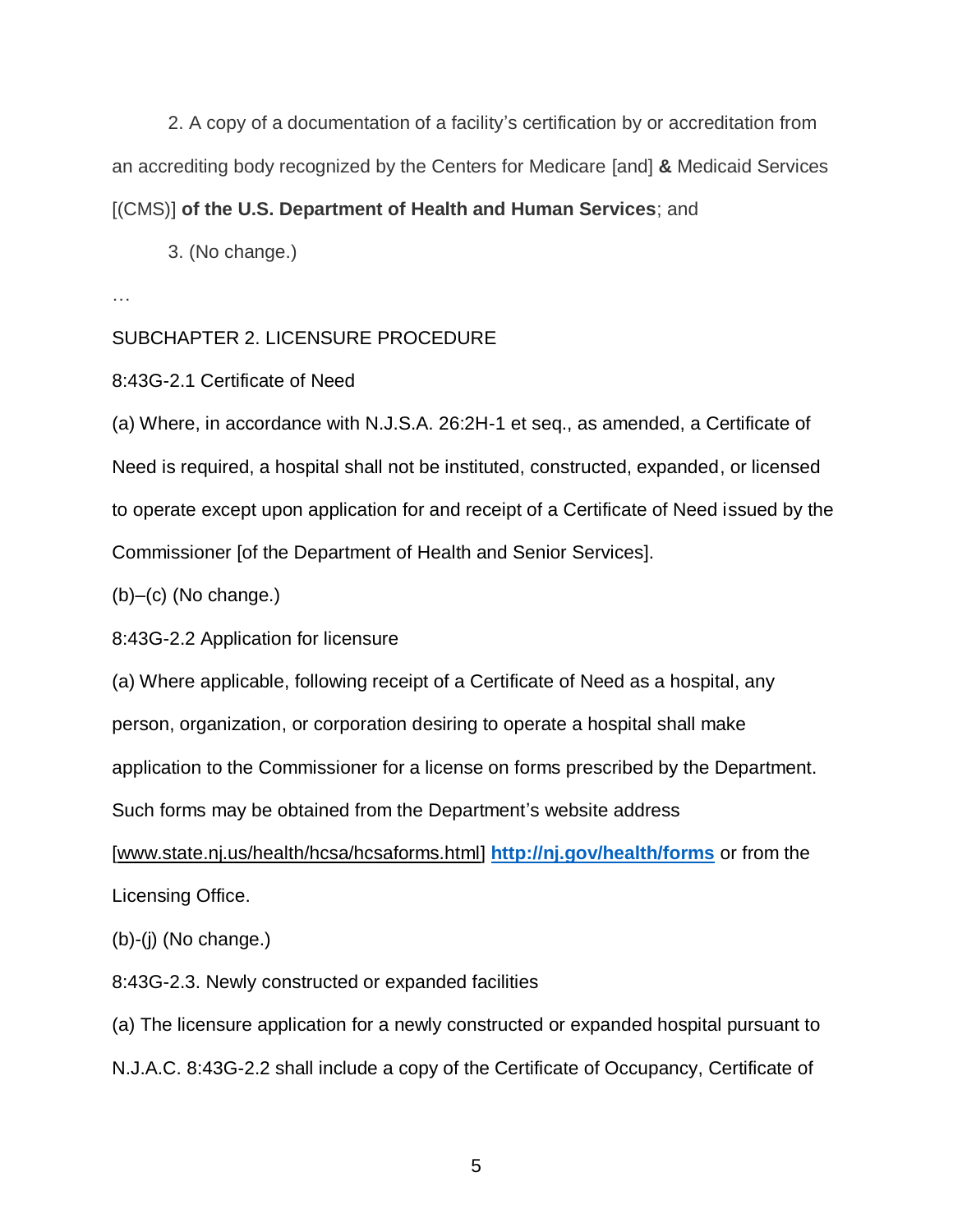Continuing Occupancy or a Certificate of Approval issued by the municipality in which the facility has been constructed in accordance with construction plan approval by:

> Health Plan Review **Unit** Division of Codes and Standards Department of Community Affairs PO Box 815 Trenton, New Jersey 08625-0815 Telephone: 609-633-8151

(b) An on-site inspection of the construction of the physical plant shall be made at the Department's discretion by representatives of the [Acute Care Survey Program] **Division of Health Facility Survey and Field Operations** to verify that the building has been constructed in accordance with the final architectural plans approved by the Department.

(c) Any health care facility which intends to undertake any alteration, renovation, or new construction of the physical plant, whether a Certificate of Need is required or not, shall submit plans to the Health Plan Review [Program] **Unit** of the Department of Community Affairs for review and approval prior to the initiation of any work.

8:43G-2.4 Surveys and temporary license

(a) When the written application for licensure pursuant to N.J.A.C. 8:43G-2.2 is approved and the building is ready for occupancy, a survey of the facility by representatives of the Division of Health [Facilities Evaluation and Licensing] **Facility** 

**Survey and Field Operations** of the Department may be conducted at the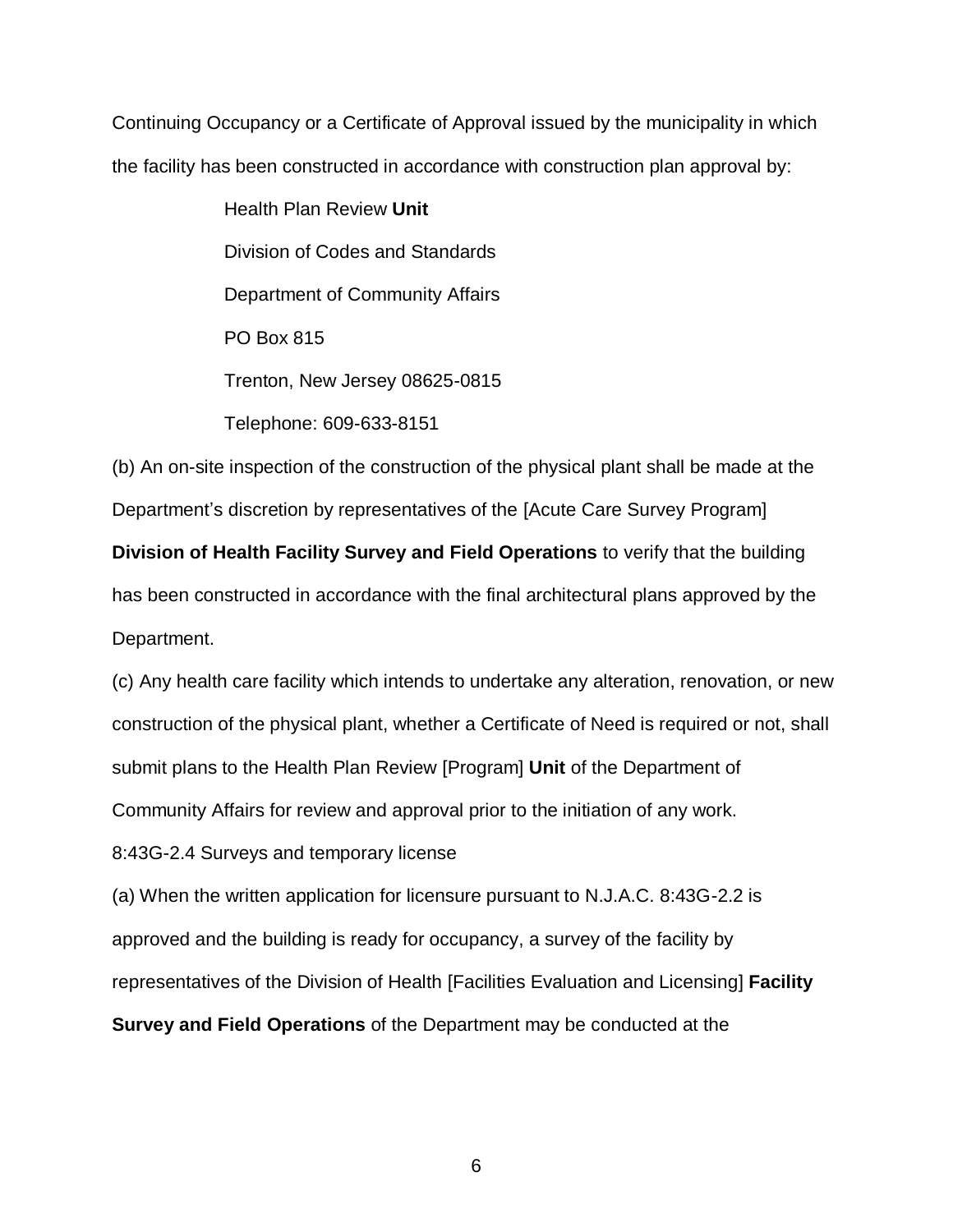Department's discretion to determine if the facility meets the standards set forth in this chapter.

1. If the Department conducts a survey, representatives of the Division of Health [Facilities Evaluation and Licensing] **Facility Survey and Field Operations** of the Department shall discuss the findings of the survey, including any deficiencies found, with representatives of the hospital facility.

2. The hospital facility shall notify the Division of Health [Facilities Evaluation and Licensing] **Facility Survey and Field Operations** of the Department in writing when the deficiencies, if any, have been corrected. Following review of the hospital facility's report, the [Acute Care Survey Program of the] Division of Health [Facilities Evaluation and Licensing] **Facility Survey and Field Operations** may schedule one or more surveys of the facility prior to occupancy.

(b) A temporary license shall be issued to the operator of a facility when the following conditions are met:

1. An office conference for review of the conditions for licensure and operation has taken place between the Licensing [and Certification Program] **Office** and representatives of the hospital facility, who have been advised that the purpose of the temporary license is to allow the Department to determine the hospital's compliance with N.J.S.A. 26:2H-1 et seq., and amendments thereto, and the rules pursuant thereto;

2.–4. (No change.)

(c) No hospital facility shall accept patients in any new service, unit, or facility until the hospital has a written approval and/or license issued by the [Certificate of Need and Acute Care Licensure Program of the Department] **Licensing Office**.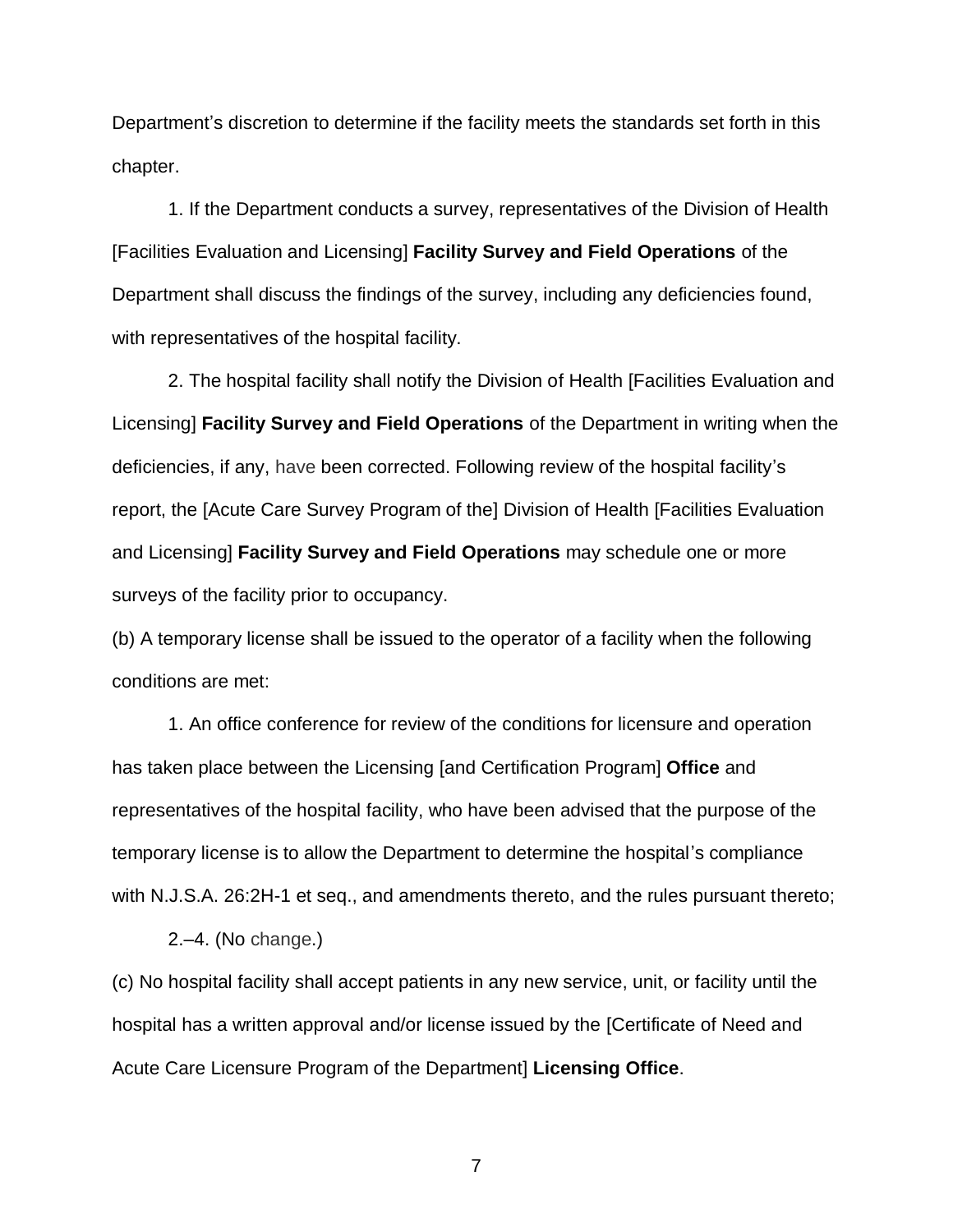(d)–(f) (No change.)

8:43G-2.7 Surrender of license

At least 30 days prior to voluntary surrender of its license where approved by Certificate of Need, or as directed under an order of revocation, refusal to renew, or suspension of license, a facility must directly notify each patient and the patient's physician concerned of the intended closure. The license shall be returned to the Licensing [and Certification Program of the Department] **Office** within seven calendar days from voluntary surrender, order of revocation, expiration, or suspension of license, whichever is applicable.

8:43G-2.8 Waiver

(a) (No change.)

(b) A facility seeking a waiver of the standards in this chapter shall apply in writing to the Director of the Licensing [and Certification Program of the Department] **Office**.

 $(c)$ – $(d)$  (No change.)

8:43G-2.9 Action against licensee

(a) Violations of this chapter may result in action by the [New Jersey State] Department [of Health] to impose a fine, pursuant to N.J.S.A. 26:2H-1 et seq., cease admissions to a facility, order removal of patients from a facility, revoke**,** or suspend a license, and/or impose other lawful remedies.

(b)–(d) (No change.)

8:43G-2.10 Information not to be disclosed

(a) Information received by the Department [of Health] through inspection authorized by N.J.S.A. 26:2H-1 et seq. shall not be disclosed to the public in such a way as to indicate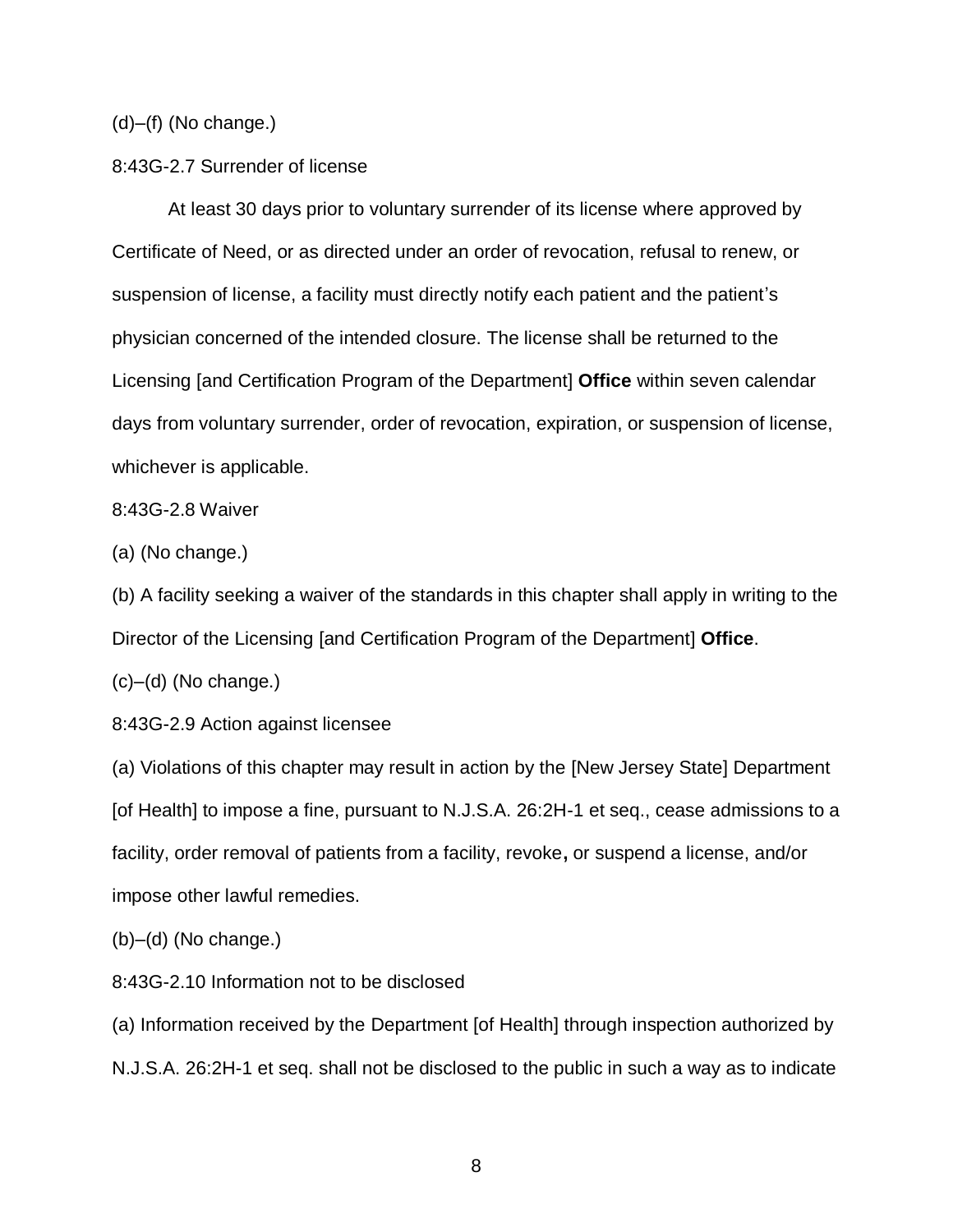the names of the specific patients or hospital employees to whom the information pertains. The Department shall forward inspection reports to the hospital facility at least 30 days prior to public disclosure. In all cases in which the hospital comments on the inspection report, the hospital comments and the inspection report shall be released simultaneously by the Department. In cases in which the [New Jersey State] Commissioner [of Health] determines that the protection of public health and safety necessitates immediate public disclosure of information, inspection reports may be disclosed immediately.

(b) (No change.)

8:43G-2.11 Hospital satellite facilities and off-site ambulatory care service facilities (a)–(b) (No change.)

(c) All off-site ambulatory care service facilities**,** [(]including mobile units[)]**,** must be licensed to operate by the Department. A hospital may seek licensure and classification of off-site ambulatory care service facilities as either "free-standing" or "hospital-based" facilities. Both "free-standing" and "hospital-based" off-site ambulatory care service facilities shall be separately inspected and separately licensed in accordance with the provisions set forth at N.J.A.C. 8:43A, Standards for Licensure of Ambulatory Care Facilities. All off-site ambulatory care service facilities are presumed to be "freestanding." A hospital seeking licensure and classification of an off-site ambulatory care service facility as "hospital-based" shall so indicate on the licensure application and shall provide documentation of the following:

1.–9. (No change.)

8:43G-2.13 Child abuse and neglect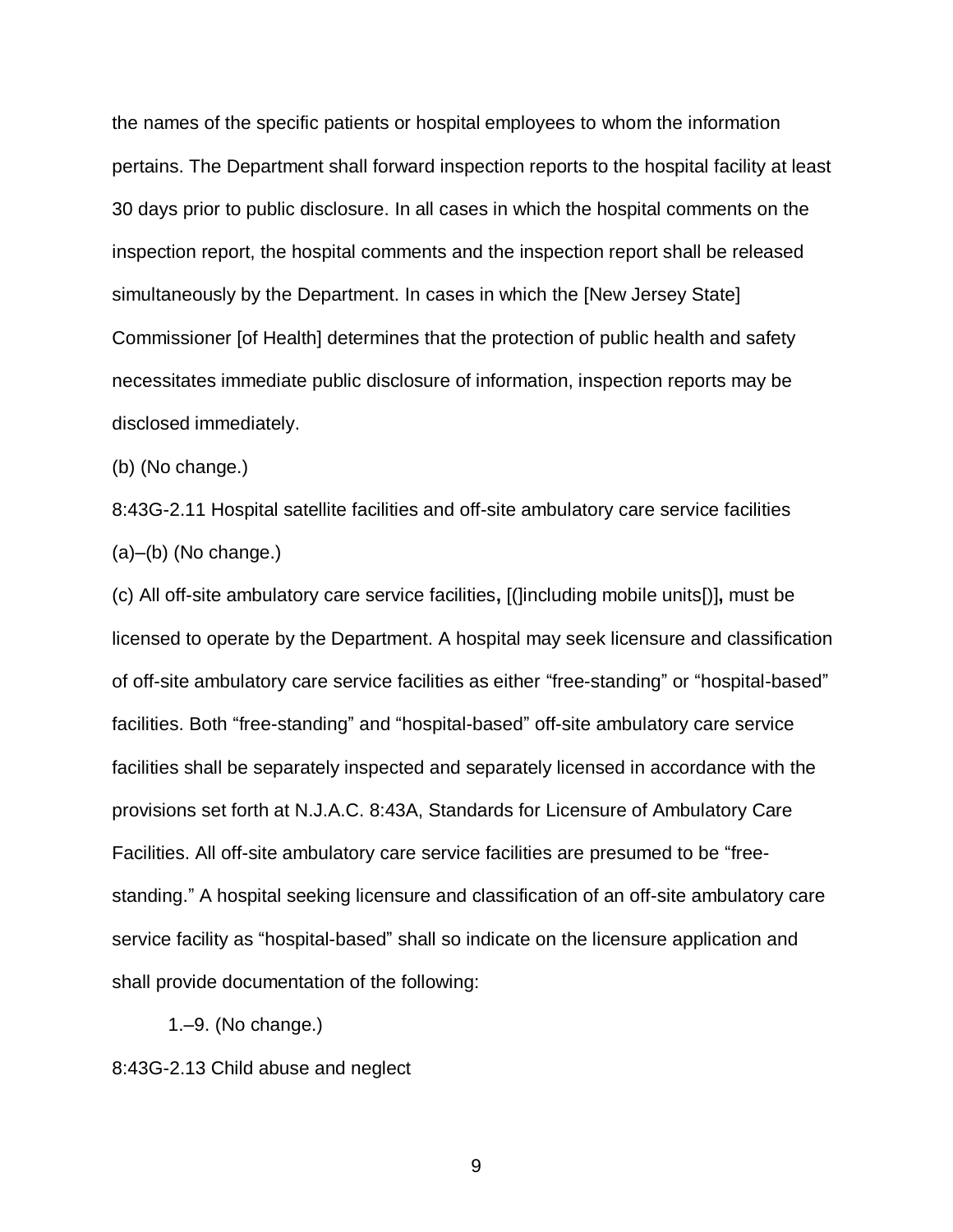(a) (No change.)

(b) The facility shall have in effect written policies and procedures reviewed by the Department and revised as required by the Department to include, but not be limited to, the following:

1. The designation of a staff member(s) to be responsible for coordinating the reporting of diagnosed and/or suspected cases of child abuse and/or neglect on a 24 hour basis, recording the notification to the Division of [Youth and Family] **Child Protection and Permanency of the Department of Human** Services on the medical record, and serving as a liaison between the facility and the Division of [Youth and Family] **Child Protection and Permanency of the Department of Human** Services;

2. (No change.)

3. The provision of education and/or training programs to appropriate persons regarding the identification and reporting of diagnosed and/or suspected cases of child abuse and/or neglect and regarding the facility's policies and procedures on at least an annual basis.

[Note: Copies of N.J.S.A. 9:6-1 et seq. can be obtained from the local district office of the Division of Youth and Family Services or from the Office of Program Support, Division of Youth and Family Services, Trenton, New Jersey 08625.]

SUBCHAPTER 4. PATIENT RIGHTS

8:43G-4.1 Patient rights

(a) Every New Jersey hospital patient shall have the following rights, none of which shall be abridged by the hospital or any of its staff. The hospital administrator shall be responsible for developing and implementing policies to protect patient rights and to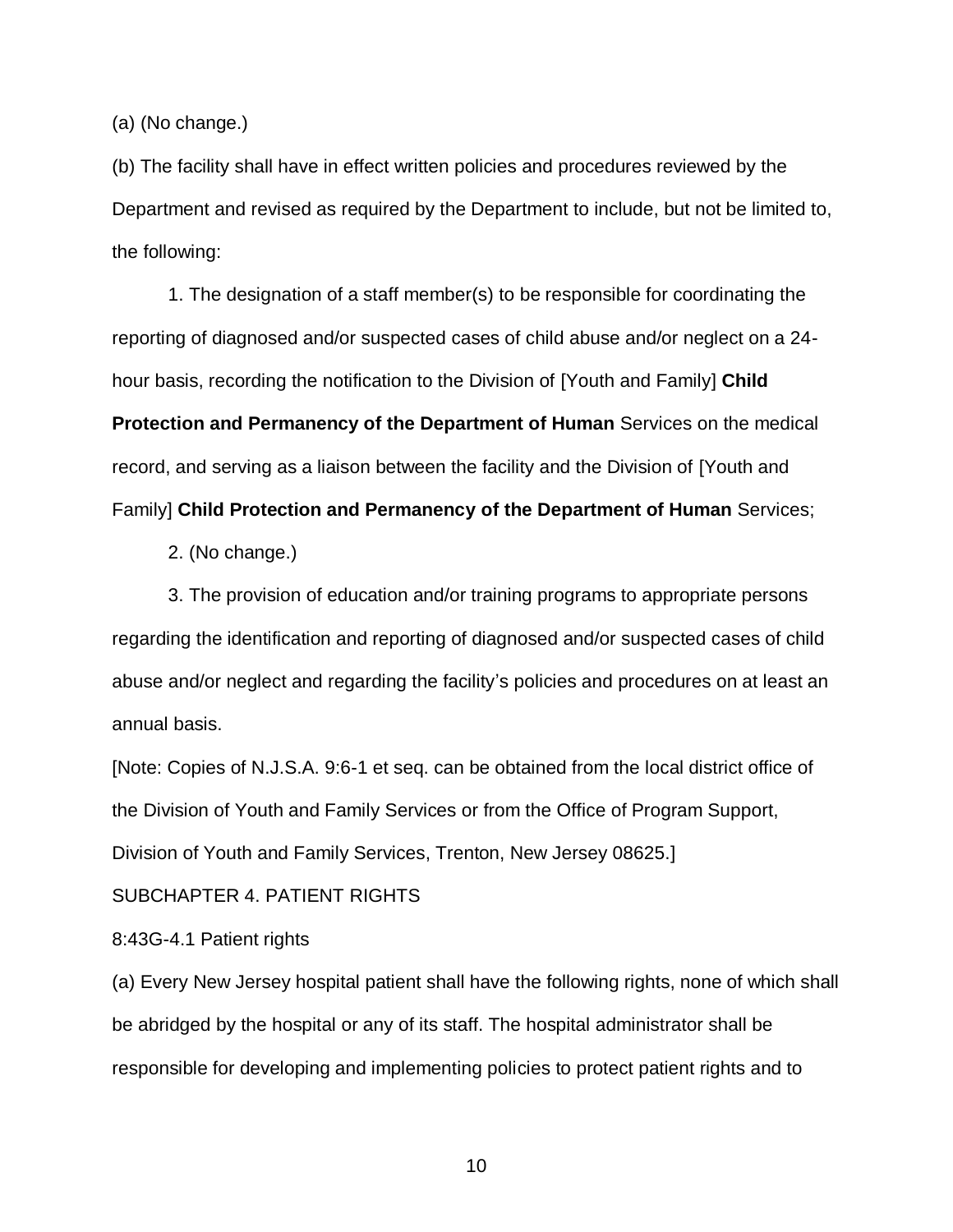respond to questions and grievances pertaining to patient rights. These rights shall include at least the following:

1. To receive the care and health services that the hospital is required to provide under N.J.S.A. 26:1-1 et seq. and rules adopted by the Department [of Health and Senior Services] to implement this law;

2.–20. (No change.)

21. To confidential treatment of information about the patient. Information in the patient's records shall not be released to anyone outside the hospital without the patient's approval, unless another health care facility to which the patient was transferred requires the information, or unless the release of the information is required and permitted by law, a third-party payment contract, a medical peer review, or the [New Jersey State] Department [of Health]. The hospital may release data about the patient for studies containing aggregated statistics when the patient's identity is masked;

22.-26. (No change.)

27. To be given a summary of these patient rights, as approved by the [New Jersey State] Department [of Health], and any additional policies and procedures established by the hospital involving patient rights and responsibilities. This summary shall also include the name and phone number of the hospital staff member to whom patients can complain about possible patient rights violations. This summary shall be provided in the patient's native language if 10 percent or more of the population in the hospital's service area speak that language. In addition, a summary of these patient rights, as approved by the [New Jersey State] Department [of Health], shall be posted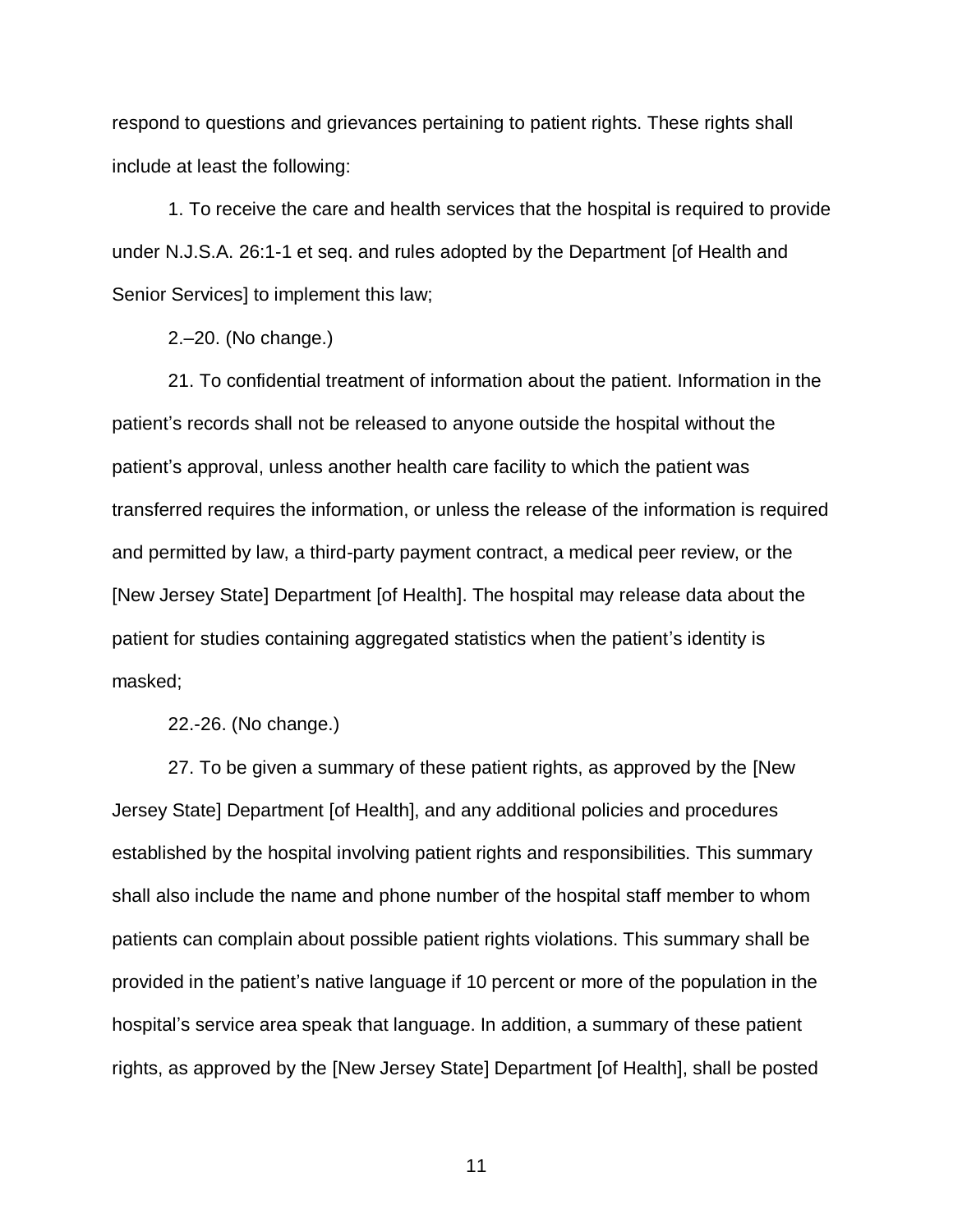conspicuously in the patient's room and in public places throughout the hospital. Complete copies of this subchapter shall be available at nurse stations and other patient care registration areas in the hospital for review by patients and their families or guardians;

28. To present his or her grievances to the hospital staff member designated by the hospital to respond to questions or grievances about patient rights and to receive an answer to those grievances within a reasonable period of time. The hospital is required to provide each patient or guardian with the names, addresses, and telephone numbers of the government agencies to which the patient can complain and ask questions, including the [New Jersey] Department**'s** [of Health] Complaint Hotline at 1-800-792- 9770. This information shall also be posted conspicuously in public places throughout the hospital;

29.-31. (No change.)

SUBCHAPTER 5. HOSPITAL ADMINISTRATION AND GENERAL HOSPITAL-WIDE POLICIES

8:43G-5.1 Administrative and hospital-wide structural organization

 $(a)$ – $(c)$  (No change.)

(d) The hospital shall advise the [New Jersey State] Department**'s** [of Health and Senior Services, Office of Certificate of Need and Healthcare Facility Licensure] **Licensing Office**, in writing**,** within 15 days following any change in the designation of the administrator or chief executive officer of the hospital.

(e)–(l) (No change.)

8:43G-5.4 Organ and tissue donation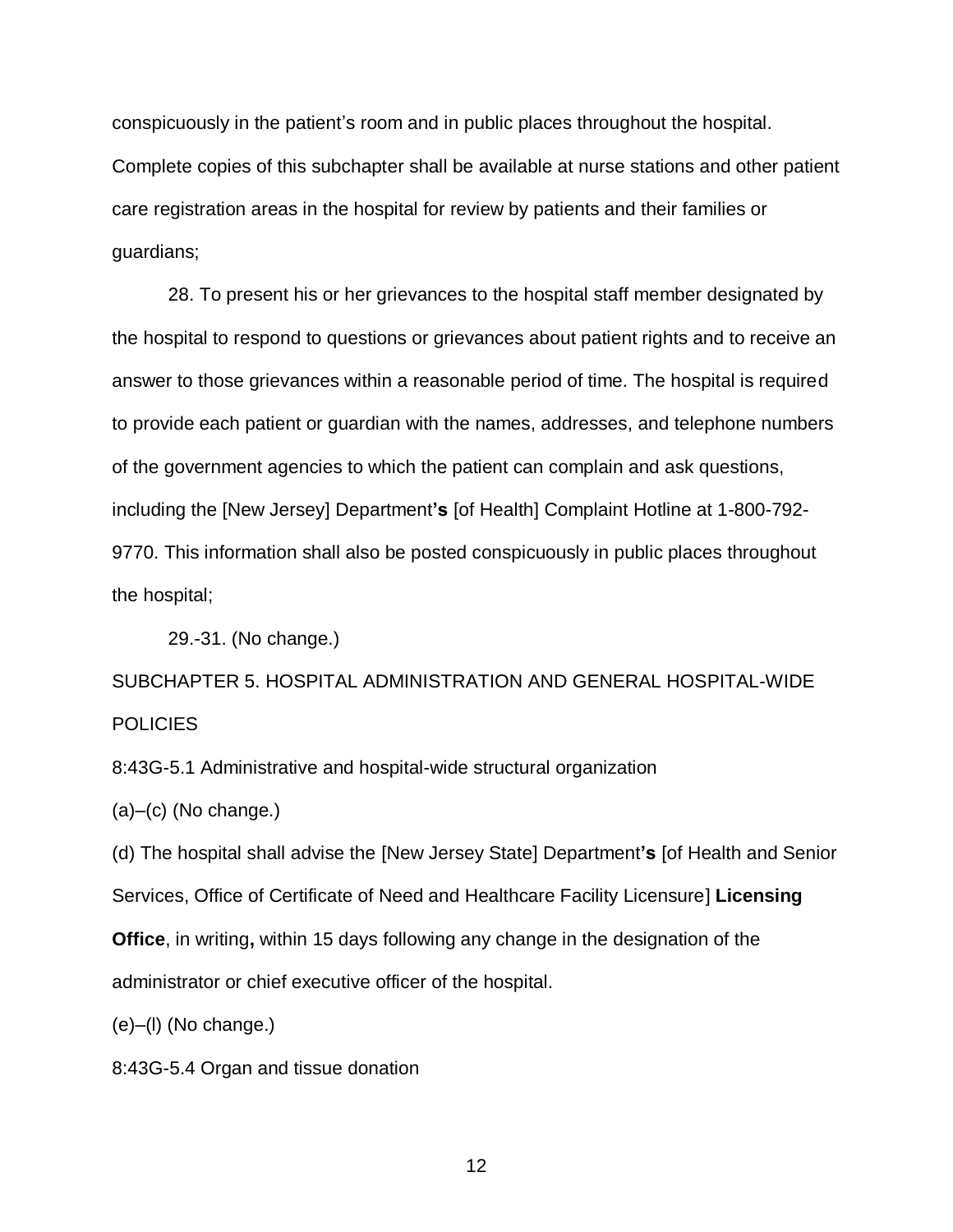(a) (No change.)

(b) For the purposes of this rule, the following words shall have the following meanings:

1. (No change.)

2. "OPO" means a hospital's designated Federally qualified organ procurement organization. The Federally qualified organ procurement organizations in New Jersey are:

> i. [The New Jersey Organ and Tissue] **NJ** Sharing Network [150 Morris Avenue Springfield, New Jersey 07081 (800-541-0075)] **691 Central Avenue New Providence, NJ 07974 (800) 742-7365 and (908) 516-5400**; and ii. [Delaware Valley Transplant Program 2000 Hamilton Street Philadelphia, Pennsylvania 19130 (800-543-6391)] **Gift of Life Donor Program 401 North 3rd Street Philadelphia, PA 19123 (215) 557-8090; 800-DONORS-1 or (800-366-6771); 800-KIDNEY-**

**1 or (800-543-6391).**

3.-5. (No change.)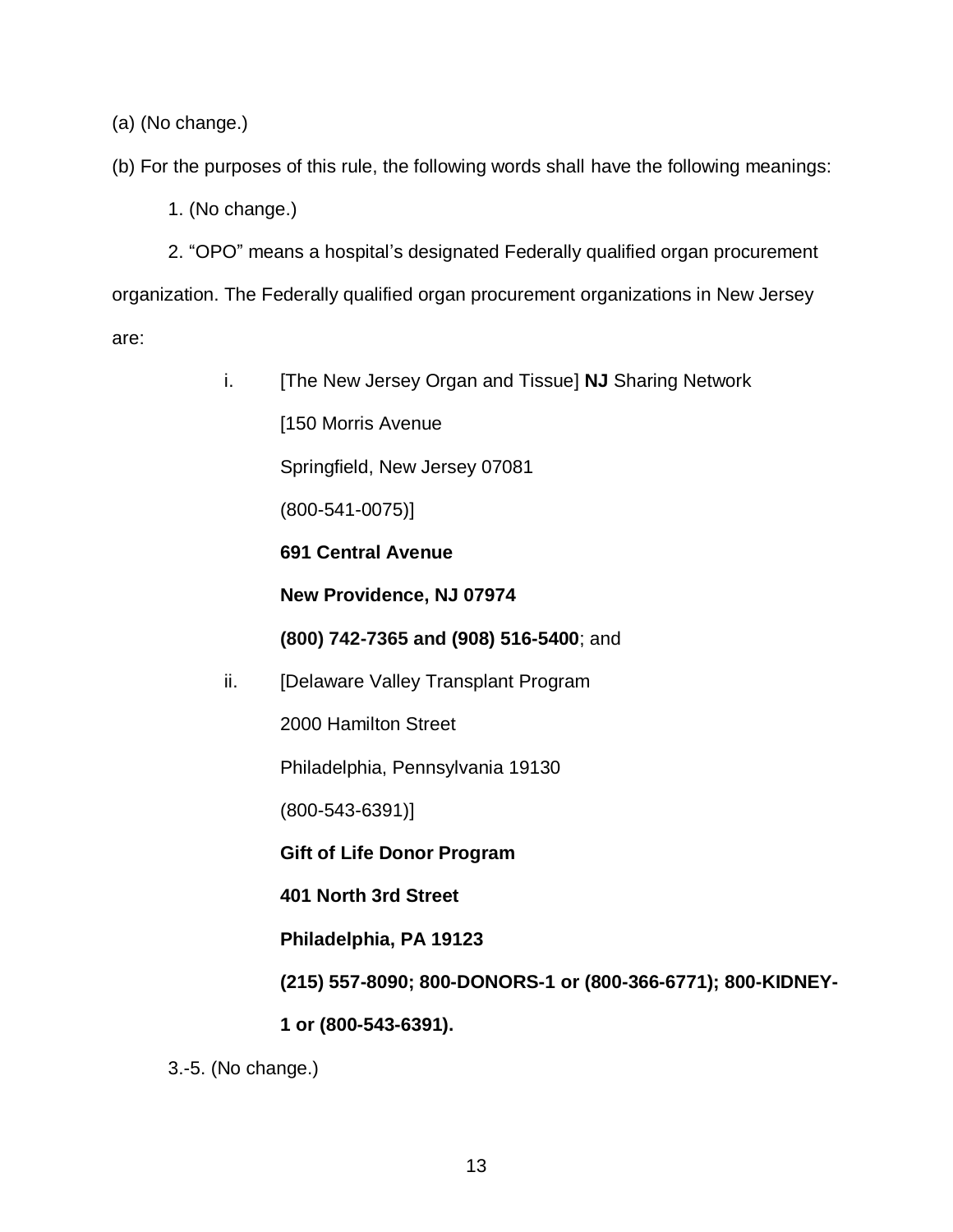(c)-(f) (No change.)

(g) If the hospital provides bone or tissue banking services, the hospital shall meet all guidelines set by the American Association of Tissue Banks for such services. Such guidelines are incorporated herein by reference and are available from the American Association of Tissue Banks, [1350 Beverly Road, Suite 220A] **8200 Greensboro Drive, Suite 320**, McLean, VA 22101**. Phone** (703) [-]827-9582[)]**. Fax: (703) 356- 2198. Website: [www.aatb.org.](http://www.aatb.org/) E-mail: aatb@aatb.org**.

8:43G-5.12 Occupational health policies and procedures

(a) (No change.)

(b) The hospital shall have available the most current version of standards and guidelines for:

[1. Cytotoxic (antineoplastic) drugs: "Work Practice Guidelines for Personnel Dealing with Cytotoxic Drugs," Occupational Safety and Health Administration (OSHA) Instruction PUB 8-1.1, Office of Occupational Medicine, OSHA; ]

**1. Centers for Disease Control and Prevention (CDC); National Institute for Occupational Safety and Health (NIOSH). "Preventing Occupational Exposures to Antineoplastic and Other Hazardous Drugs in Health Care Settings." NIOSH Alert. Publication No. 2004-165; 1-58. Last update: September 2016; Conor TH, MacKenzie BA, DeBord DG, et al. for CDC; NIOSH. "NIOSH List of Antineoplastic and Other Hazardous Drugs in Healthcare Settings, 2016." (Supersedes 2014- 138). NIOSH. Publication No. 2016-161; 1-42, available from NIOSH-Publications Dissemination, 4676 Columbia Parkway, Cincinnati, OH 45226-1998. Phone:1-800- 35-NIOSH (1-800-356-4674). Fax: (513) 533-8573. Website: [www.cdc.gov/niosh.](http://www.cdc.gov/niosh) E-**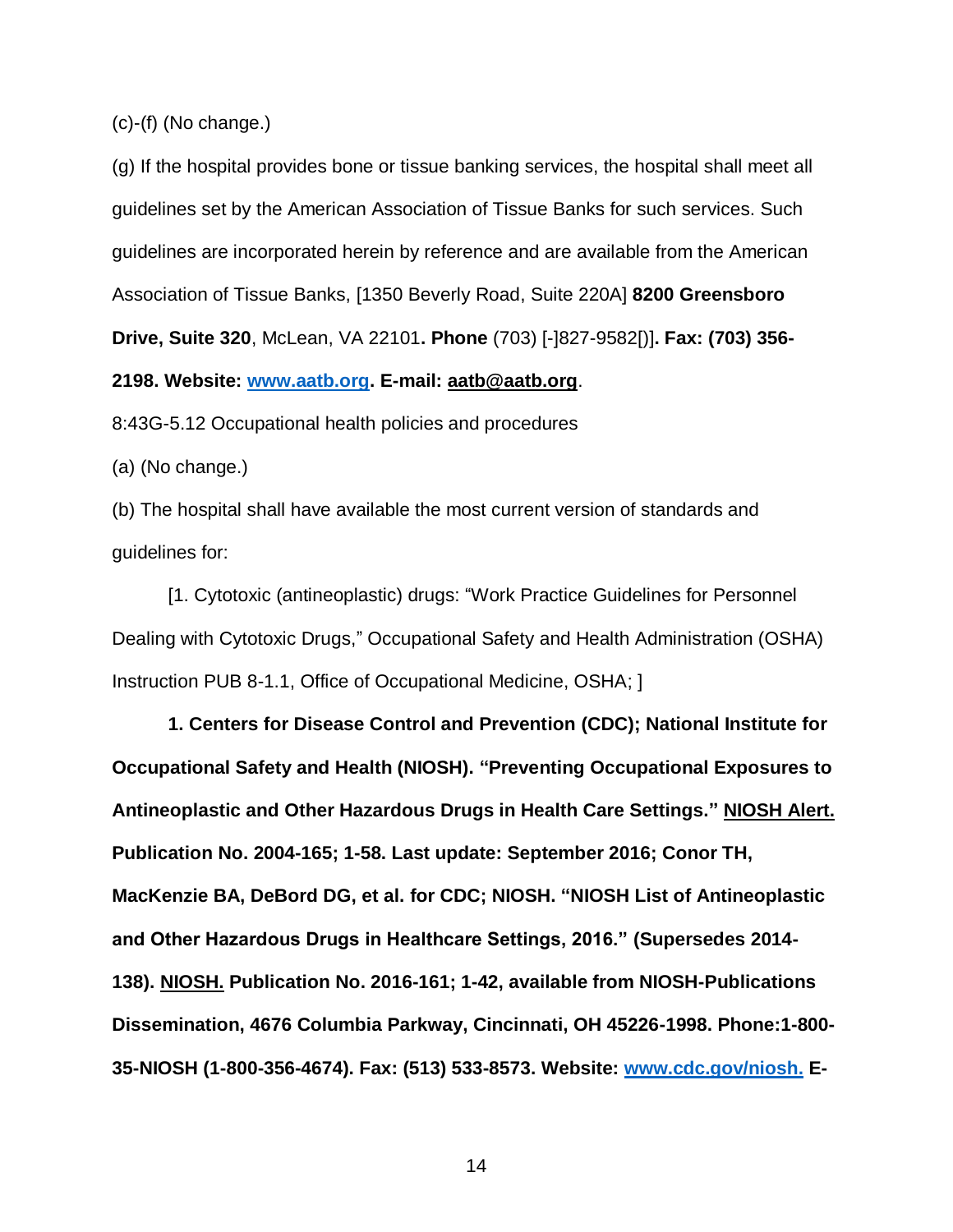#### **mail: pubstaft@cdc.gov.**

2.-5. (No change.)

6. [New Jersey Workers] **The Worker** and Community Right to Know Act, N.J.S.A. 34:5A-1 et seq., and all rules promulgated pursuant to that Act. Note: Copies of these standards and guidelines can be obtained [from: Occupational Health Services

PO Box 360

Trenton, NJ 08625-0360] **on the Department's website at:** 

**<http://www.state.nj.us/health/workplacehealthandsafety/right-to-know/>**

(c) The hospital shall have available and shall comply with the most current version of the following guidelines, incorporated herein by reference, **as amended and supplemented,** to protect health care workers who may be exposed to infectious [blood-borne] **bloodborne** diseases, such as AIDS and hepatitis-B:

1. **Occupational Safety and Health Administration.** "Enforcement Procedures for **the** Occupational Exposure to [Hepatitis B Virus (HBV) and Human Immunodeficiency Virus (HIV), OSHA Instruction CPL-2-2.44B, August 15; February, 1990] **Bloodborne Pathogens." 42 CFR 1910.1030. CPL 02-02-069. November 27, 2001, which is available at: <https://www.osha.gov/pls/publications>**;

[2. "Recommendations for Prevention of HIV Transmission in Health-Care Settings," CDC, Morbidity and Mortality Weekly Report (MMWR) 1987; Volume 36 (supplement 2S)]

**2. Centers for Disease Control and Prevention.** "**Recommendations for Preventing Transmission of Human Immunodeficiency Virus and Hepatitis B**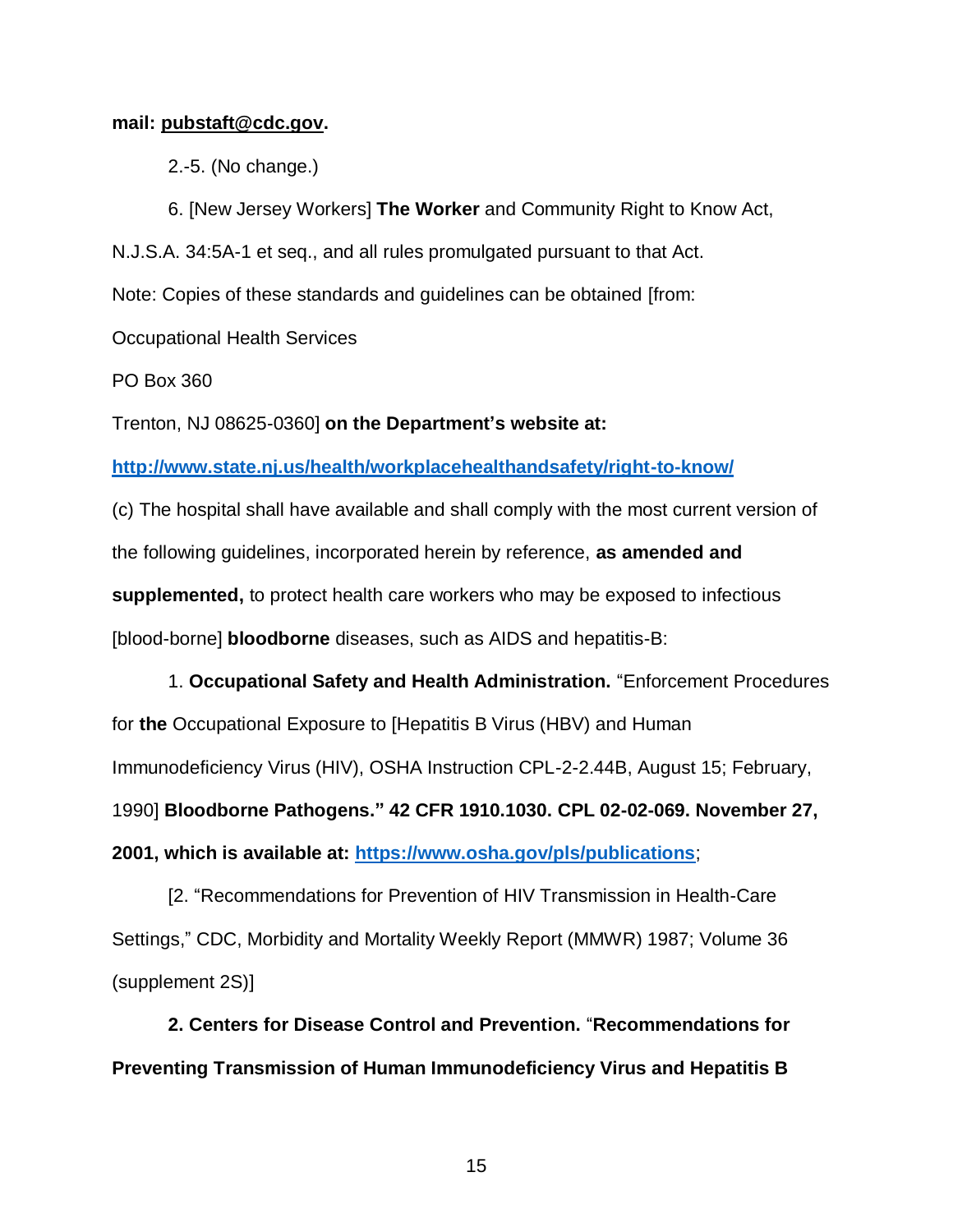**Virus to Patients During Exposure-Prone Invasive Procedures." MMWR. July 12, 1991;40(RR-8); 1-9, which is available at:**

**<https://www.cdc.gov/mmwr/preview/mmwrhtml/00014845.htm>**; and

# 3. "**Perspectives in Disease Prevention and Health Promotion** Update:

Universal Precautions for Prevention of Transmission of Human Immunodeficiency

Virus, Hepatitis B Virus, and Other [Blood-borne] **Bloodborne** Pathogens in Health-

Care Settings," [CDC Morbidity and Mortality Weekly Report (MMWR)] **MMWR***.* 1988;

[Volume] 37**(24);377-388; which is available at:** 

**<https://www.cdc.gov/mmwr/preview/mmwrhtml/00000039.htm>**.

[Note: Centers for Disease Control publications can be obtained from:

National Technical Information Service

U.S. Department of Commerce

5285 Port Royal Road

Springfield, VA 22161

or:

Superintendent of Documents

U.S. Government Printing Office

Washington, D.C. 20402]

(d) (No change.)

8:43G-5.14 Occupational health education

(a) (No change.)

(b) The plan shall include on-going education programs and an orientation session that

address at least the following: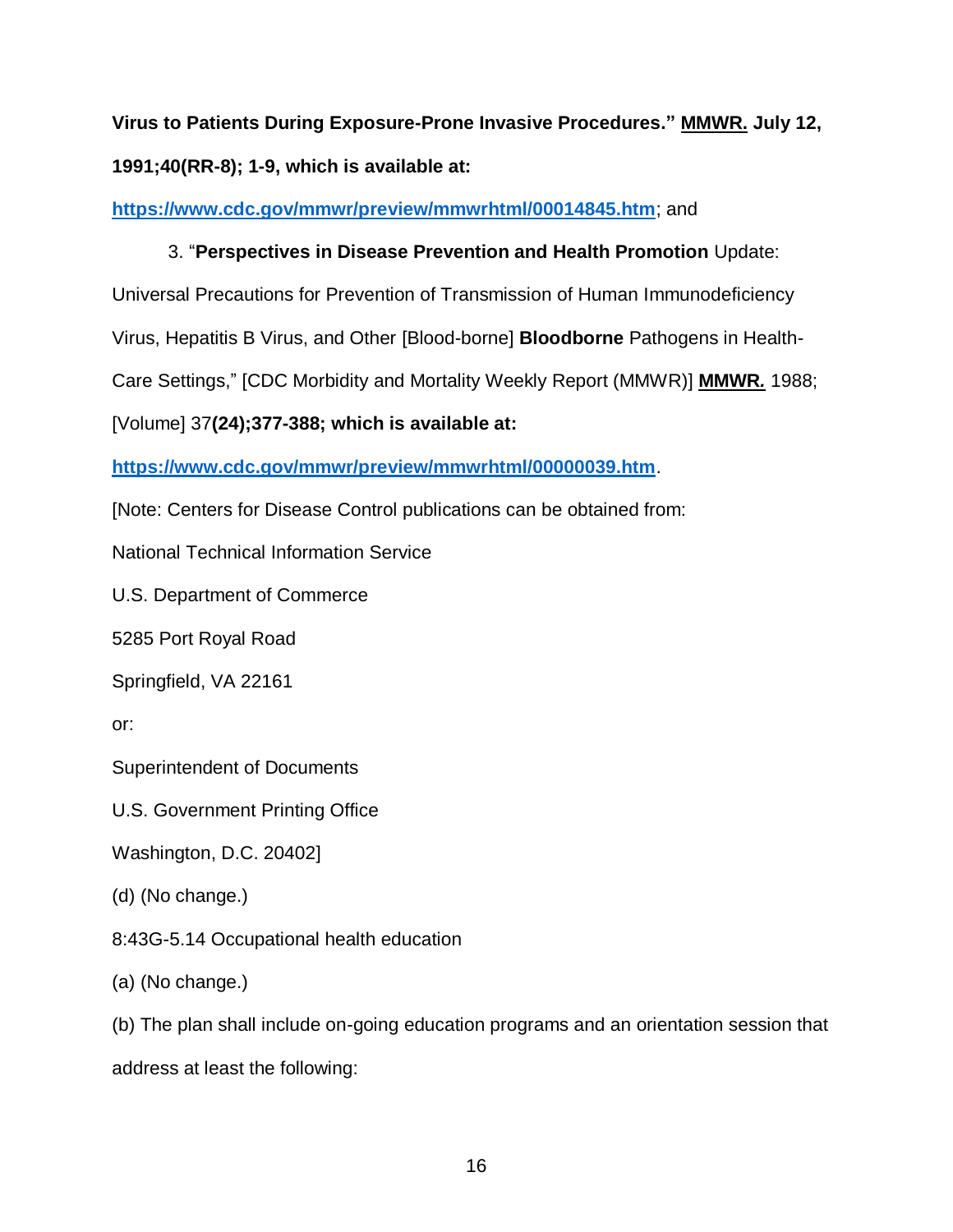1.–3. (No change.)

4. Education and training programs for employees that comply with rules and regulations concerning the establishment and contents of such programs as required by [the] **OSHA's** Hazard Communication[s] Standard**,** [(OSHA] 29 CFR 1910.1200[)]**, effective May 25, 2012, and for which the final rule and all appendices are available at [https://www.osha.gov/dsg/hazcom/ghs-final-rule.html;](https://www.osha.gov/dsg/hazcom/ghs-final-rule.html)** [or the New Jersey] **and The** Worker and Community Right to Know Act**,** [(] N.J.S.A. 34:5A-1 et seq. [).

Note: Copies of "New Jersey Worker and Community Right to Know Act Educational and Training Program Guide" are available from:

Occupational Health Service

PO Box 368

Trenton, New Jersey 08625-0368]**, and for which Right to Know publications are** 

**available on the Department's website at:** 

**[http://www.state.nj.us/health/workplacehealthandsafety/right-to-know/.](http://www.state.nj.us/health/workplacehealthandsafety/right-to-know/)**

 $(c)$ – $(d)$  (No change.)

8:43G-5.16 Disaster planning

(a)-(d) (No change.)

(e) The hospital administrator shall appoint a disaster planner for the hospital. The disaster planner shall meet with county and municipal emergency management officials at least annually to review and update the written, comprehensive disaster plan. If county or municipal officials are unavailable for this purpose, the hospital shall notify the New Jersey State Office of Emergency Management, Division of State Police,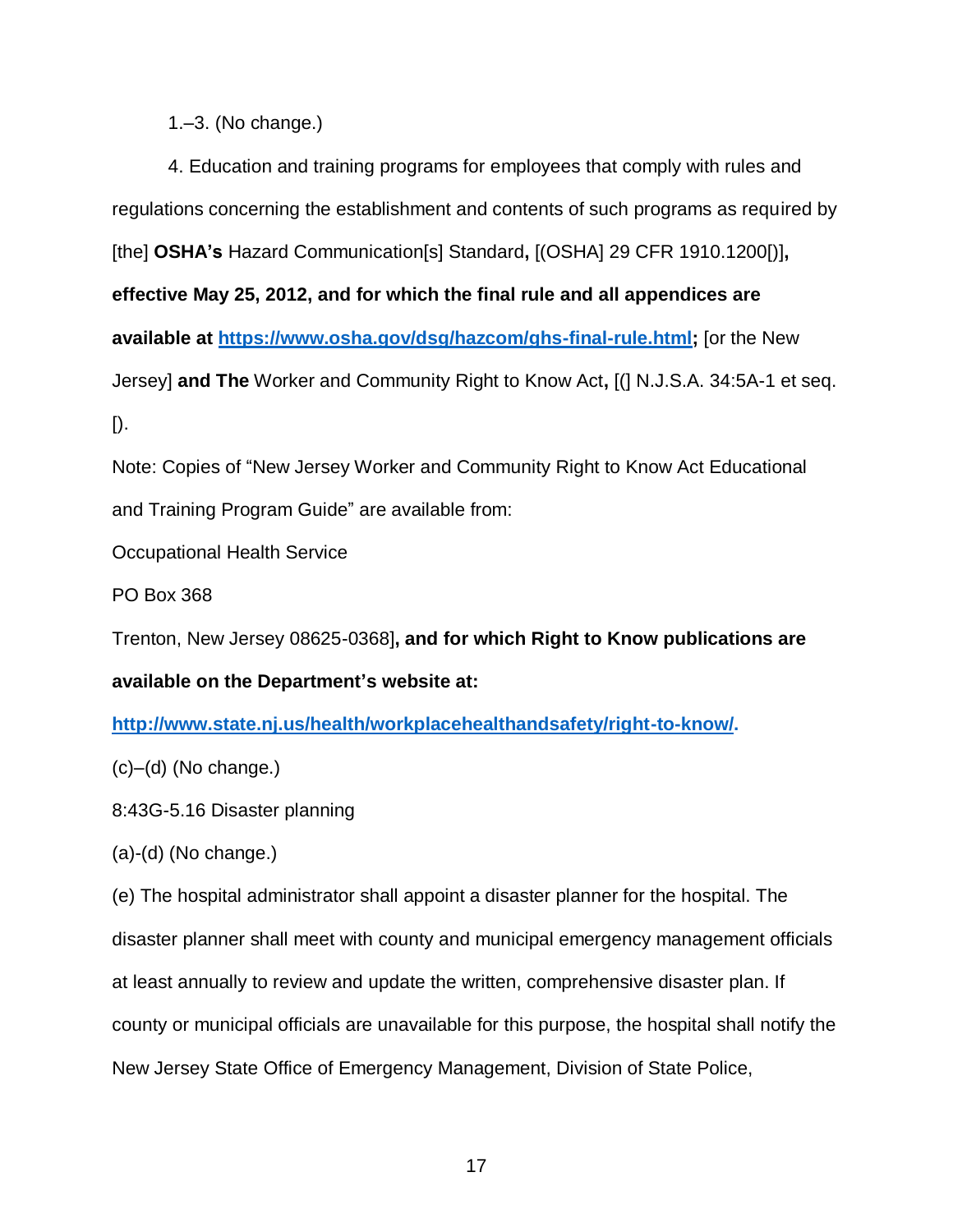Department of Law and Public Safety, P.O. Box 7068, [River Road,] West Trenton, NJ 08628**.** [(phone] **Phone**: **(**609**)**[-] 882-2000[)]**. Website: [http://ready.nj.gov.](http://ready.nj.gov/)**  $(f)-(i)$  (No change.)

(k) The hospital shall take corrective action if the temperature of the hospital is not in compliance [with the requirements specified in Chapter 7 of the Guidelines for Construction and Equipment for Hospital and Medical Facilities (published by the American Institutes of Architects Press, 1735 New York Ave NW, Washington, D.C. 20006, publication # ISBNO-913962-96-1)] for a continuous period of four hours or longer [.] **with Guidelines for Design and Construction of Residential Health, Care, and Support Facilities, 2014 edition. Facility Guidelines Institute; American Society for Healthcare Engineering, which is incorporated herein by reference, as amended and supplemented, and which is available from the Facility Guidelines Institute, Inc., 350 N. Saint Paul St., Suite 100, Dallas, TX 75201. Website: [www.fgiguidelines.org.](http://www.fgiguidelines.org/) E-mail: [info@fgiguidelines.org.](mailto:info@fgiguidelines.org)** The hospital shall notify the [New Jersey State] Department [of Health] if the corrective action is not effective. 8:43G-5.23 Approved training providers; requirements

 $(a)$ – $(c)$  (No change.)

(d) The information required in (b) and (c) above shall be submitted to the [Office of Certificate of Need and Healthcare Facility Licensure, New Jersey] Department of Health [and Senior Services], **Division of Certificate of Need and Licensing,** PO Box 358, Trenton, NJ 08625**-0358**.

(e) (No change.)

SUBCHAPTER 6. ANESTHESIA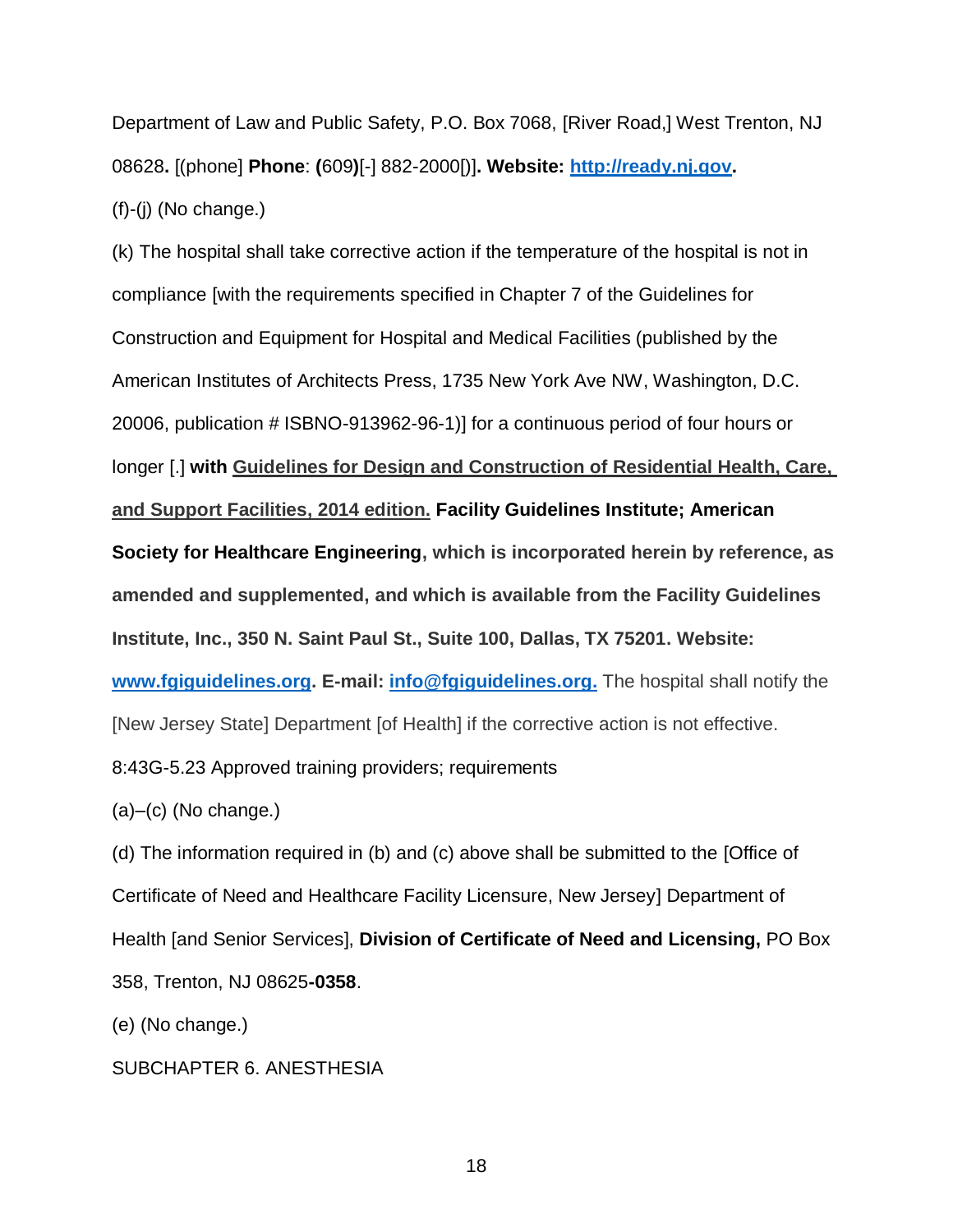#### 8:43G-6.1 Definitions

The following words and terms, when used in this subchapter, shall have the following meanings, unless the context clearly indicates otherwise:

"Accreditation Council of Graduate Medical Education" means the Accreditation Council of Graduate Medical Education, for which the contact information is [515 North State Street] **401 North Michigan Avenue**, Suite 2000, Chicago, IL [60654-4865; website http://www.acgme.org; telephone] **60611. Phone:** (312) 755-5000 [; and telefacsimile]**. Fax**: (312) 755-7498. **Website: [http://www.acgme.org.](http://www.acgme.org/) E-mail: [acgmecommunications@acgme.org](mailto:acgmecommunications@acgme.org)**.

…

"American Board of Anesthesiology" means The American Board of Anesthesiology, Inc., for which the contact information is 4208 Six Forks Road, Suite [900] **1500**, Raleigh, North Carolina 27609-[5735; website [http://www.theaba.org;](http://www.theaba.org/) corporate office telephone (919) 745-2200 and telefacsimile: (919) 745-2201; and customer service center telephone]**5765. Phone:** (866) 999-7501**.** [and telefacsimile] **Fax:** (866) 999-7503**. Website: [http://www.theaba.org.](http://www.theaba.org/) E-mail: [coms@theABA.org](mailto:coms@theABA.org)**. …

"American Osteopathic Association" means the American Osteopathic Association, for which the contact information is 142 East Ontario Street, Chicago, IL 60611-[8710; website: [http://www.osteopathic.org;](http://www.osteopathic.org/) telephone (800) 621-1773 or (312) 202-8000); and telefacsimile]**2864. Phone: (888) 62-MYAOA (888-626-9262). Fax:** (312) 202-[8200] **8202**. **Website: [http://www.osteopathic.org.](http://www.osteopathic.org/)**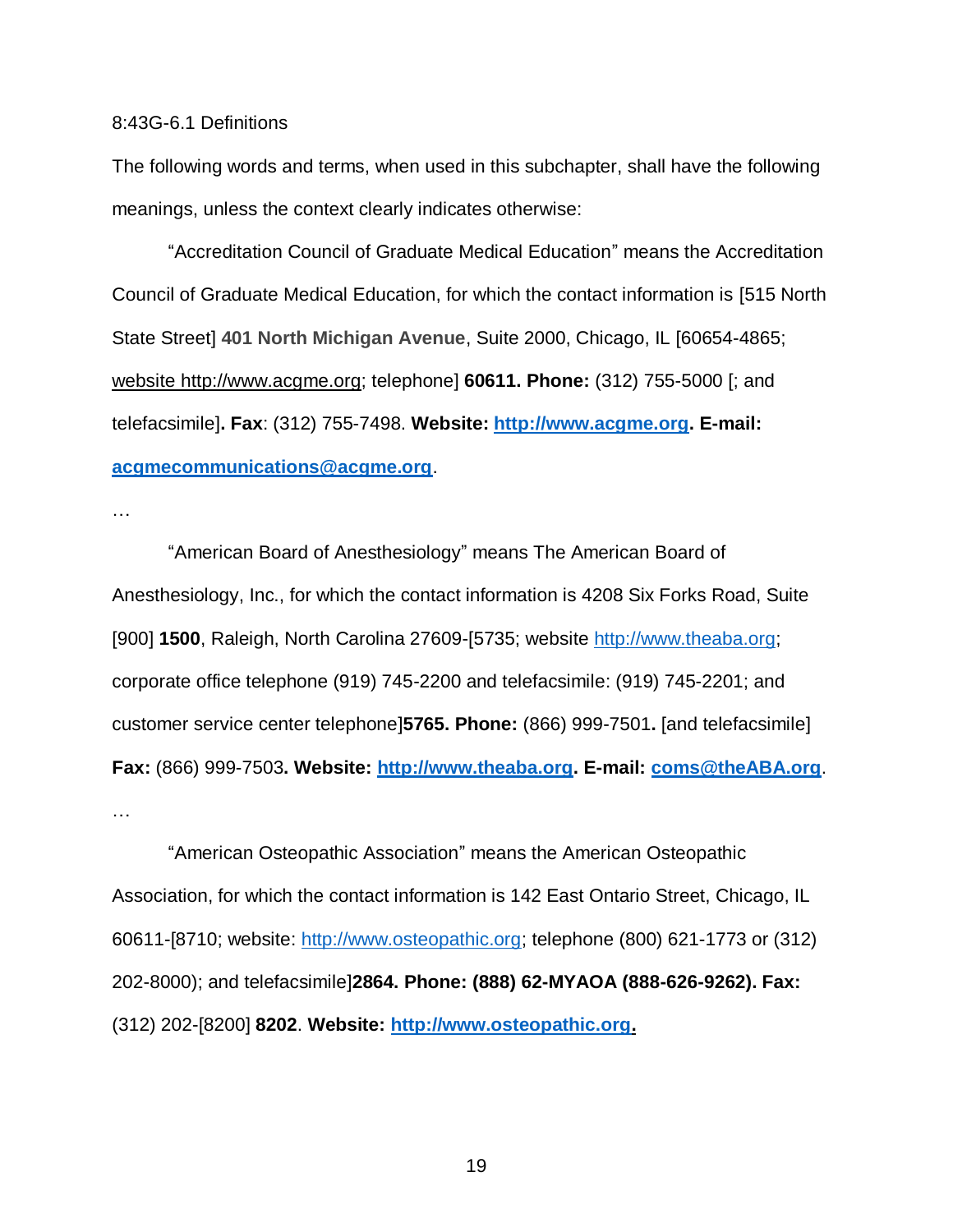"American Osteopathic [Board] **College** of [Anesthesiology] **Anesthesiologists**" means the American Osteopathic [Board] **College** of [Anesthesiology] **Anesthesiologists**, for which the contact information is [2260 E. Saginaw Street Suite B, East Lansing, MI 48823; website [http://www.aocaonline.org/contact.htm;](http://www.aocaonline.org/contact.htm) telephone (517) 339- 0919; and telefacsimile 517-339-0910]**3085 Stevenson Dr., Suite 200, Springfield, IL 62703. Phone: Toll-free: 800-842-AOCA (800-842-2622) or Direct: (217) 529-6517. Fax (217) 529-9120. Website: [http://www.aocaonline.org.](http://www.aocaonline.org/) E-mail: office@aocaonline.org**.

…

"National Board on Certification and Recertification of Nurse Anesthetists" means the National Board on Certification and Recertification of Nurse Anesthetists, for which the contact information is [222 South Prospect Avenue, Park Ridge, IL 60068-4001; website: [http://www.nbcrna.com;](http://www.nbcrna.com/) telephone (866) 894-3908; telefacsimile (847) 825- 2762 or (847) 825-CRNA; and email addresses:] **8725 W. Higgins Road, Suite 525, Chicago, IL 60631. Phone: Toll-free: (855) 285-4658 or Direct: (708) 667-0002. Fax: (708) 669-7636. Website: [www.nbcrna.com.](http://www.nbcrna.com/) E-mail:** [certification@nbcrna.com](mailto:certification@nbcrna.com) for certification inquiries and [recertification@nbcrna.com](mailto:recertification@nbcrna.com) for recertification inquiries. …

"Universal precautions" means a set of precautions [, in accordance with the Centers for Disease Control and Prevention published guideline for Handwashing and Hospital Environmental Control, incorporated herein by reference, as amended and supplemented. That publication may be obtained by telephoning the Centers for Disease Control and Prevention at (800) 311-3435] **established in the following**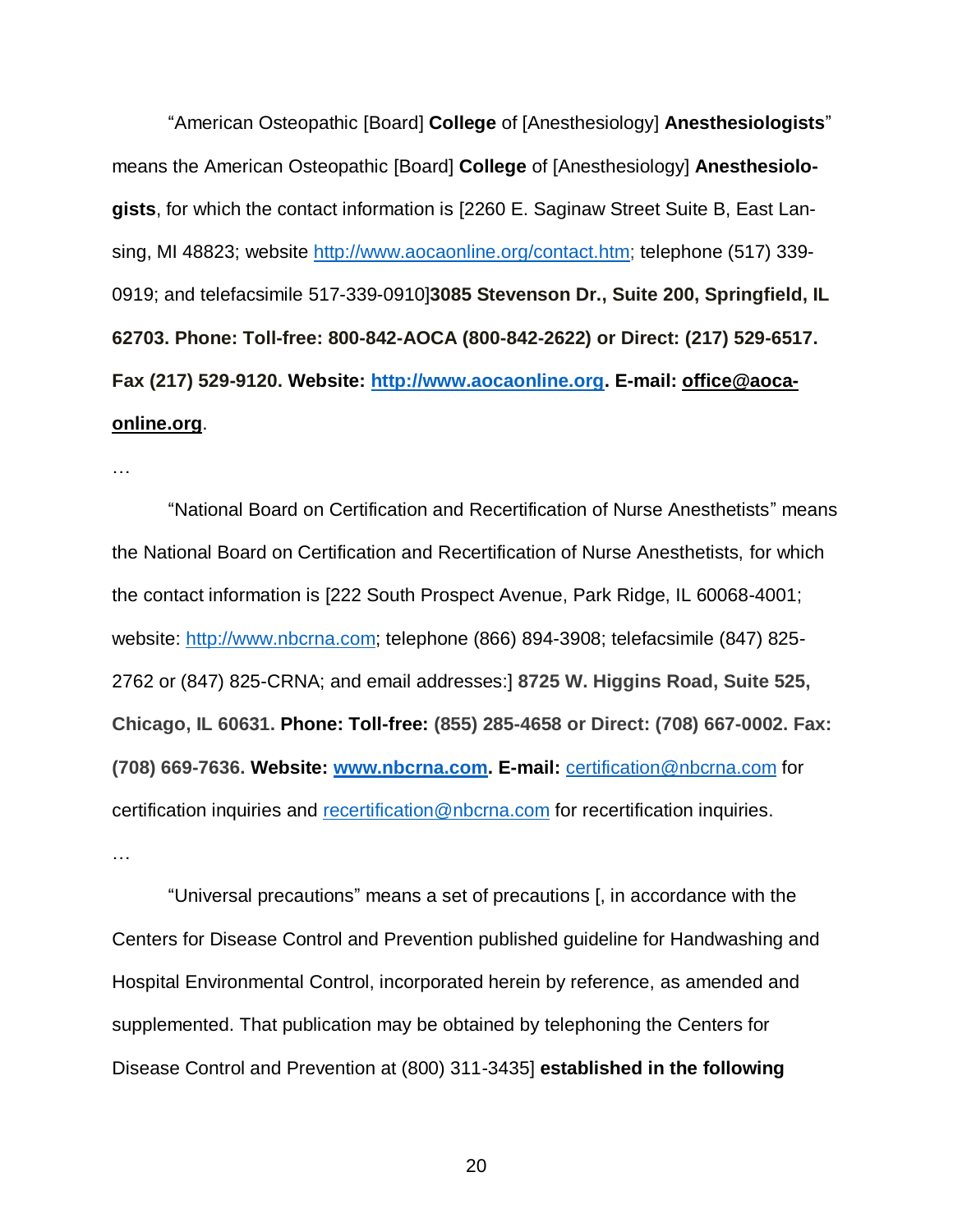**publication: Centers for Disease Control and Prevention; Healthcare Infection Control Practices Advisory Committee. "Guidelines for Environmental Infection Control in Health-Care Facilities 2003." MMWR. 2003; 52(RR-10); 1-42. Last update: February 15, 2017; 1-240; and which is available from [www.cdc.gov/infectioncontrol/guidelines/environmental/](https://www.cdc.gov/infectioncontrol/guidelines/environmental/)**

8:43G-6.6 Anesthesia supplies and equipment; safety systems

(a)–(b) (No change.)

(c) All medical gas hoses and adapters shall be color-coded and labeled according to current national standards [, that is, the] **set forth in the following publication:** Compressed Gas Association [: Standard color marking for compressed gas containers intended for medical use as well as clear labeling] Publication**.** [(C-9) (ed. 3), Arlington, VA, 1988,] **"Characteristics of Safe Handling of Medical Gases," P-1; Ed. 10; November 2013; 1-26, which is** incorporated herein by reference, as amended and supplemented [.That publication may be obtained by telephoning] **and which is available from** the Compressed Gas Association [at (703) 412-0900]**, Inc., 14501 George Carter Way, Suite 103, Chantilly, VA 20151**. **Phone: (703) 788-2700. Fax: (703) 961-1831. Website: [http://www.cganet.com](http://www.cganet.com/)**. **E-mail: cga@cganet.com.**

(d)-(j) (No change.)

SUBCHAPTER 7A. STROKE CENTERS

8:43G-7A.6 Primary stroke center continuous quality improvement

(a) A hospital designated as a primary stroke center shall collect patient-level data to support evaluation of outcomes and quality improvement activities.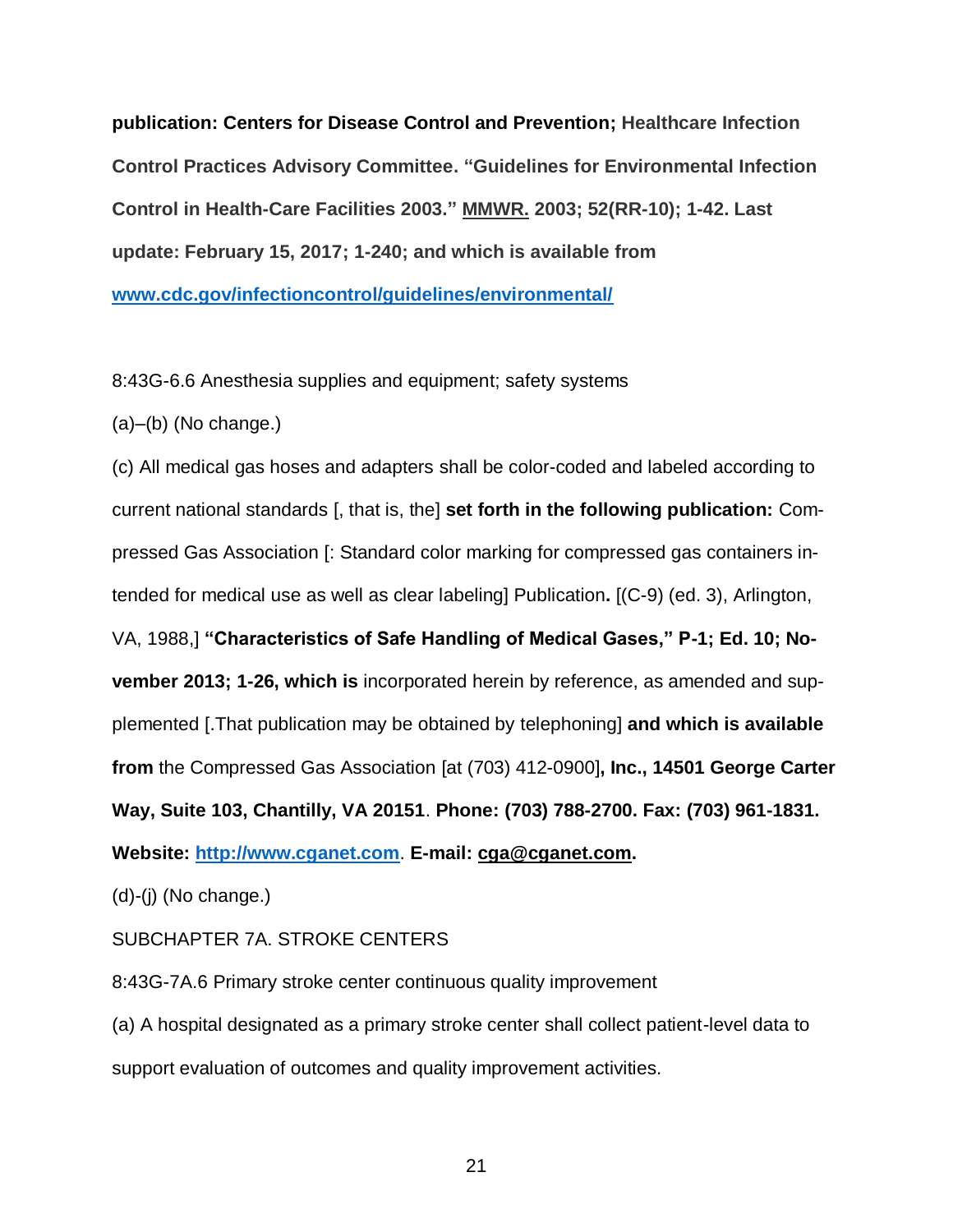1. (No change.)

2. Data shall be submitted on a quarterly basis, with quarterly data submitted within 45 days of the end of each quarter, either through an encrypted electronic transmission, or on a computer disk sent by overnight mail to:

Stroke Data Coordinator

Office of Health Care Quality Assessment

[240 West State Street, 11th Floor] **225 E. State Street, 2nd Floor**

Trenton, New Jersey 08608**-1800**

3. (No change.)

(b)-(d) (No change.)

SUBCHAPTER 8. CENTRAL SERVICE

8:43G-8.1 Central service policies and procedures

(a)-(d) (No change.)

(e) Methods for processing reusable medical devices shall conform with the following [or

revised or later editions, if in effect] **publications**, incorporated herein by reference**, as** 

# **amended and supplemented**:

[1. The Association for the Advancement of Medical Instrumentation (AAMI) requirements, "Good Hospital Practice: Steam Sterilization and Sterility Assurance." ST 46;

2. The Association for the Advancement of Medical Instrumentation (AAMI) requirements, "Flash Sterilization: Steam Sterilization of Patient Care Items for Immediate Use." ST 37;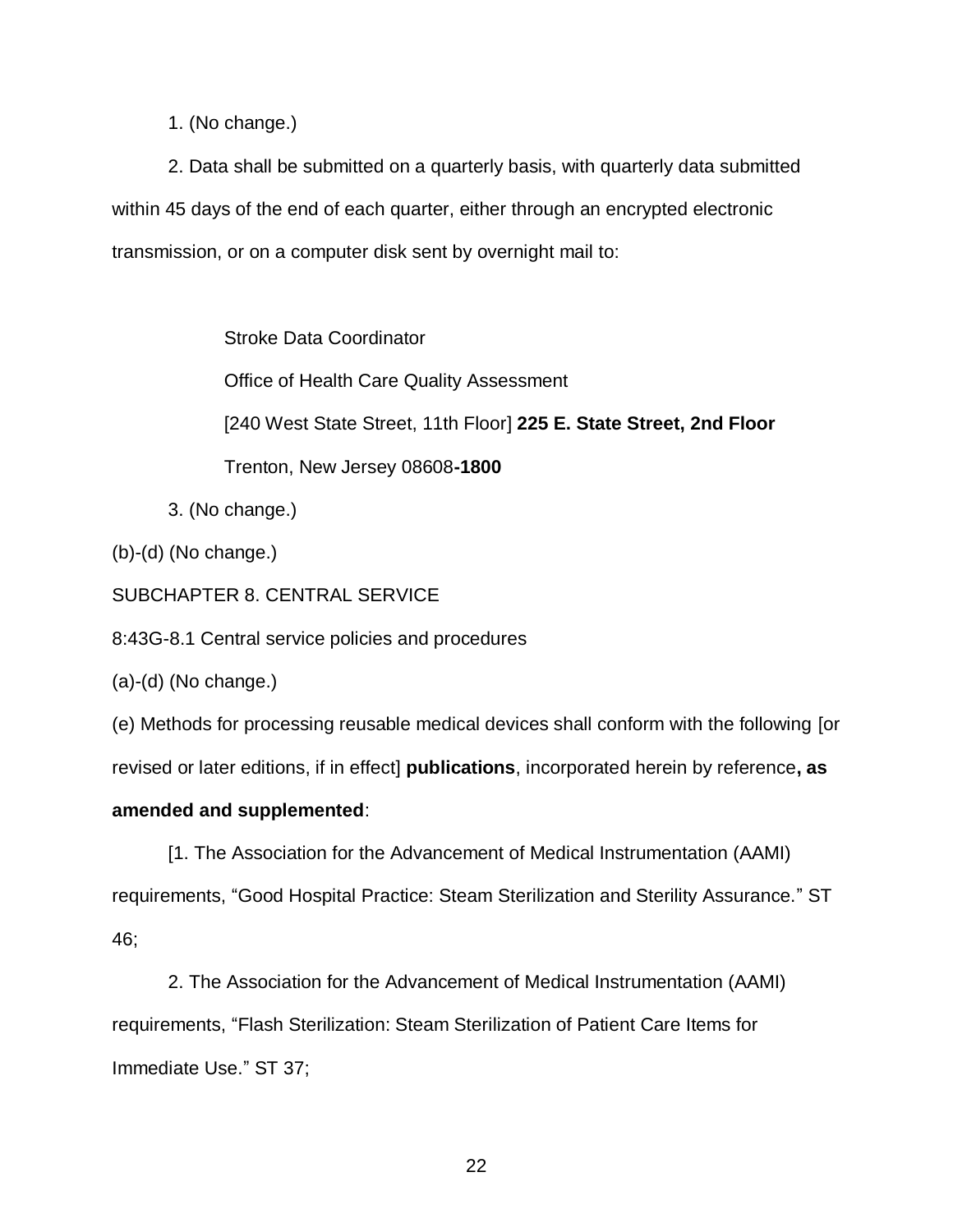3. The Association for the Advancement of Medical Instrumentation (AAMI) requirements, "Safe Use and Handling of Gultaraldehyde-based Products in Health Care Facilities." ST 58;

4. The Association for the Advancement of Medical Instrumentation (AAMI) requirements, "Guidelines for the Selection and use of Reusable Rigid Container Systems for Ethylene Oxide Sterilization and Steam Sterilization in Health Care Facilities." ST 33;

5. The Association for the Advancement of Medical Instrumentation (AAMI) requirements, "Steam Sterilization and Sterility Assurance Using Table Top Sterilizers in Office-Based, Ambulatory Care, Medical, Surgical, and Dental Facilities," January 1998, ST 42R;]

**1. Sterilization, Part 1: Sterilization in Health Care Facilities, 2015 Edition. The Association for the Advancement of Medical Instrumentation (AAMI). This book is available from AAMI, 4301 N. Fairfax Drive, Suite 301, Arlington, VA 22203-1633. Phone: (703) 525-4890. Fax: (703) 525-1424. Website: [www.aami.org.](http://www.aami.org/) E-mail: [sloughlin@aami.org;](mailto:sloughlin@aami.org) and**

[6.] **2.** Society of Gastroenterology Nurses and Associates [, Inc.,] . "Standard[s] of Infection [Control in Reprocessing of Flexible Gastrointestinal Endoscopes] **Prevention in the Gastroenterology Setting**" [(2000);] **(2015), which is available from the Society of Gastroenterology Nurses and Associates, Inc., 330 North Wabash, Suite 2000, Chicago, IL 60611. Phone (800) 245-SGNA or (312) 321-5165. Fax: (312) 673-6694. Website: [www.sgna.org.](http://www.sgna.org/) E-mail: SGNA@smithbucklin.com.**

[7. The Association for the Advancement of Medical Instrumentation (AAMI)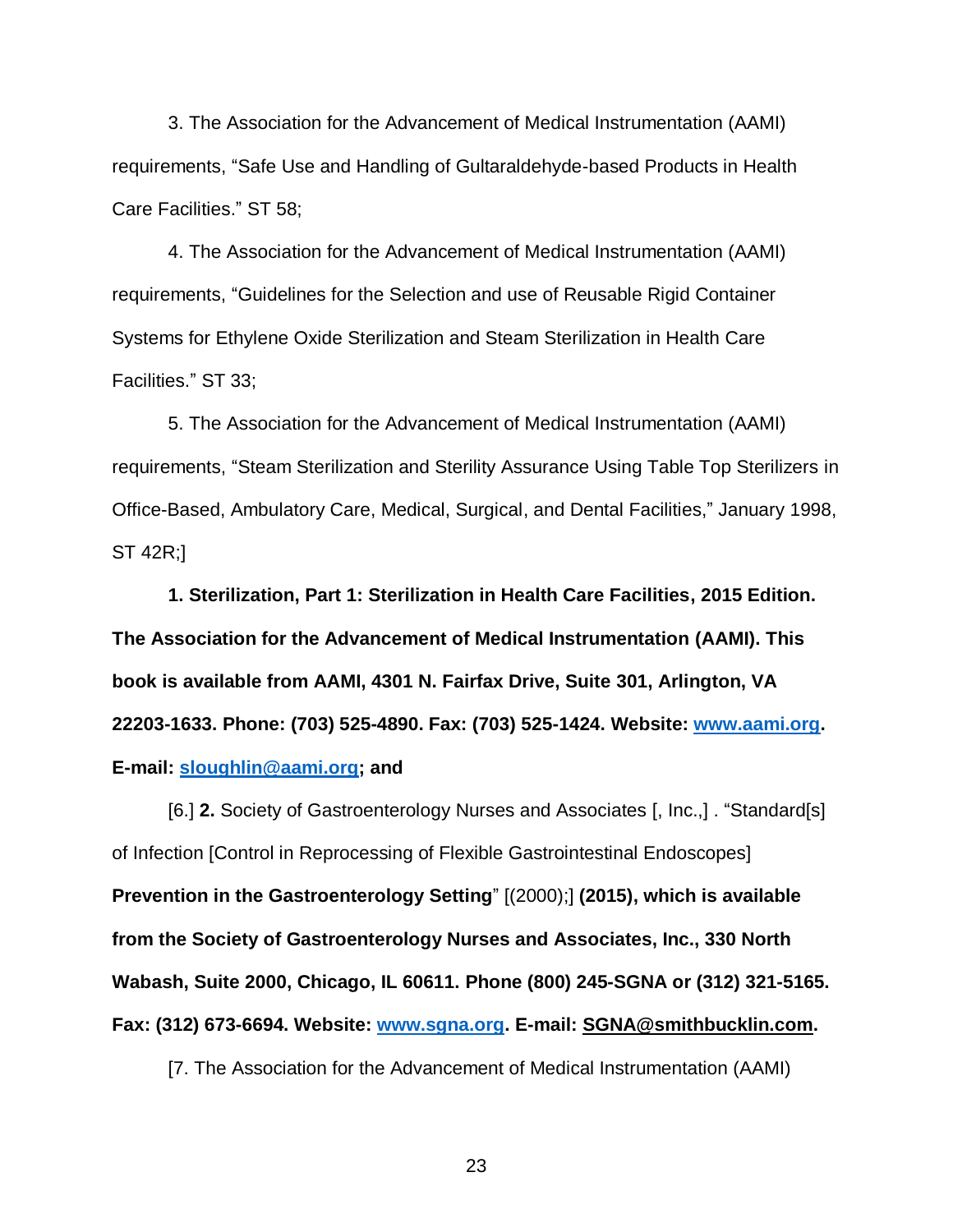requirements, "Safe Handling and Biological Decontamination of Medical Devices in Health Care Facilities and in Nonclinical Settings," ST 35; and

8. The Association for the Advancement of Medical Instrumentation (AAMI) requirements, "Ethylene Oxide Sterilization in Health Care Facilities: Safety and Effectiveness," October 1998, ST 41R.

(f) The documents reference in (e) above are reviewed and/or revised every five years or more frequently as needed; the most current document is to be used. The AAMI requirements can be obtained from: The Association for the Advancement of Medical Instrumentation, 3330 Washington Building, Suite 400, Arlington, VA 22209 or at the AAMI website at www.aami.org. SGNA's Standards and Guidelines are available from the Society of Gastroenterology Nurses and Associates, Inc., 401 North Michigan Ave., Chicago, Il 60611-4267, or at www.sgna.org.]

8:43G-8.2 Central service staff qualifications

(a) (No change.)

(b) The director or supervisor of central services shall have two years of supervisory experience and shall be certified through a national sterile processing program recognized by the [New Jersey] Department [of Health and Senior Services].

(c) All personnel involved in sterile processing shall be certified through a national sterile processing program recognized by the [New Jersey] Department [of Health and Senior Services] within three years of employment [and by August 2, 2009].

(d) (No change.)

8:43G-8.5 Single use medical devices and outsourcing

(a) (No change.)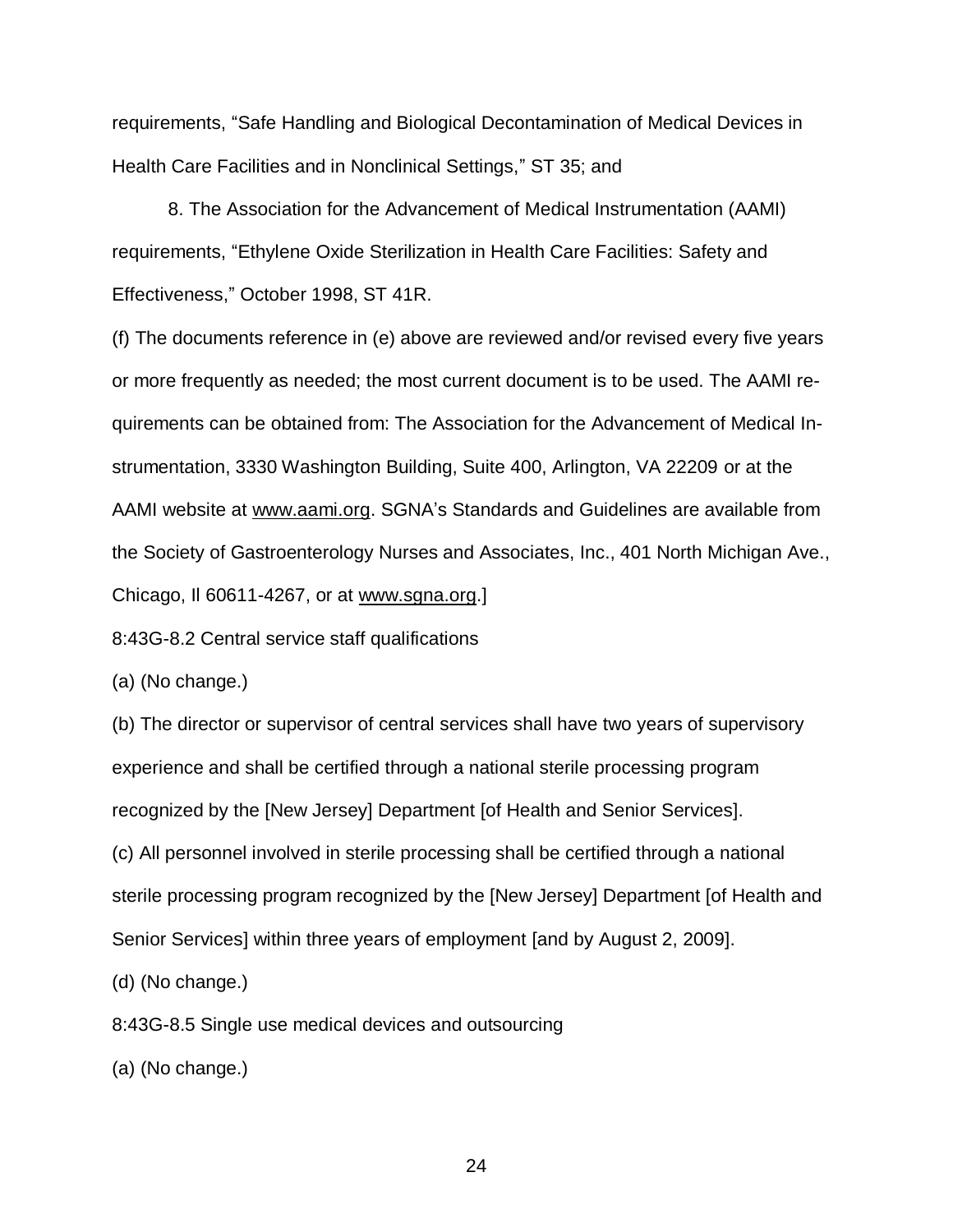(b) Policies and procedures shall be established following OSHA's [Blood Borne] **Bloodborne** Pathogens [regulation] **Standard (2011)**, 29 CFR [§] 1910.1030, **available at [https://www.osha.gov/pls/publications,](https://www.osha.gov/pls/publications)** incorporated herein by reference, as amended and supplemented, for the transport of contaminated equipment to off**-**site reprocessing facilities.

(c) (No change.)

SUBCHAPTER 10. DIETARY

8:43G-10.6 Dietary patient services

 $(a)-(p)$  (No change.)

(q) The dietary service shall comply with the requirements of [Chapter XII of the New Jersey State Sanitary Code,] **N.J.A.C. 8:24,** "Sanitation in Retail Food Establishments and Food and Beverage Vending Machines" [(N.J.A.C. 8:24)].

SUBCHAPTER 12. EMERGENCY DEPARTMENT AND TRAUMA SERVICES

8:43G-12.7 Emergency department patient services

(a)-(u) (No change.)

(v) The phone number of the designated regional or Statewide New Jersey Poison

Information and Education System [(1-800-962-1253)] **(800) 222-1222** shall be posted

in the emergency department.

 $(w)$ – $(z)$  (No change.)

8:43G-12.9 Emergency department space and environment

(a) The emergency department shall meet criteria established by the [Federal

Guidelines for Construction and Equipment of Hospital and Medical Facilities, 1987

Edition, section 7.9, or later edition, if in effect, which are hereby incorporated by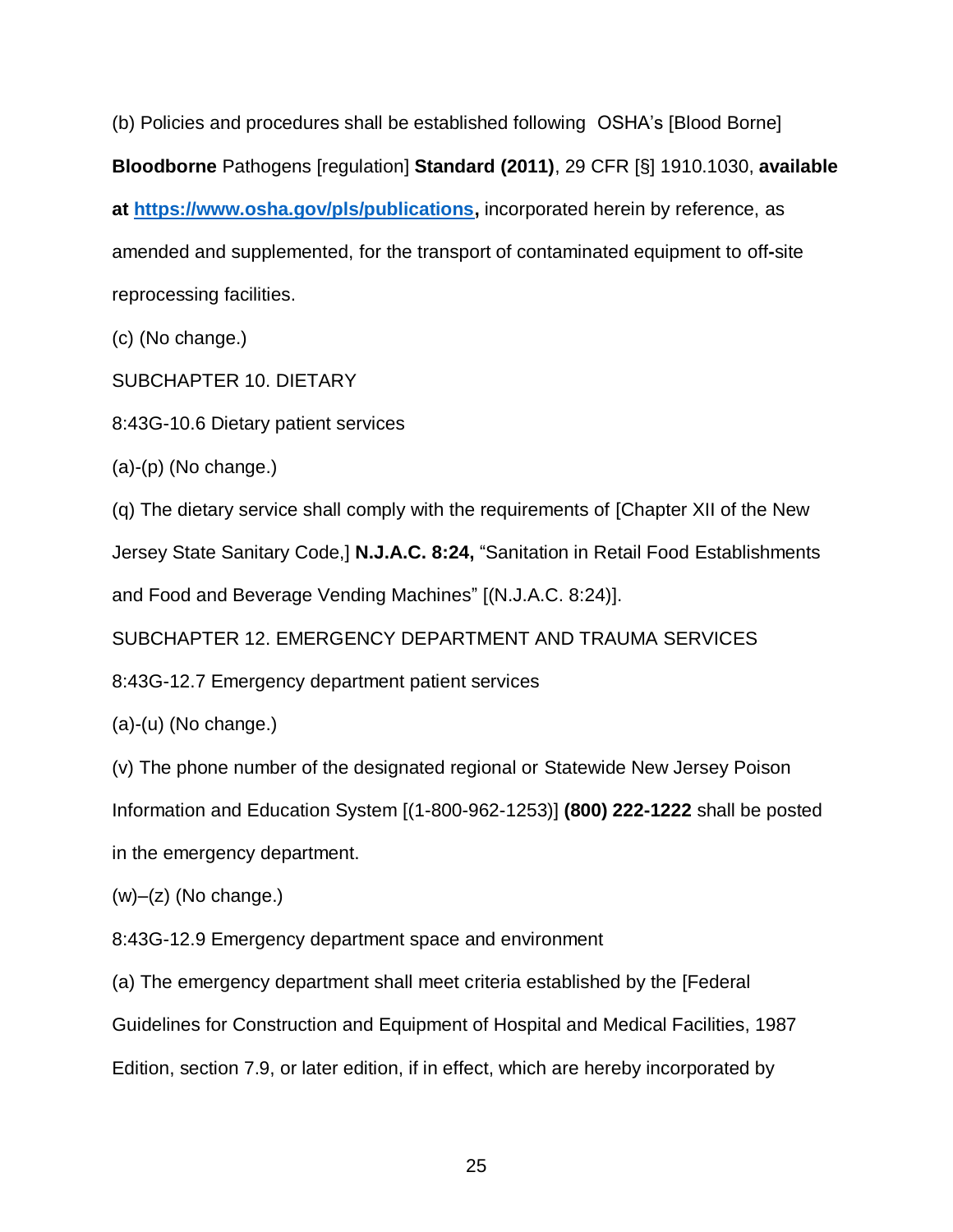reference] **Guidelines for Design and Construction of Residential Health, Care, and Support Facilities, 2014 edition. Facility Guidelines Institute; American Society for Healthcare Engineering, which is incorporated herein by reference, as amended and supplemented, and is available from the Facility Guidelines Institute, Inc., 350 N. Saint Paul St., Suite 100, Dallas, TX 75201. Website: [www.fgiguidelines.org.](http://www.fgiguidelines.org/) E-mail: [info@fgiguidelines.org.](mailto:info@fgiguidelines.org)**

(b) The emergency department shall have the necessary monitoring devices, supplies, and equipment to meet the needs of patients of all ages. Availability of pediatric equipment shall be in accordance with ["Guidelines for Pediatric Equipment and Supplies for Emergency Departments," Committee on Pediatric Equipment and Supplies for Emergency Departments, National Emergency Medical Services for Children Resource Alliance, 31 Annals of Emergency Medicine 54, January, 1998, published by ACEP, PO Box 619911, Dallas, TX 75261-9911, (972) 550-0911, (800) 798-1822, incorporated herein by reference] **American Academy of Pediatrics; Committee on Pediatric Emergency Medicine; American College of Emergency Physicians, Pediatric Committee; Emergency Nurses Association Pediatric Committee**. **"Joint Policy Statement—Guidelines for Care of Children in the Emergency Department." PEDIATRICS. Oct 2009; 124(4); 1233-1243, which is available at**

**[http://pediatrics.aappublications.org/content/pediatrics/124/4/1233.full.pdf.](http://pediatrics.aappublications.org/content/pediatrics/124/4/1233.full.pdf)** (c)–(e) (No change.)

8:43G-12.13 Trauma services; definitions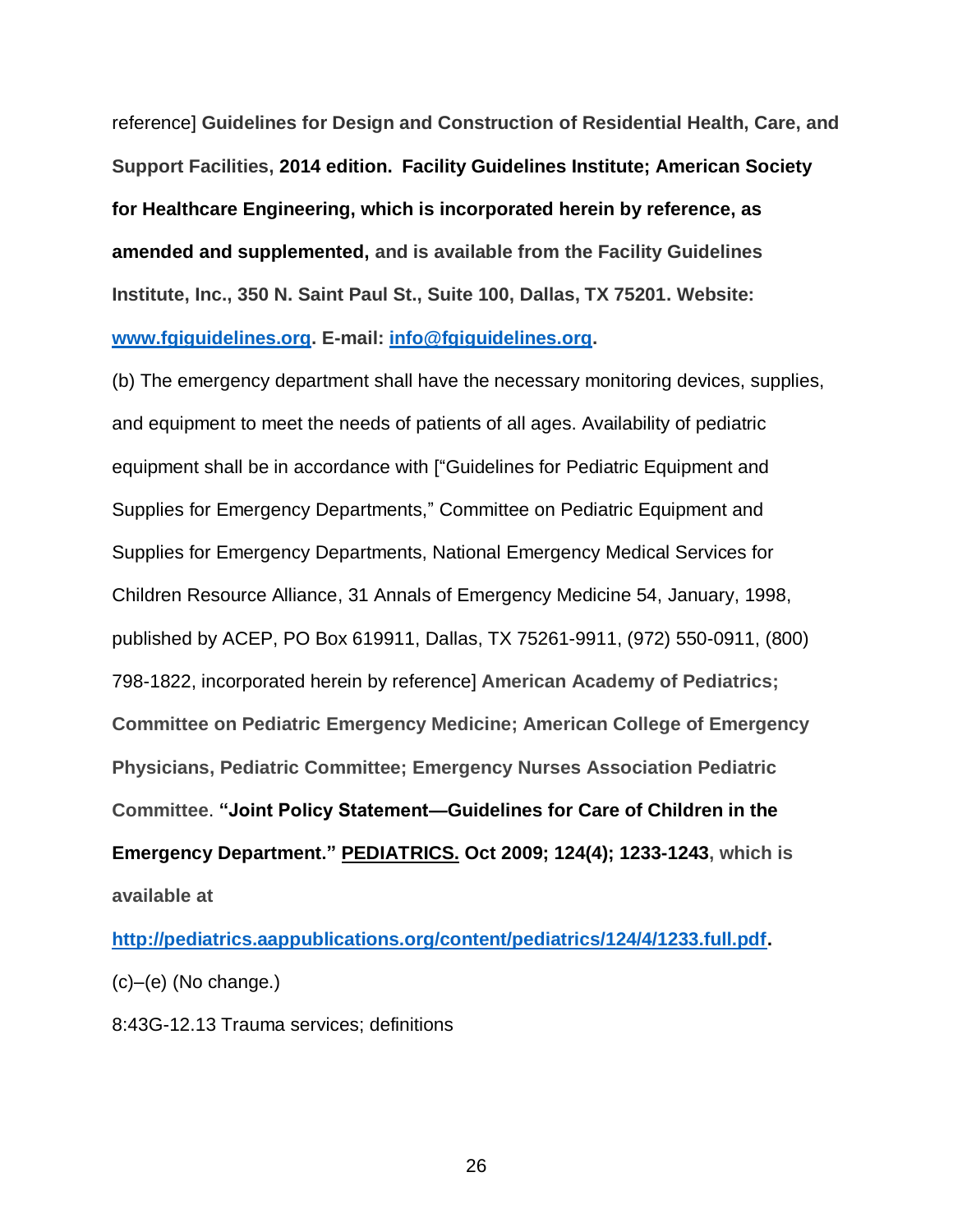The following words and terms, when used in N.J.A.C. 8:43G-12.12 through 12.23, shall have the following meanings, unless the context clearly indicates otherwise:

…

["Commissioner" means Commissioner of Health and Senior Services.

"Department" means New Jersey Department of Health and Senior Services.]

…

8:43G-12.21 Trauma services trauma registry

(a)–(b) (No change.)

(c) In accordance with procedures which shall be established and promulgated by the Department by December 20, 2000, all hospitals shall periodically submit computerized trauma registry data to the **Department's** Office of Emergency Medical Services[, New Jersey Department of Health and Senior Services,] **(OEMS)** for inclusion in the New Jersey State Trauma Registry.

(d) (No change.)

8:43G-12.22 Trauma services compliance

(a) After designation, Level I and Level II trauma centers shall demonstrate continuing compliance with the applicable requirements of this subchapter according to the following process:

1. Trauma centers shall maintain current verification at Level I or Level II in accordance with the verification review program conducted by the [Committee on Trauma of the American College of Surgeons (ACS), described in Chapter 22 (page 97) of "Resources for the Optimal Care of the Injured Patient 1999," published by the Committee on Trauma,] American College of Surgeons **(ACS)**, 633 N. [St.] **Saint** Clair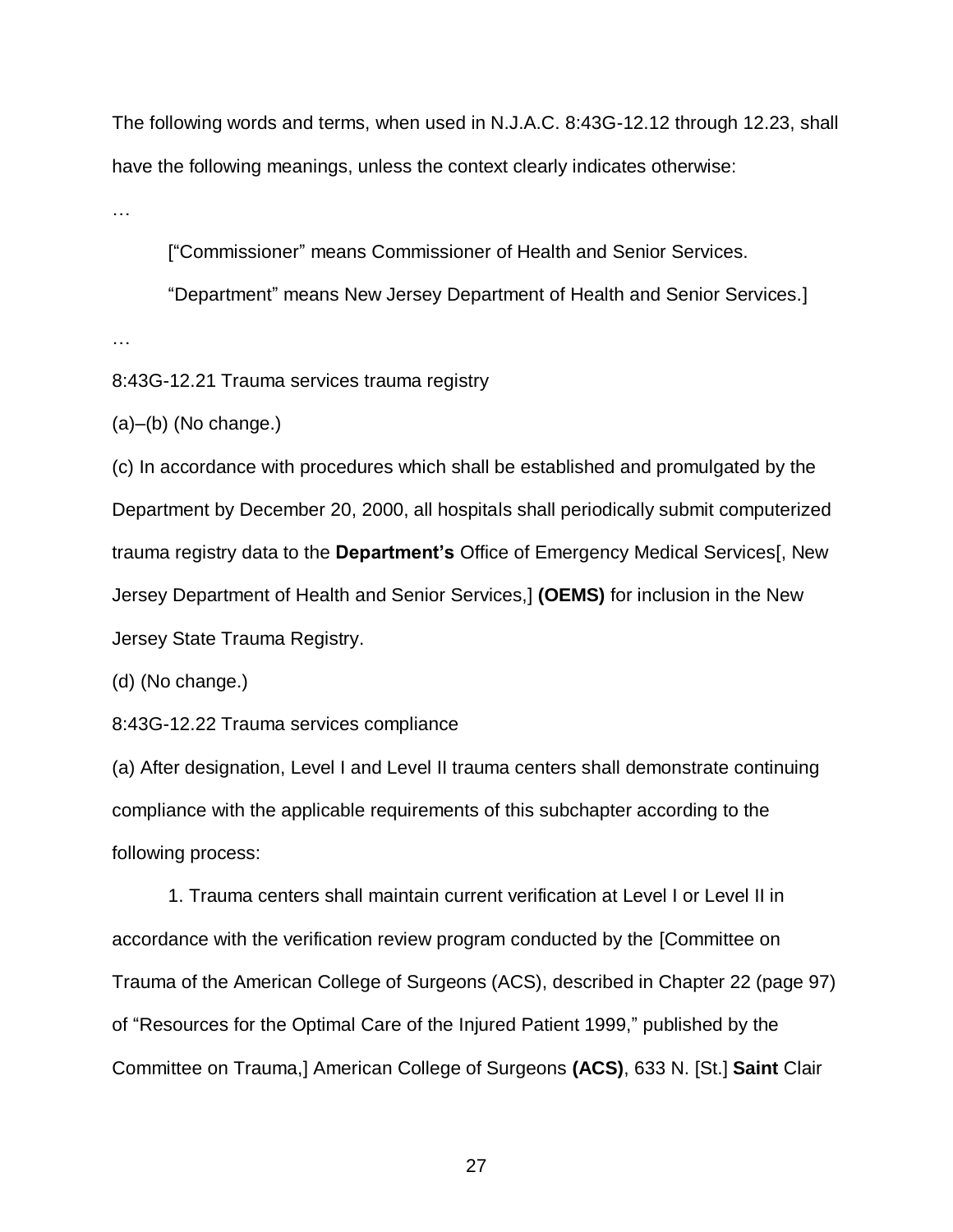Street, Chicago, IL 60611-3211, **Phone (800) 621-4111;** (312) 202-[5456]**5000** [incorporated herein by reference;]. **Fax: (312) 202-5001. Website:** 

## **[https://www.facs.org.](https://www.facs.org/) E-mail: postmaster@facs.org.**

2. Trauma centers shall undergo ACS reverification reviews, at the hospital's expense, prior to expiration of current verification. The trauma center shall arrange for staff of the [Office of Emergency Medical Services (]OEMS[) at] **within** the Department [of Health and Senior Services] to be present at such reviews;

3.–5. (No change.)

SUBCHAPTER 12A. EMERGENCY CARE FOR SEXUAL ASSAULT VICTIMS 8:43G-12A.2 Incorporated documents

(a) The Department incorporates by references in this subchapter the brochure entitled, "For People Who Have Been Sexually Assaulted . . . What You Need To Know about STDs and Emergency Contraception," which is the brochure developed by the Department, in collaboration with the Division on Women, the New Jersey Coalition Against Sexual Assault and the Sexual Assault Nurse Examiner program that provides information relating to emergency contraception for the prevention of pregnancy in sexual assault victims and sexually transmitted diseases and is available:

1. In the subchapter Appendix; and

2. In PDF format, in English and Spanish, at the Department's webpage, [http://nj.gov/health/cd/std/edu.shtml]

**<http://www.state.nj.us/health/hivstdtb/stds/index.shtml>**.

8:43G-12A.3 Definitions

(a) (No change.)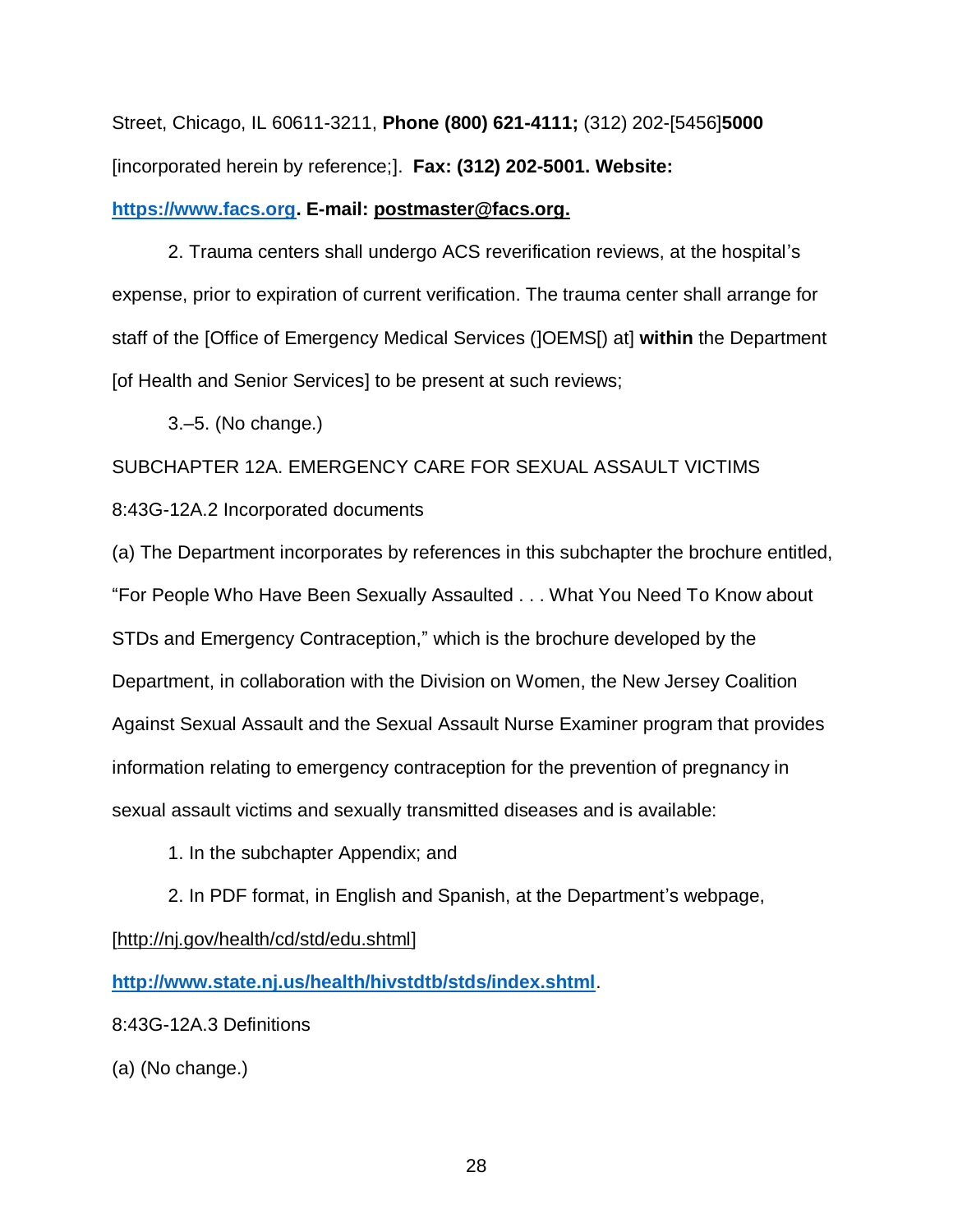(b) The following words and terms, when used in this subchapter, shall have the following meanings unless the context clearly indicates otherwise.

…

["Commissioner" means the Commissioner of the Department of Health and Senior Services or his or her designee.

"Department" means the Department of Health and Senior Services.]

…

SUBCHAPTER 13. HOUSEKEEPING, LAUNDRY, AND SANITATION

8:43G-13.18 Sanitation patient services

(a) The water supply shall be adequate in quantity, of a safe sanitary quality, and from a water system that is constructed, protected, operated, and maintained in conformance

with the New Jersey Safe Drinking Water Act, N.J.S.A**.** 58:12A-1 et seq., and N.J.A.C.

7:10 and other applicable laws, ordinances, and regulations.

[1. The Safe Drinking Water Act and rules can be obtained from:

The New Jersey Department of Environmental

**Protection** 

Bureau of Potable Water

PO Box 209

Trenton, NJ 08625]

(b) (No change.)

SUBCHAPTER 14. INFECTION CONTROL

8:43G-14.1 Infection control program structural organization

(a)-(c) (No change.)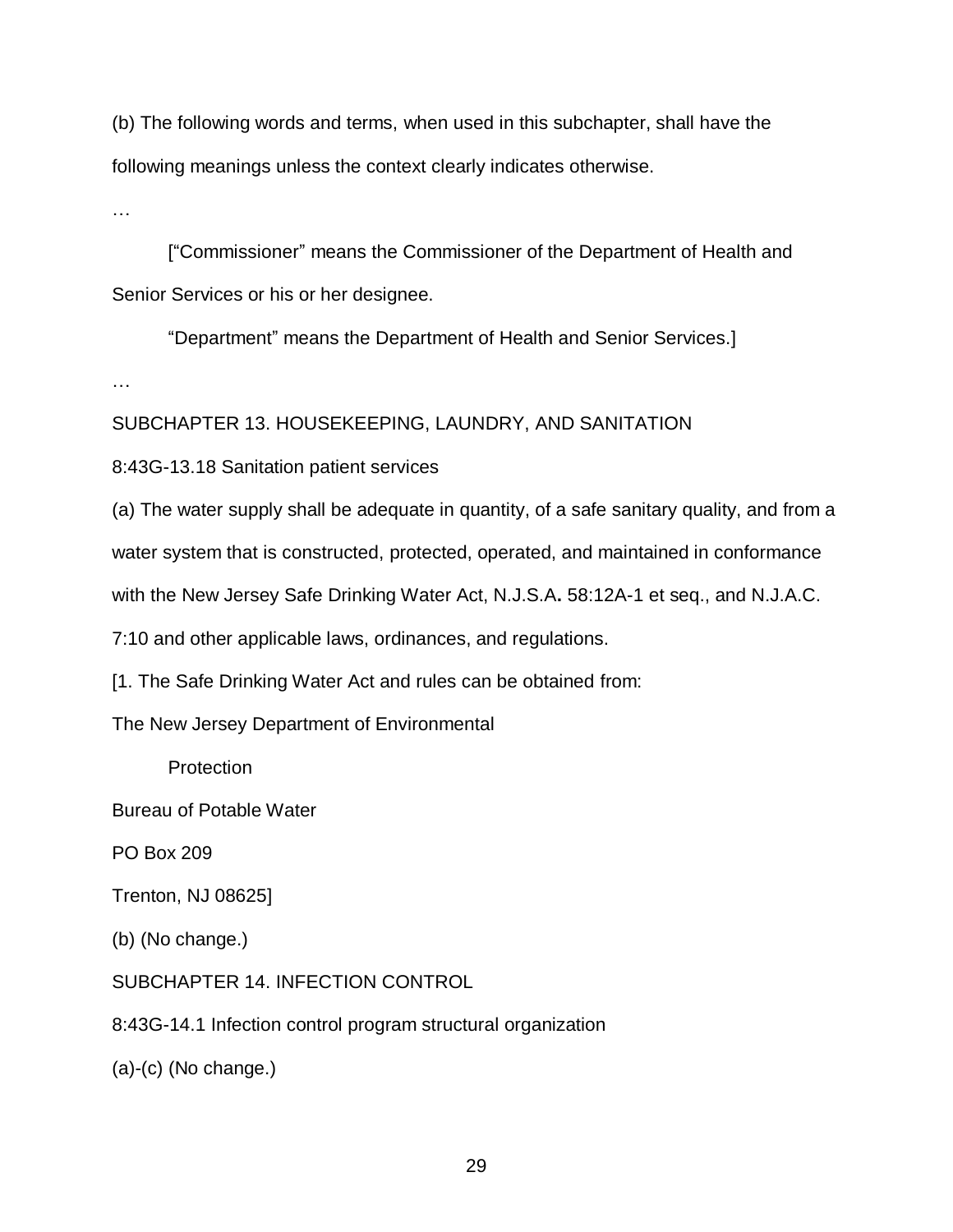(d) The infection control program shall oversee, but not be limited to, the following activities:

1. Formulating a system for surveillance, prevention**,** and control of non-socomial infections.

i.-ii. (No change.)

iii. Prevention and control activities shall be based on Centers for Disease Control and Prevention published guidelines and Hospital Infection Control Practices Advisory Committee (that is, HICPAC) recommendations. An exception to the adoption of the following guidelines shall be allowed providing that there is a sound infectioncontrol rationale based upon scientific research or epidemiologic data. The following published guidelines and recommendations are incorporated herein by reference, as amended and supplemented:

(1) **Gould CV, Unscheid CA, Agarwal RK, et al., and the Healthcare Infection Control Practices Advisory Committee. "**Guideline for Prevention of Catheter-Associated Urinary Tract Infections (2009)[;]**." Last update: February 15, 2017; 1-61. This publication is available at**

**[https://www.cdc.gov/infectioncontrol/guidelines/cauti/.](https://www.cdc.gov/infectioncontrol/guidelines/cauti/)**

[(2) Guidelines for the Prevention of Intravascular Catheter-Related Infections, MMWR, August 9, 2002; 51 (No. RR-10);]

**(2) [O'Grady NP, Alexander M, Dellinger EP, et al., and](http://www.uptodate.com/contents/prevention-of-intravascular-catheter-related-infections/abstract/2) the Healthcare Infec[tion Control Practices Advisory Committee;](http://www.uptodate.com/contents/prevention-of-intravascular-catheter-related-infections/abstract/2) Centers for Disease Control and Pre-**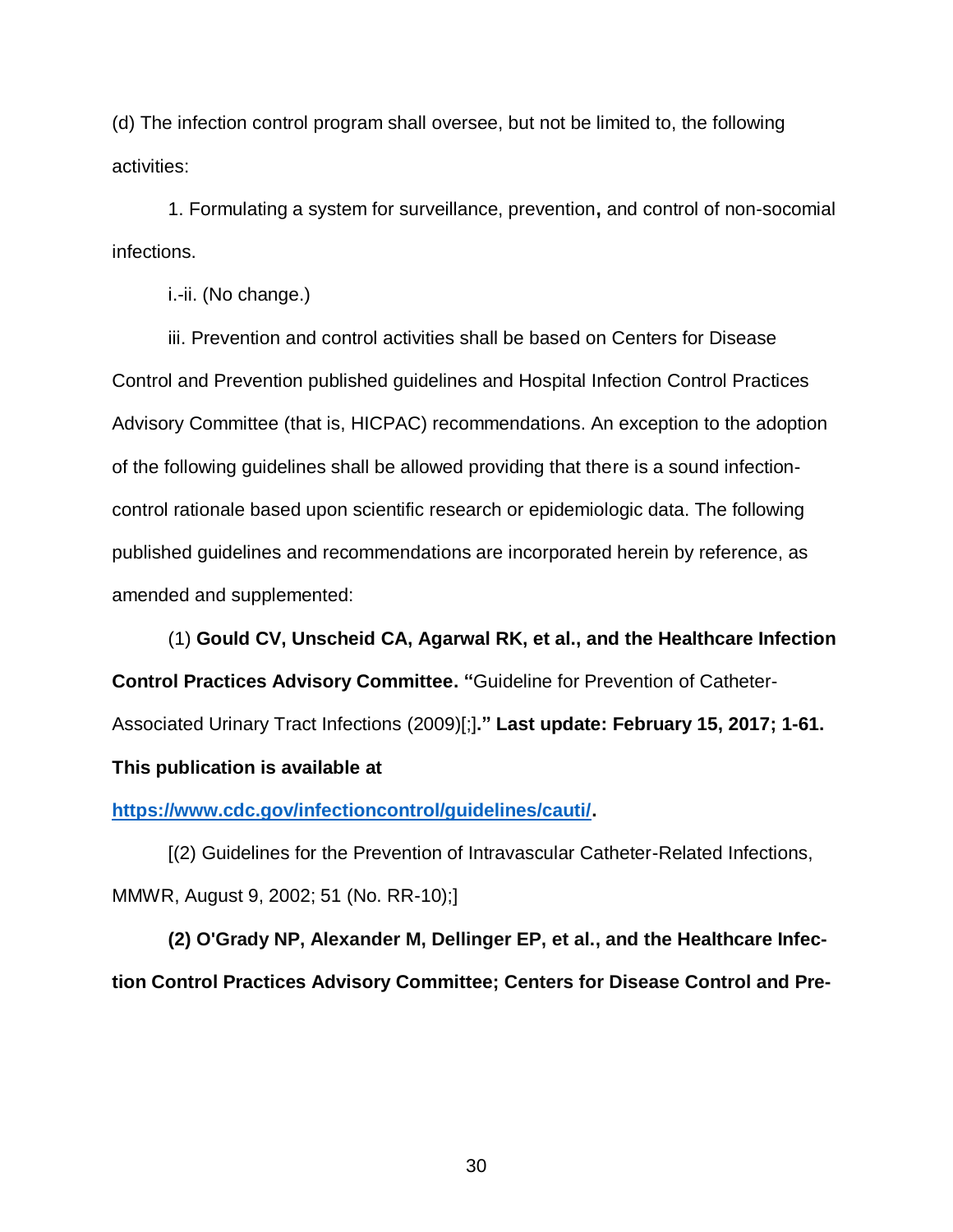**vention. ["Guidelines for the Prevention of Intravascular Catheter-Related Infec](http://www.uptodate.com/contents/prevention-of-intravascular-catheter-related-infections/abstract/2)[tions, 2011."](http://www.uptodate.com/contents/prevention-of-intravascular-catheter-related-infections/abstract/2) Last update: February 15, 2017; 1-83. This publication is available at [www.cdc.gov/infectioncontrol/guidelines/bsi.](http://www.cdc.gov/infectioncontrol/guidelines/bsi)**

(3) **Berríos-Torres SI, Umscheid CA, Bratzler DW, et al., for the Healthcare Infection Control Practices Advisory Committee; Centers for Disease Control and Prevention.** "Guideline[s] for **the** Prevention of Surgical Site Infection[s (1999) (Infection Control and Hospital Epidemiology 1999; 20:247-278);]**, 2017." JAMA Surg. 2017; 152(8); 784–791. doi:10.1001/jamasurg.2017.0904;**

(4) **Tablan OC, Anderson LJ, Besser R, et al., for the Healthcare Infection Control Practices Advisory Committee; Centers for Disease Control and Prevention. "**Guideline**s** for Preventing Health-Care—Associated Pneumonia**,** 2003: Recommendations of CDC and the Healthcare Infection Control Practices Advisory Committee [, MMWR, March 26,] **." MMWR.** 2004; [53 (No. RR-03) , published by the Coordinating Center for Health Information and Service,] **53 (RR-3); 1-40. This publication is** available at<http://www.cdc.gov/mmwr/PDF/rr/rr5303.pdf> and at [http://www.cdc.gov/mmwr/preview/mmwrhtml/rr5303a1.htm;](http://www.cdc.gov/mmwr/preview/mmwrhtml/rr5303a1.htm)

[(5) Guideline for Hand Hygiene in Health-Care Settings: Recommendations of the Healthcare Infection Control Practices Advisory Committee and the HICPAC/SHEA/APIC/IDSA Hand Hygiene Task Force, MMWR 2002; 51 (No. RR-16), published by the Coordinating Center for Health Information and Service, available at <http://www.cdc.gov/mmwr/PDF/rr/rr5116.pdf> and at

[http://www.cdc.gov/mmwr/preview/mmwrhtml/rr5116a1.htm;](http://www.cdc.gov/mmwr/preview/mmwrhtml/rr5116a1.htm)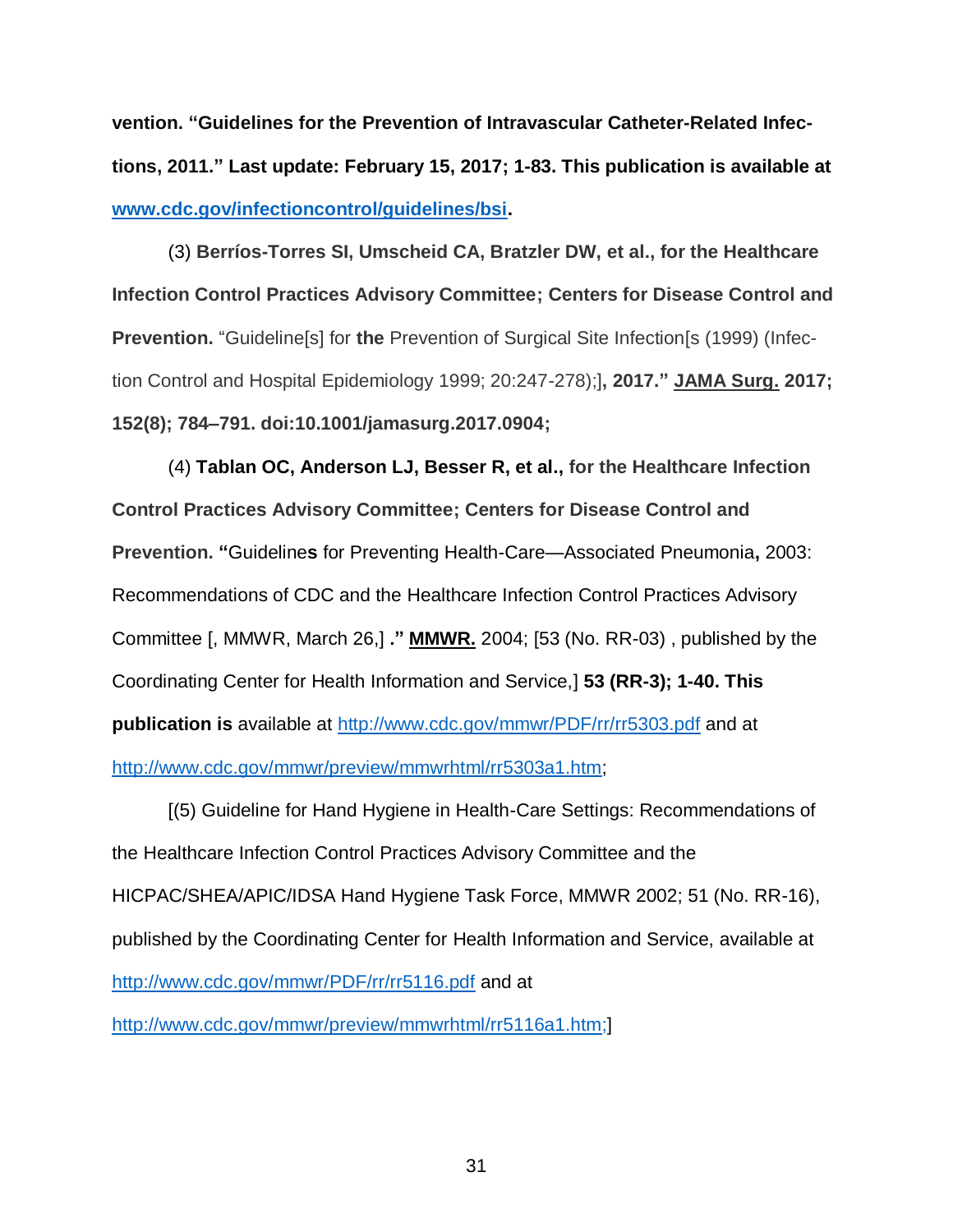**(5) Centers for Disease Control and Prevention; Healthcare Infection Control Practices Advisory Committee. "Guidelines for Environmental Infection Control in Health-Care Facilities." MMWR. 2003; 52 (RR-10); 1-42. Last update: February 15, 2017; 1-240. This publication is available from** 

**[www.cdc.gov/infectioncontrol/guidelines/environmental/;](https://www.cdc.gov/infectioncontrol/guidelines/environmental/)**

(6) **Rutala WA, Weber DJ, and the Healthcare Infection Control Practices Advisory Committee. "Guideline for** Disinfection and Sterilization in Healthcare Facilities, 2008**" Last update: February 15, 2017**; **1-161. This publication is available at:<https://www.cdc.gov/infectioncontrol/guidelines/index.html>**;

(7) **Boylard EA, Tablan OC, Williams WW, et al., and the Hospital Infection Control Practices Advisory Committee. "**Guideline for Infection Control in [Hospital] **Health Care** Personnel**,** [(]1998[);]**." Published simultaneously in AJIC: American Journal of Infection Control (1998; 26: 289-354) and Infection Control and Hospital Epidemiology (1998; 19: 407-63);**

(8) **Siegal JD, Rhinehart E, Jackson M, et al., and the Healthcare Infection Control Practices Advisory Committee. "2007** Guideline for Isolation Precautions: Preventing Transmission of Infectious Agents **in Healthcare Settings** [(2007)]**." Last update: February 15, 2017; 1-209. This publication is available at:** 

**<https://www.cdc.gov/infectioncontrol/guidelines/index.html>**;

(9) **Jensen, PA, Lambert, LA, Iademarco, MF, et al., and Division of Tuberculosis Elimination, National Center for HIV, STD, and TB Prevention. "**Guidelines for Preventing the Transmission of *Mycobacterium tuberculosis* in Health**-**Care Settings, [2005, Morbidity and Mortality Weekly Report, December 30, 2005; 54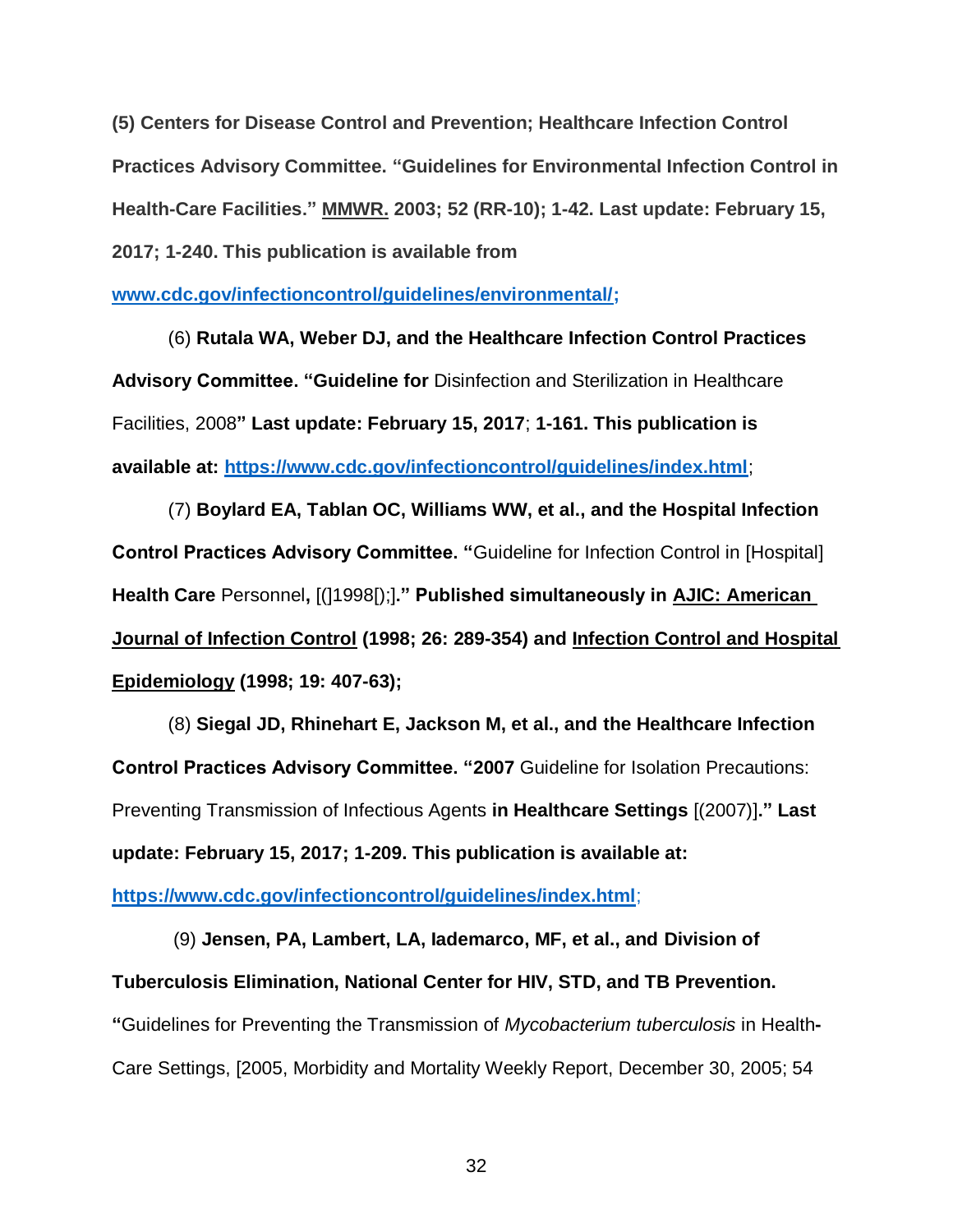(No. RR-17)] **2005." MMWR. 2005; 54(RR-17); 1-141. This publication is available at: <https://www.cdc.gov/mmwr/preview/mmwrhtml/rr5417a1.htm>**; and

(10) **Siegal, JD, Rhinehart, E, Jackson, M, et al., and the Healthcare Infection Control Practices Advisory Committee. "**Management of Multi**drug**-Resistant Organisms in Healthcare Settings**,** [(]2006[)].**" Last update: February 15,** 

**2017; 1-74. This publication is available at:**

**[https://www.cdc.gov/mrsa/pdf/mdroGuideline2006.pdf.](https://www.cdc.gov/mrsa/pdf/mdroGuideline2006.pdf)**

[iv. The guidelines listed in (d)1iii above are available from the Centers for Disease Control and Prevention National Center of Infectious Diseases web site at http://www.cdc.gov;]

2.–4. (No change.)

5. Identifying and reporting communicable diseases throughout the hospital, with the cooperation of the clinical laboratory, medical records, and the medical staff, as specified in N.J.A.C. 8:57-1 [of "Communicable Diseases," also known as Chapter II of the State Sanitary Code] **, "Reportable Communicable Diseases"**; and

6. Identifying and reporting of HIV/AIDS as specified in N.J.A.C. 8:57-2, **"**Reporting of Acquired Immunodeficiency Syndrome and Infection with Human Immunodeficiency Virus.**"**

[NOTE: Centers for Disease Control and Prevention publications can be obtained from: National Technical Information Service

U.S. Department of Commerce

5285 Port Royal Road

Springfield, VA 22161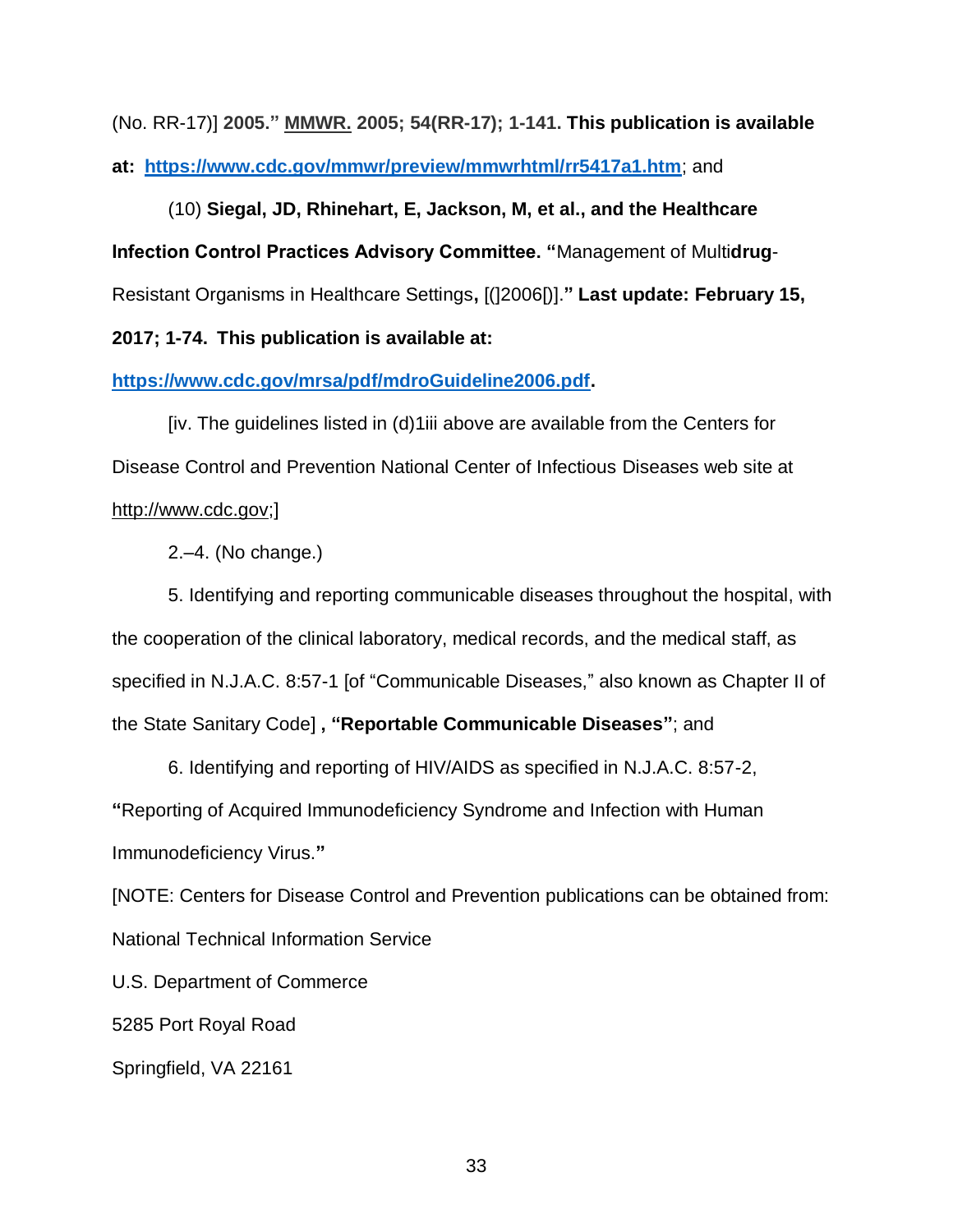or

Superintendent of Documents

U.S. Government Printing Office

Washington, D.C. 20402]

(e)-(g) (No change.)

SUBCHAPTER 15. MEDICAL RECORDS

8:43G-15.4 Medical records staff qualifications

There shall be a full-time medical records director who is [an accredited] **a registered** health information technician or a registered health information administrator under a certification program approved by the American Health Information Management Association, for which the contact information is American Health Information Management Association (AHIMA), 233 N. Michigan Avenue, 21st Floor, Chicago, IL 60601-5809 [; website [http://www.ahima.org;](http://www.ahima.org/) email [info@ahima.org;](mailto:info@ahima.org) telephone (312) 233-1100; and telefacsimile (312) 233-1090] . **Phone: (312) 233-1100. Fax: (312) 233-1090. Website:**

**[http://www.ahima.org.](http://www.ahima.org/) E-mail: info@ahima.org.**

SUBCHAPTER 16. MEDICAL STAFF

8:43G-16.1 Medical staff structural organization

(a)-(m) (No change.)

(n) The hospital shall provide to the following:

Office of the Assistant Commissioner

Division of Health [Facilities Evaluation] **Facility Survey and Field** 

# **Operations**

[New Jersey State] Department of Health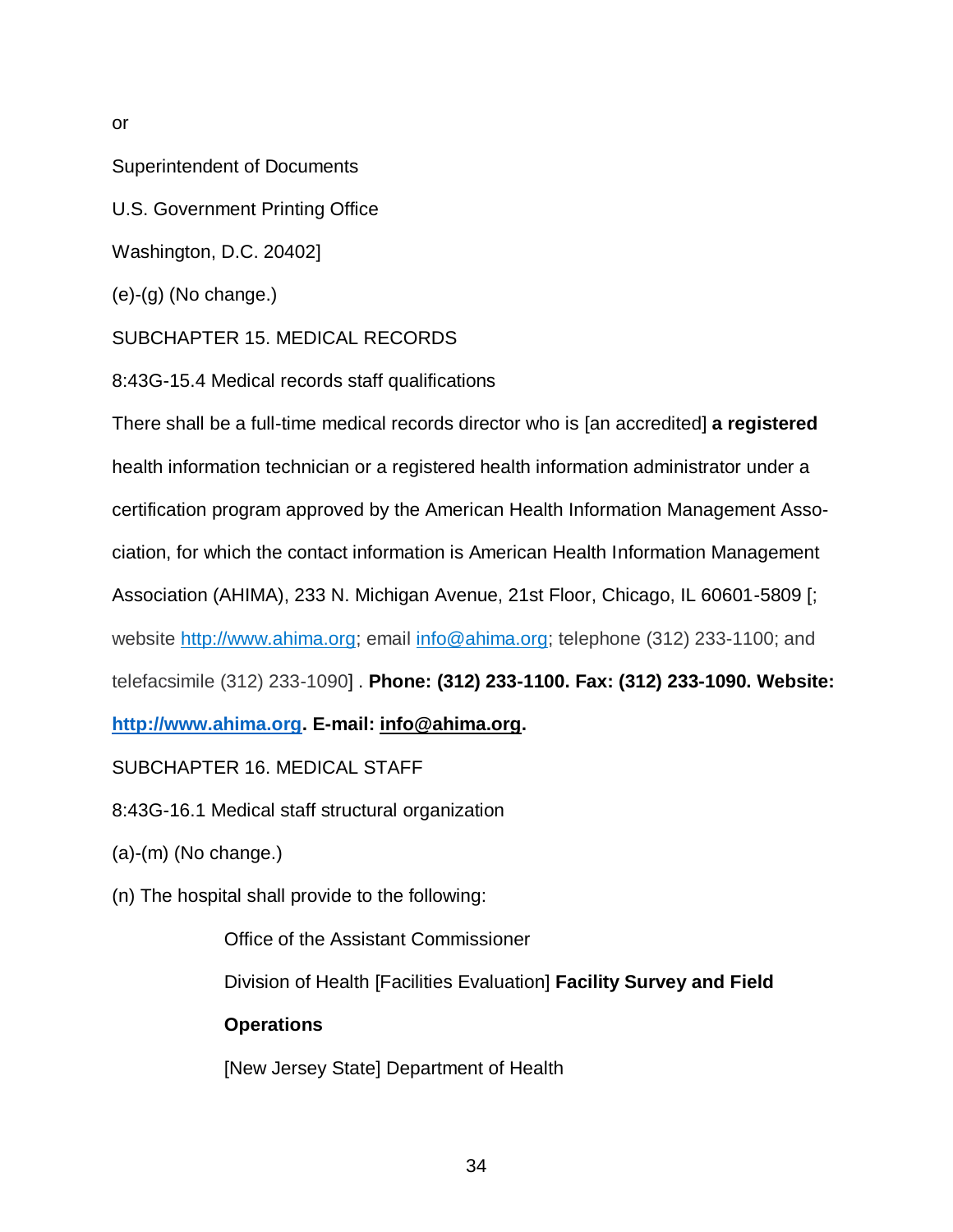### PO Box 367

#### Trenton, N.J. 08625-0367

copies of all reports regarding physician hospital privileges sent to the New Jersey State Board of Medical Examiners, or to the practitioner review panel created by legislation and reporting to the board. All records regarding such copies shall be made available to the Department of Health personnel for official purposes and, for each report, to the specific facility mentioned in the report.

(o) (No change.)

SUBCHAPTER 17A. MANDATORY STAFF LEVEL POSTING AND REPORTING STANDARDS

8:43G-17A.1 Authority, scope, and purpose

(a) The Commissioner [of the Department of Health and Senior Services] promulgates this subchapter pursuant to the authority of N.J.S.A. 26:2H-1 et seq., particularly

N.J.S.A. 26:2H-[5h]**5.h**.

(b)–(c) (No change.)

8:43G-17A.4 Posting locations

 $(a)-(c)$  (No change.)

(d) The Department's staffing forms described in (a) through (c) above are available [through the following methods:

1. Electronically] **electronically** at the Department's "Forms" webpage at http://nj.gov/health/forms[;]**.**

[2. Electronically at the Certificate of Need and Healthcare Licensure Program's webpage at http://nj.gov/health/hcsa/hcsaforms.html#conacl; and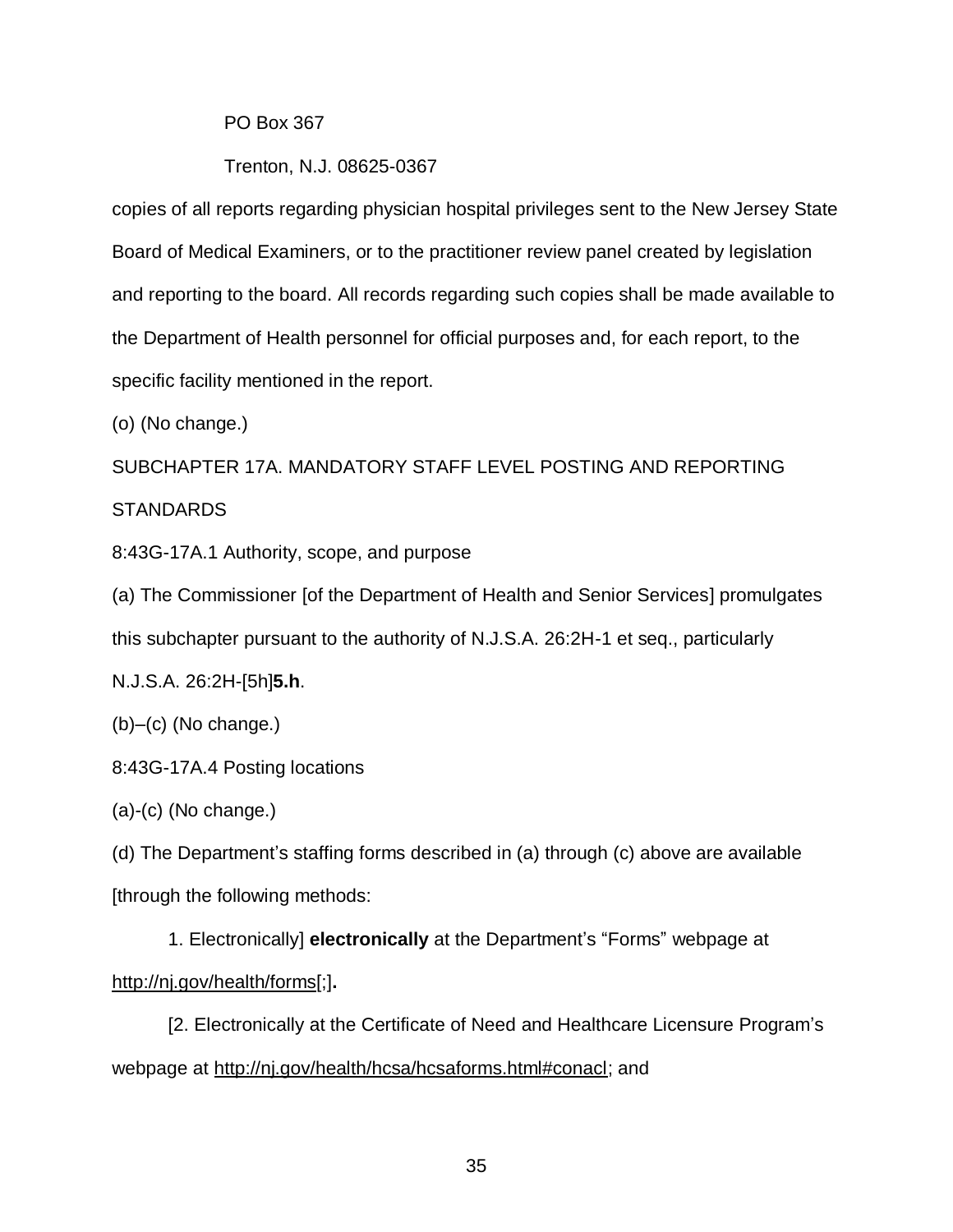# 3. Upon written request to:

John A. Calabria, Director

Certificate of Need and Healthcare Facility Licensure Program

New Jersey Department of Health and Senior Services

PO Box 358

Trenton, New Jersey 08625-0358]

8:43G-17A.5 Reporting requirements

(a) (No change.)

(b) The public may obtain the quarterly report, which the Department is required to

complete pursuant to N.J.S.A. 26:2H-5g(d), [through the following methods:

1. Electronically at the Certificate of Need and Healthcare Licensure Program's

# webpage at www.nj.gov/health/healthcarequality; and

2. Upon written request to:

John A. Calabria, Director

Certificate of Need and Healthcare Facility Licensure Program

New Jersey Department of Health and Senior Services

PO Box 358

Trenton, New Jersey 08625-0358] **electronically at the Department's** 

**"Forms" webpage at [http://nj.gov/health/forms.](http://nj.gov/health/forms)**

SUBCHAPTER 19. OBSTETRICS

8:43G-19.1 Scope of obstetrical standards--definitions; structural organization

(a) (No change.)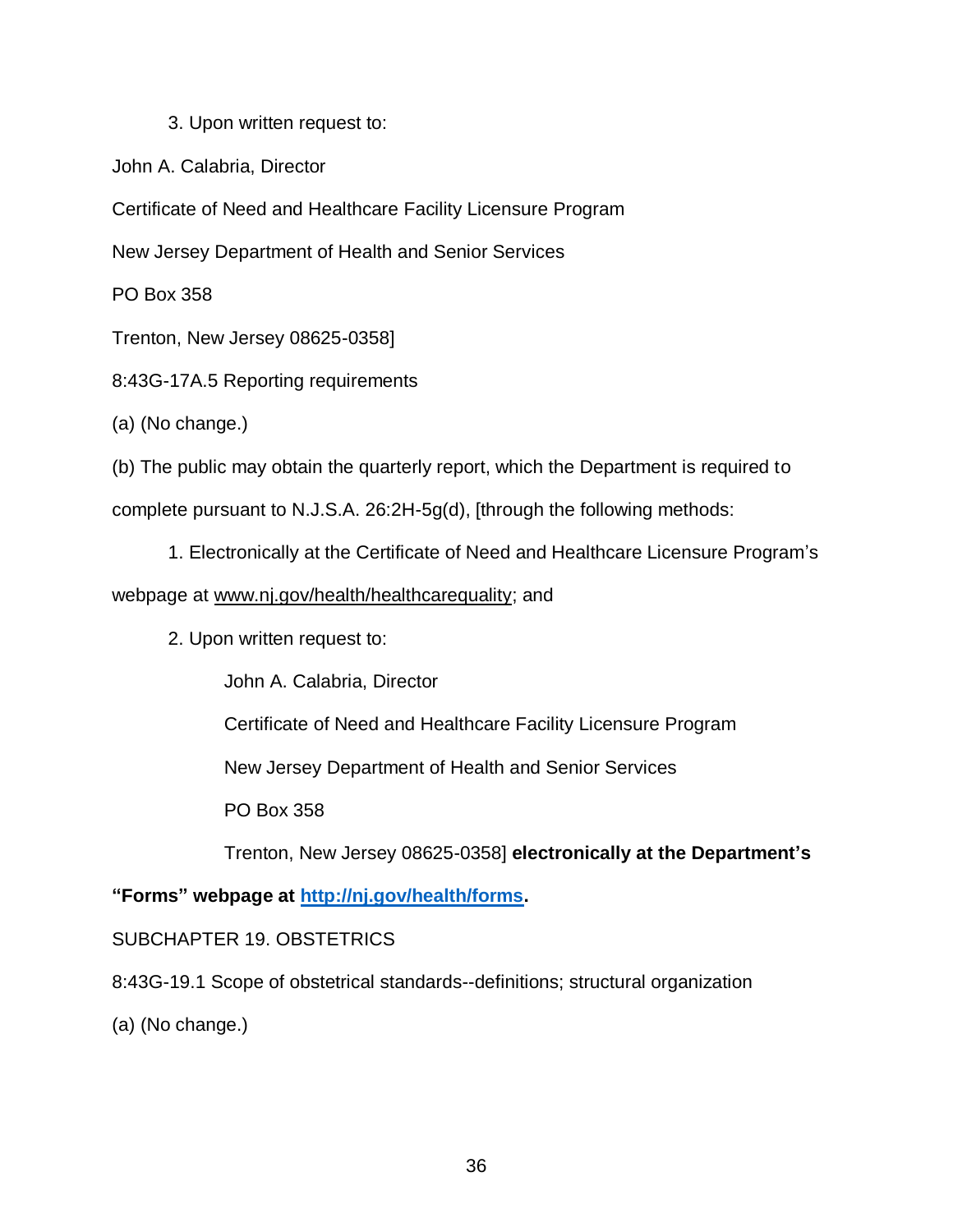(b) The following terms, when used in this subchapter, shall have the following meanings:

…

"American Nurses Credentialing Center" means an organization that is a subsidiary of the American Nurses Association, which certifies nurses in specialty practice areas, and for which the contact information is American Nurses Credentialing Center, 8515 Georgia Avenue, Suite 400, Silver Spring, MD 20910-3492[, telephone] **. Phone:** (800) 284-2378**.** [, website] **Website:** [http://www.nursecredentialing.org.](http://www.nursecredentialing.org/) …

"Clinical Practice Guidelines for Management of Hyperbilirubinemia" means the clinical practice guidelines established by the American Academy of Pediatrics Subcommittee on Hyperbilirubinemia, as set forth in **"**Management of Hyperbilirubinemia in the Newborn Infant 35 or More Weeks of Gestation[, (Pediatrics 2004;114;297),] **." Pediatrics. 2004; 114(1); 297-316**, incorporated herein by reference, as amended and supplemented, **and** available at [http://pediatrics.aappublications.org/content/114/1/297.full.html] **<http://pediatrics.aappublications.org/content/114/1/297>**.

…

["Construction Guidelines" means the Guidelines for Design and Construction of Health Care Facilities, 2010 edition, incorporated herein by reference, as amended and supplemented, published by the American Society for Healthcare Engineering of the American Hospital Association (ASHE), for which the contact information is ASHE, 155 North Wacker Drive, Chicago, IL 60606, (800) 242-2626, www.fgiguidelines.org]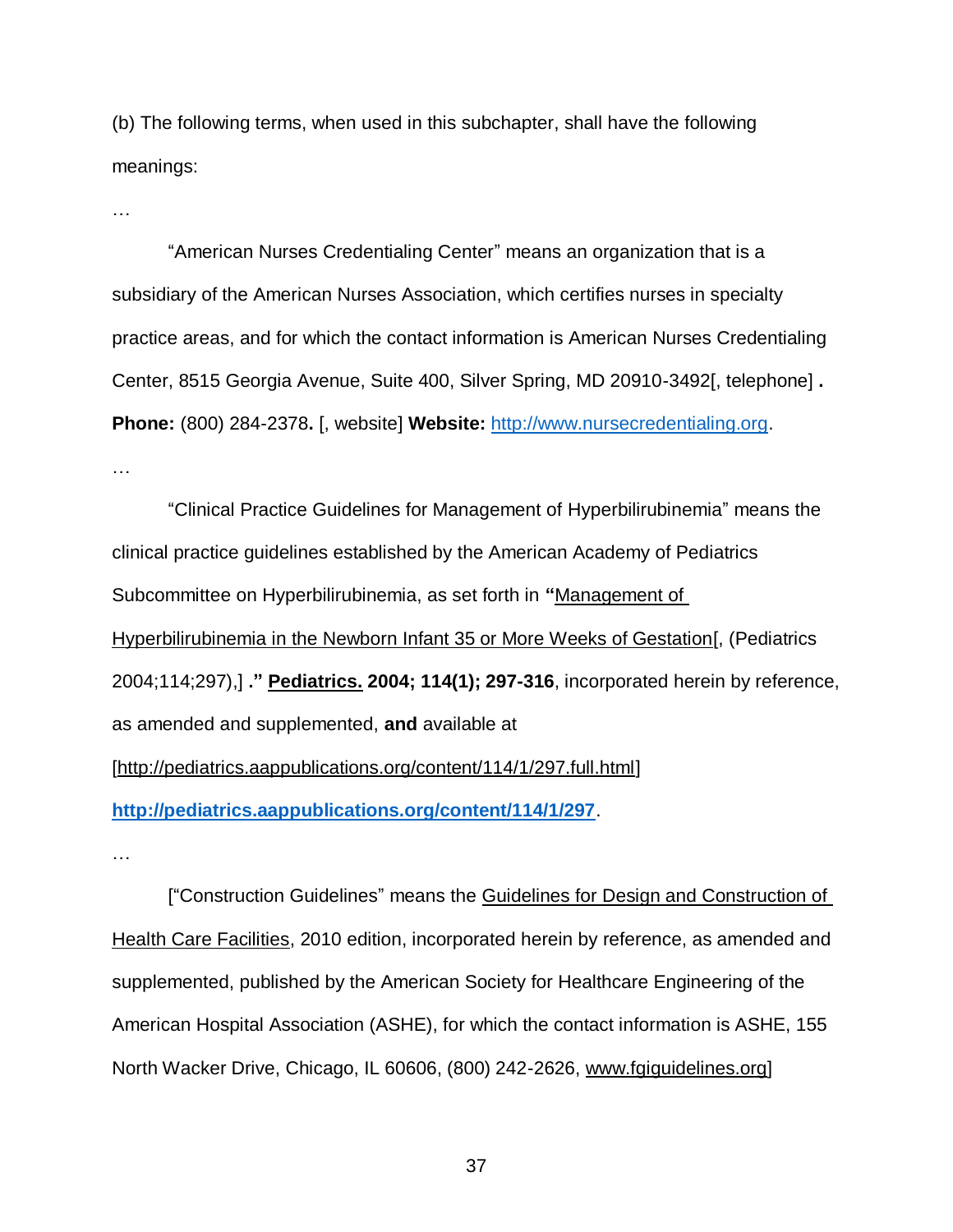**"Construction Guidelines" means the Guidelines for Design and Construction of Residential Health, Care, and Support Facilities, 2014 edition***.* **Facility Guidelines Institute; American Society for Healthcare Engineering, which is incorporated herein by reference, as amended and supplemented, and is available from the Facility Guidelines Institute, Inc., 350 N. Saint Paul St., Suite 100, Dallas, TX 75201. Website: [www.fgiguidelines.org.](http://www.fgiguidelines.org/) E-mail: [info@fgiguidelines.org](mailto:info@fgiguidelines.org)**. …

"International Board of Lactation Consultant Examiners" means the independent international certification body that confers the International Board Certified Lactation Consultant (IBCLC) credential, and for which the contact information in the United States is International Board of Lactation Consultant Examiners in the Americas, [6402 Arlington Blvd., Suite 350, Falls Church, VA 22042, email *iblce@iblce.org*, telephone] **10301 Democracy Lane, Suite 400, Fairfax, VA 22030. Phone:** (703) 560-7330[, facsimile]**. Fax:** (703) 560-7332[, website: [http://americas.iblce.org/contact\]](http://americas.iblce.org/contact)**. Website: [https://iblce.org/.](https://iblce.org/) E-mail: iblce@iblce.org**.

…

"Member in good standing" means that an acute care hospital has made timely payment of Maternal and Child Health Consortium (MCHC) financial assessments in accordance with the MCHC by-laws, which are based on a budget approved by the Department [of Health and Senior Services].

…

"National Certification Corporation for the Obstetric, Gynecologic, and Neonatal Nursing Specialties" means the not-for-profit organization that provides a national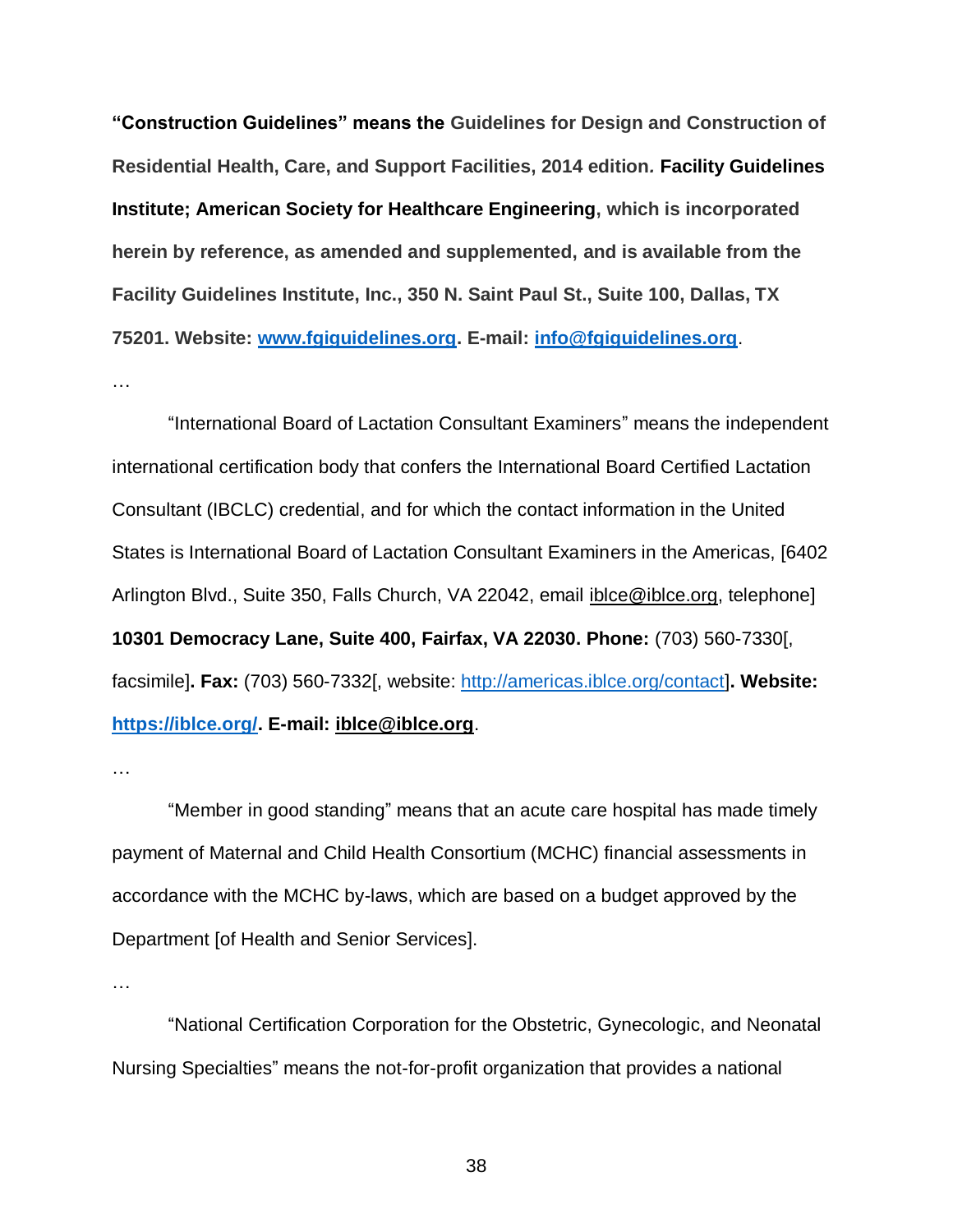credentialing program for nurses in the obstetric, gynecologic, and neonatal nursing specialties, and for which the contact information is National Certification Corporation, [142 E. Ontario Street, Suite 1700, Chicago, IL] **676 N. Michigan Ave, Suite 3600, Chicago, IL** 60611[,]**. Phone: (312) 951-0207.** [website] **Website**: [www.nccwebsite.org.](http://www.nccwebsite.org/) **E-mail: info@nccnet.org.**

…

"United States Breastfeeding Committee" means the independent nonprofit organization whose mission is to improve the nation's health by working collaboratively to protect, promote, and support breastfeeding, and for which the contact information is United States Breastfeeding Committee, [2025 M Street, NW, Suite 800, Washington, DC 20036; phone: (202) 367-1132; fax: (202) 367-2132 email: office@usbreastfeeding.org; available at:] **4044 N Lincoln Ave, # 288, Chicago, IL 60618. Phone: (773) 359-1549. Fax: (773) 313-3498. Website:** [http://www.usbreastfeeding.org.](http://www.usbreastfeeding.org/) **E-mail: [of](mailto:office@usbreastfeeding.org)[fice@usbreastfeeding.org.](mailto:office@usbreastfeeding.org)**

 $(c)$ – $(g)$  (No change.)

8:43G-19.2 Obstetrics policies and procedures

(a)-(f) (No change.)

(g) All pregnant women admitted to the hospital with unknown or undocumented hepatitis-B surface antigen (HBsAg) assay results shall be immediately screened for the hepatitis-B virus using the HBsAg test or other standardized hepatitis-B tests. Test results should be available within 24 hours but no later than 48 hours. All positive HBsAg test results shall be reported [on a designated reporting form within five working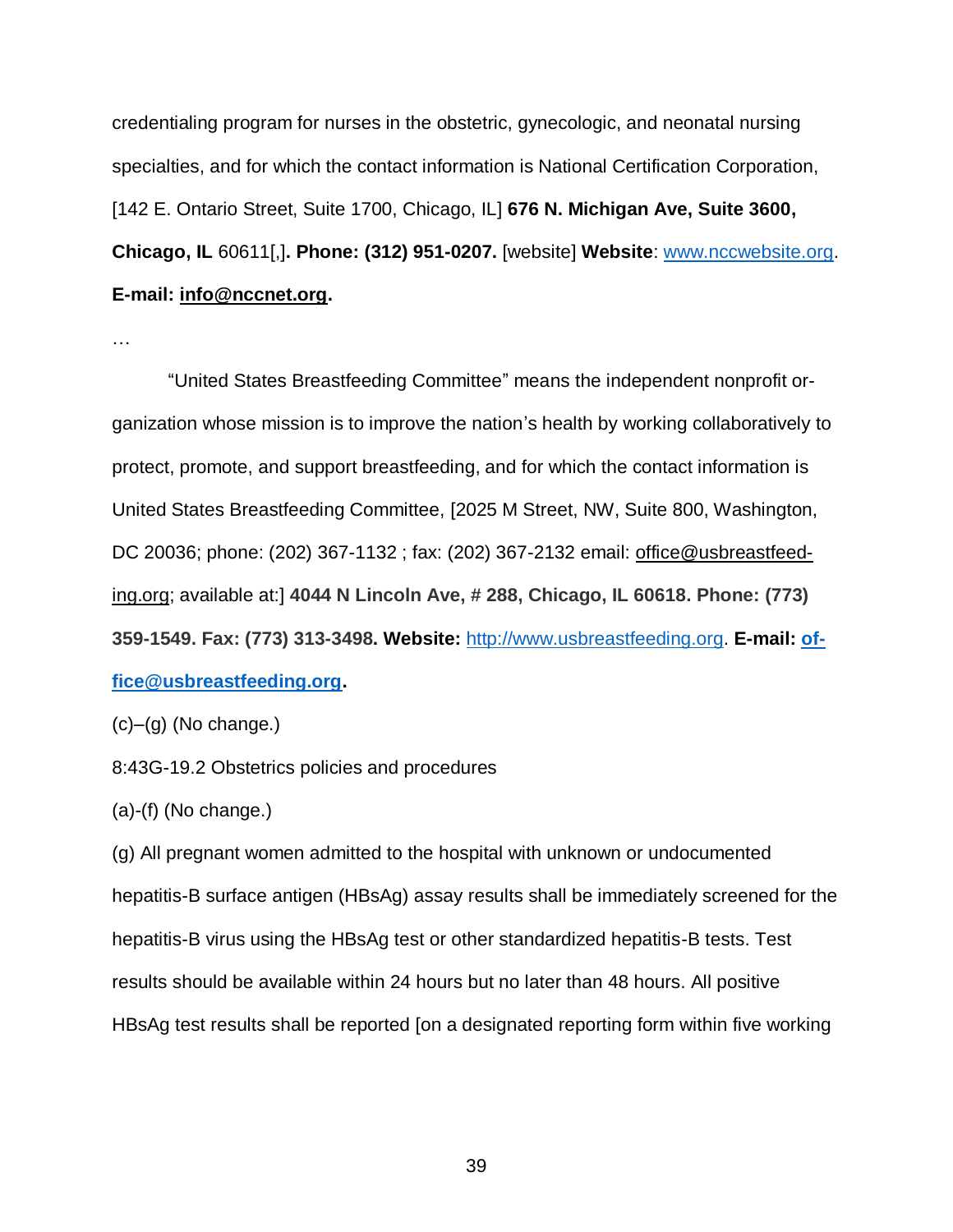days of determination to the New Jersey Department of Health and Senior Services, Immunization Program] **in compliance with N.J.A.C. 8:57**.

8:43G-19.12 Perinatal patient services

(a) A registry of all births shall be maintained through either the electronic certificate or a maternity log book located in the obstetrics area and shall include the minimum data set required by the Department [of Health and Senior Services and] in accordance with N.J.S.A. 26:8-30[,] and N.J.A.C. 8:2.

(b)-(d) (No change.)

8:43G-19.15 Newborn care policies and procedures

(a)–(b) (No change.)

[(c) Isolation practices recommended by the Centers for Disease Control shall be used for isolation patients in the newborn nursery, and are incorporated herein by reference. (See CDC Guidelines for Isolation Precautions in Hospitals, publication number PB85927401, available from National Technical Information Services, 5285 Port Royal Rd., Springfield, VA 22161, telephone 703-487-4600.)]

**(c) Isolation practices for the newborn nursery shall follow the recommendations set forth in the following publication: Siegal, JD, Rhinehart, E, Jackson, M, et al., and the Healthcare Infection Control Practices Advisory Committee. "2007 Guideline for Isolation Precautions: Preventing Transmission of Infectious Agents in Healthcare Settings." Last update: October 2017; 1-203, available at: <https://www.cdc.gov/infectioncontrol/guidelines/index.html> and is incorporated herein by reference, as amended and supplemented.**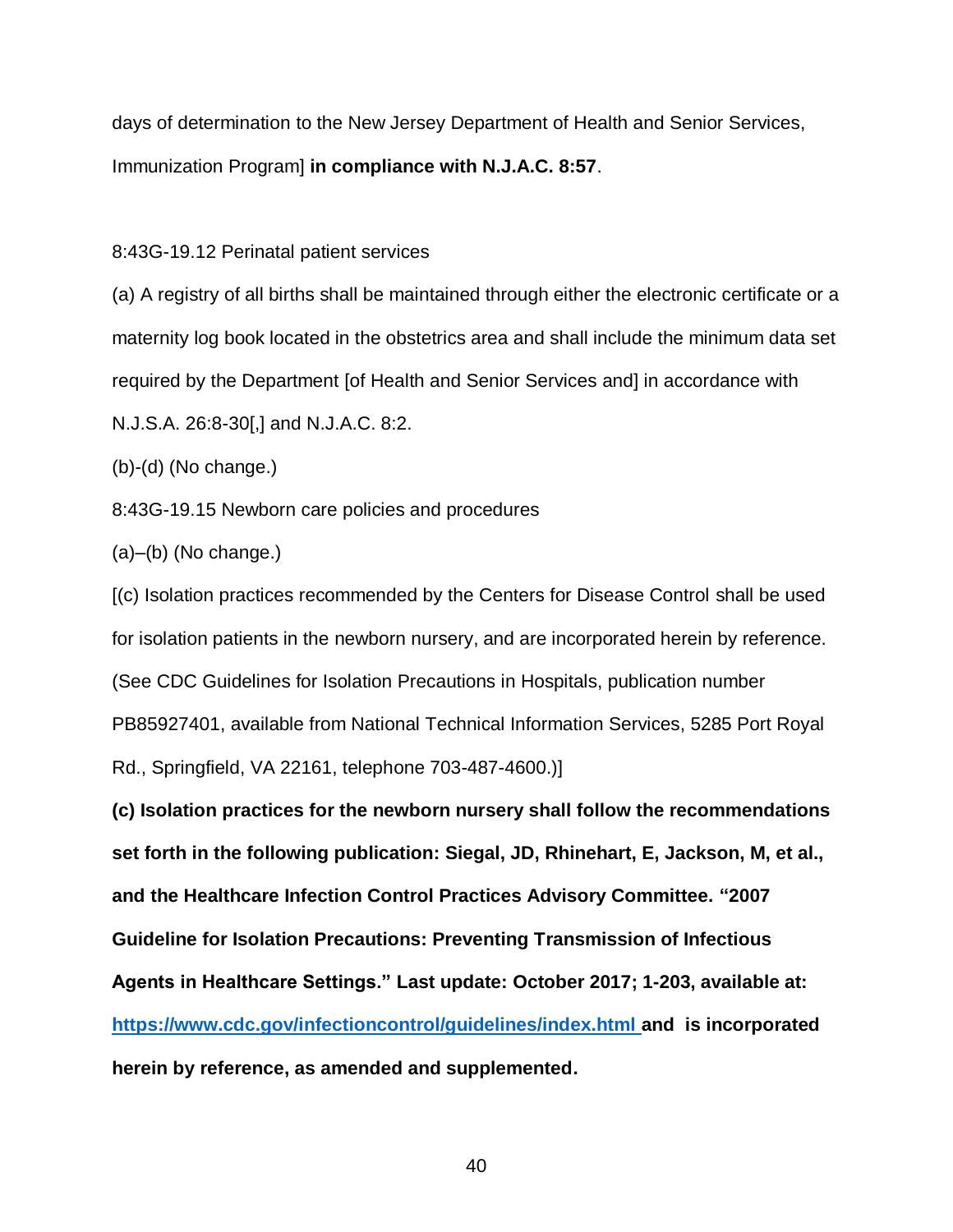(d) The newborn nursery shall identify and report any outbreak of disease, or any single case of a disease as specified in N.J.A.C. 8:57-1.1 through 1.5 [also known as Chapter II of the State Sanitary Code].

(e) The hospital shall screen all newborns for high risk factors associated with hearing impairment pursuant to N.J.S.A. 26:2-103.4, biochemical disorders pursuant to N.J.S.A. 26:2-111, and congenital heart defects no sooner than 24 hours after birth by using pulse oximetry pursuant to N.J.S.A. 26:2-111.4.

1. The hospital shall report congenital defects **pursuant to N.J.S.A. 26:8-40.21**  and shall complete birth certificates and death certificates pursuant to N.J.S.A. [26:8- 40.21 and] 26:8-28 **and 26:6-11**[, respectively].

(f) Policies and procedures for screening all newborns for hearing impairment, in accordance with N.J.S.A. 26:2-103.1 et seq., shall require that the hospital or birth center:

1. (No change.)

2. Screen all newborns for high-risk indicators associated with hearing loss, using criteria established at N.J.A.C. 8:19-[1.6]**1.8**, prior to discharge or no later than one month of age;

3. Complete and report to the Department all specified components of the Electronic Birth Certificate, including the hearing screening results within one week of discharge, in accordance with N.J.A.C. 8:19-[1.2]**1.6**;

4.-5. (No change.)

(g)-(h) (No change.)

8:43G-19.31 General newborn care functional area requirements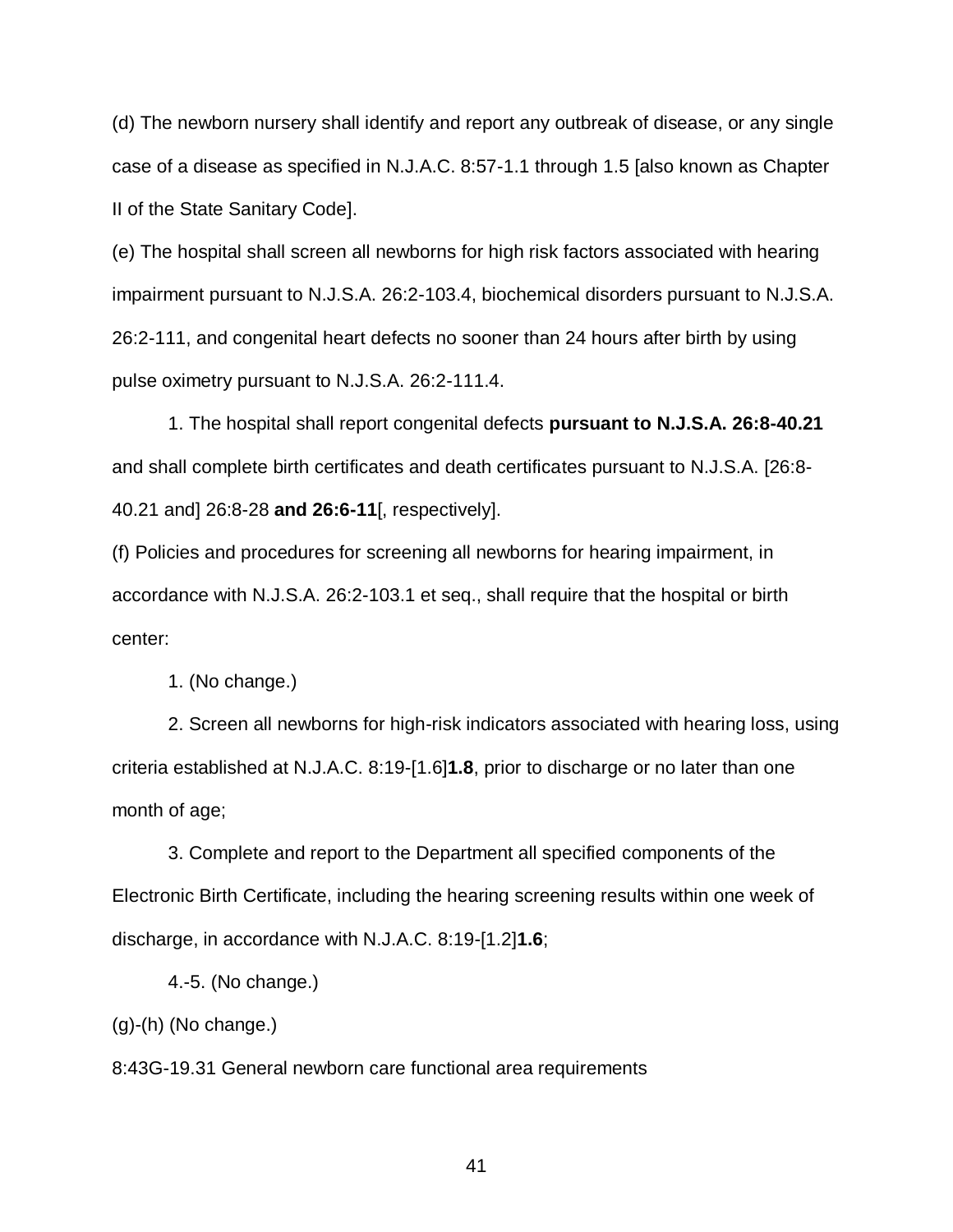(a)-(d) (No change.)

(e) Newborn care areas shall have oxygen and medical air piped from a central source in accordance with [National Fire Protection Association 99 Standard for Health Care Facilities (NFPA 99) published by the NFPA, Box 9101, One] **NFPA 99: Health Care Facilities Code, 2018. National Fire Protection Association. This book is incorporated herein by reference, as amended and supplemented, and is available from the National Fire Protection Association, 1** Batterymarch Park, Quincy, MA [02269-9101, incorporated herein by reference] **02169-7471. Phone: (800) 344-3555. Fax: (800) 593-NFPA. Website: [http://www.nfpa.org](http://www.nfpa.org/)**.

 $(f)-(i)$ 

[(k) Ventilation requirements shall be in accordance with Section 7.31.D of the "Guidelines for Construction and Equipment of Hospital and Health Care Facilities" (The American Institute of Architects Press), 1996-97 edition, as amended and supplemented, published by the AIA, 1735 New York Ave. NW, Washington, DC 20006, (202) 626-7475, incorporated herein by reference.]

**(k) Ventilation requirements shall be in accordance with Guidelines for Design and Construction of Residential Health, Care, and Support Facilities, 2014 edition***.* **Facility Guidelines Institute; American Society for Healthcare Engineering, which is incorporated herein by reference, as amended and supplemented, and is available from the Facility Guidelines Institute, Inc., 350 N. Saint Paul St., Suite 100, Dallas, TX 75201. Website: [www.fgiguidelines.org.](http://www.fgiguidelines.org/) E-mail:**

**[info@fgiguidelines.org.](mailto:info@fgiguidelines.org)**

(l)-(t) (No change.)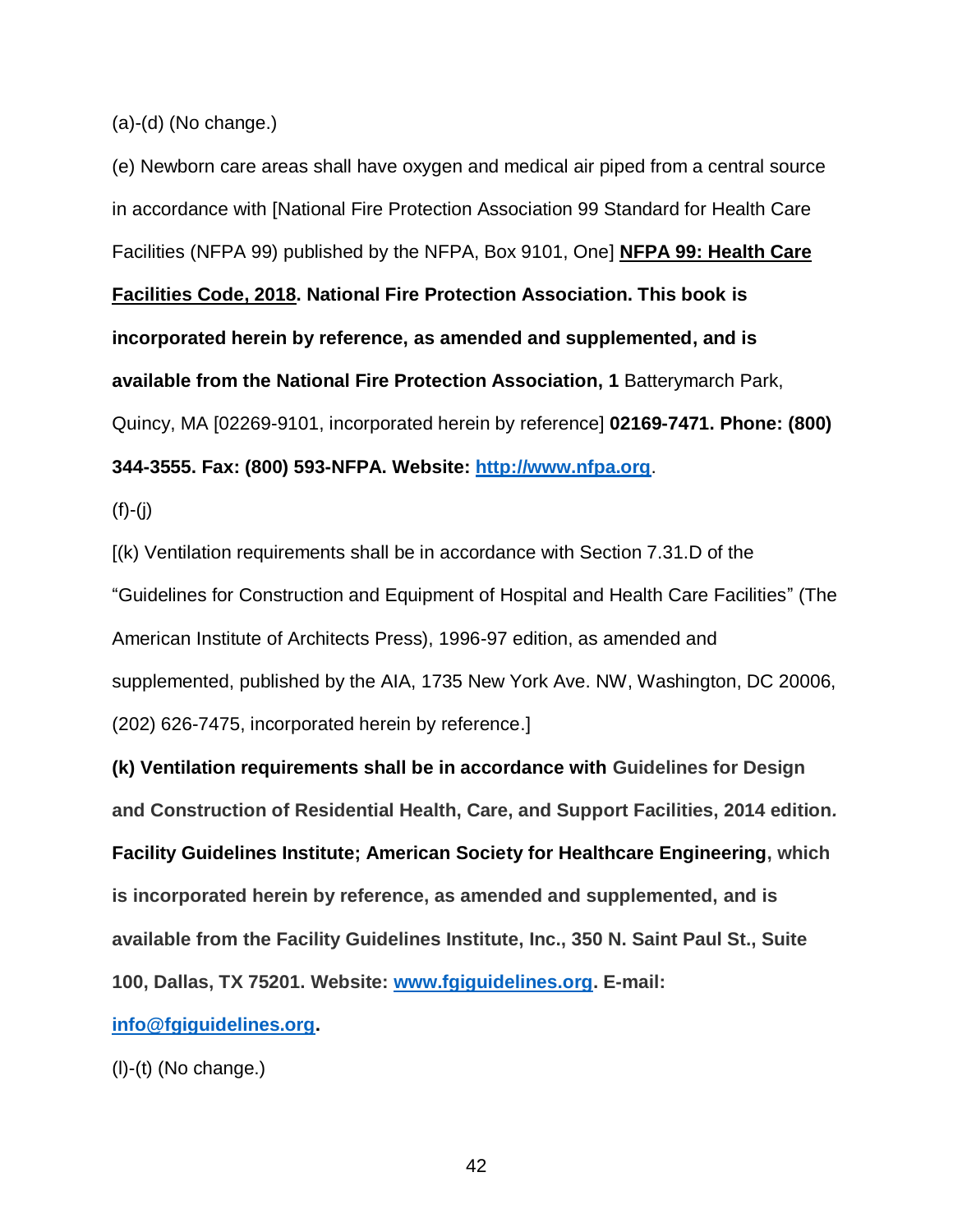#### SUBCHAPTER 20. EMPLOYEE HEALTH

### 8:43G-20.2 Employee health services

(a)-(c) (No change.)

(d) The facility shall establish policies and procedures for the detection and control of the transmission of *Mycobacterium tuberculosis* that include, but are not limited to, developing a Tuberculosis Infection Exposure Control Plan (TB plan), according to the guidelines set forth in "Guidelines for Preventing the Transmission of *Mycobacterium tuberculosis* in Health-Care [Settings] **Facilities**, 2005." [The Morbidity and Mortality Weekly Report published by the Epidemiology Program Office, Centers for Disease and Control and Prevention (CDC) and available from the Superintendent of Documents, US Government Printing Office, Washington, DC 20402-9325 (MMWR), December 30, 2005, Volume 54, Number RR-17, p. 1 through 141, pursuant to the Occupational Safety and Health Act (OSH Act) of 1970,] **MMWR. 2005; 54(RR-17); 1-141,**  incorporated herein by reference, as supplemented and amended.

1.-2. (No change.)

3. Persons with questions regarding tuberculosis control may request further information from the Tuberculosis **Control** Program**,** [of the Department at PO Box 369, Trenton, NJ 08625-0369; telephone (609) 588-7522.] **Department of Health, Division of HIV, STD and TB Services, 50 East State Street, 3rd Floor, PO Box 363, Trenton, NJ 08625-0363. Phone: 609-826-4878. Fax: 609-826-4879.**

(e)-(h) (No change.)

(i) The hospital shall comply with the reporting requirements of the Department**'s** [of Health and Senior Services'] Division of Epidemiology, Environmental and Occupational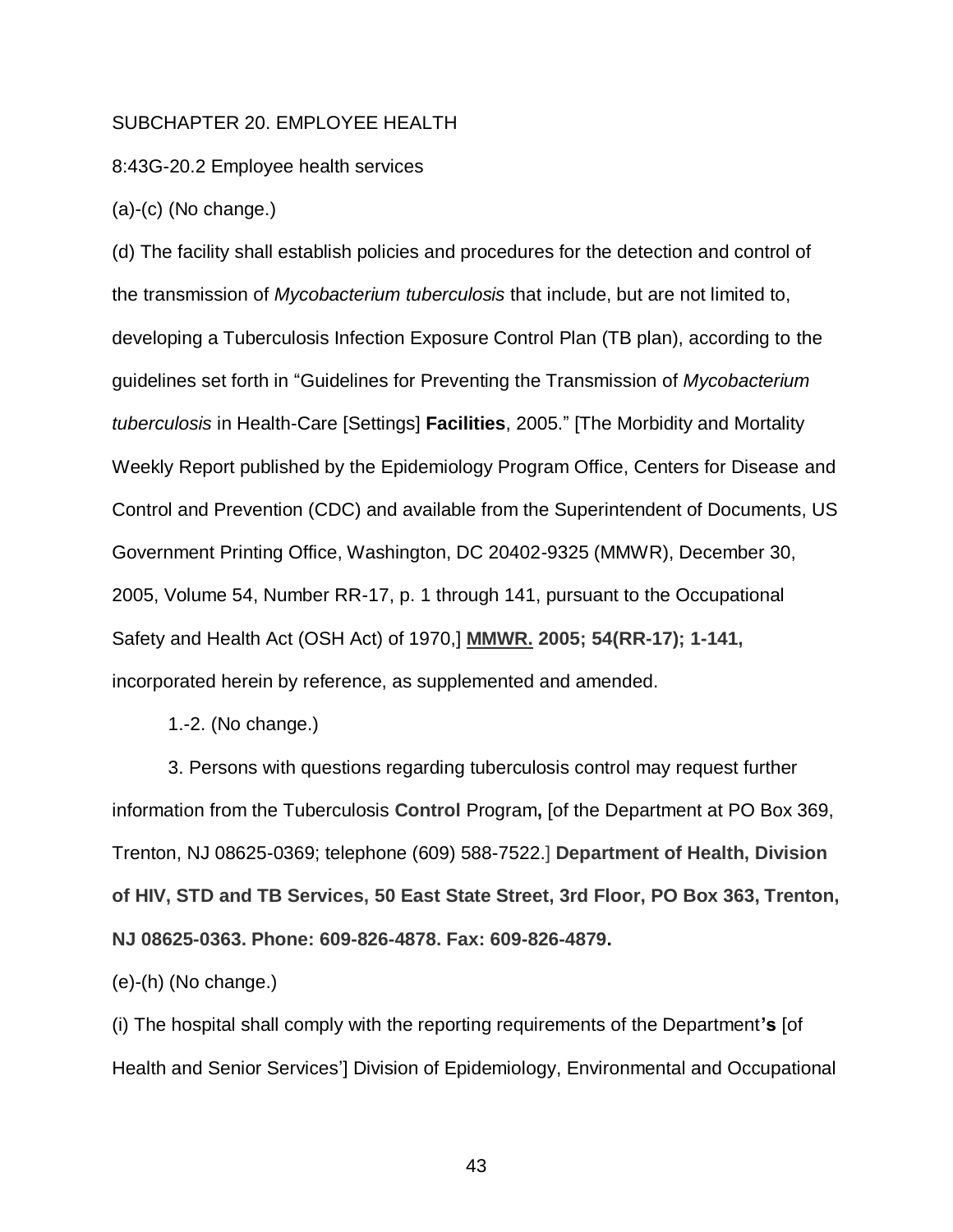Health Services for tuberculin and rubella test results, pursuant to N.J.A.C. 8:57. Information regarding testing and reporting can be obtained from:

> [New Jersey State] Department of Health [and Senior Services] Communicable Disease [Control] Service[s] PO Box 369

 $(j)-(l)$  (No change.)

SUBCHAPTER 21. ONCOLOGY

8:43G-21.4 Oncology policies and procedures

Trenton, NJ 08625-0369

(a) The unit shall have written policies and procedures that are reviewed at least once every three years, revised more frequently as needed, and implemented. They shall include at least:

1. (No change.)

[2. Guidelines for mixing chemotherapy, when performed on the unit, that reference Occupational Safety and Health Administration (OSHA) guidelines: "Work Practice Guidelines for Personnel Dealing with Cytotoxic Drugs," OSHA Instruction PUB 8-1.1, PB 89203301 Office of Occupational Medicine;

3. Guidelines for administering chemotherapy that follow national Oncology Nursing Society guidelines; available from the Oncology Nursing Society, 1016 Greentree Road, Pittsburgh, PA 15220-3125, telephone 412-921-7373.]

**2. Centers for Disease Control and Prevention (CDC); National Institute for Occupational Safety and Health (NIOSH). "Preventing Occupational Exposures to**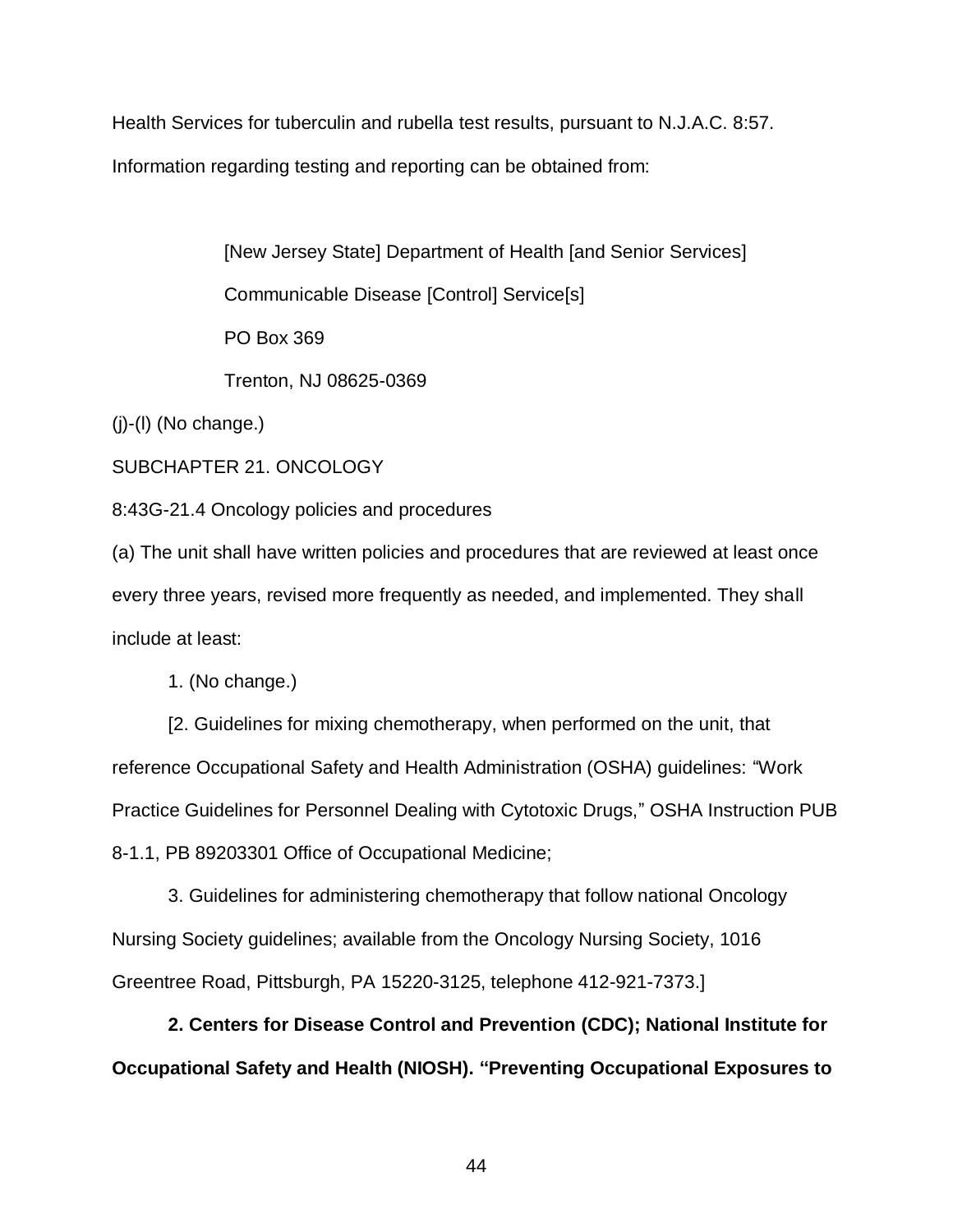**Antineoplastic and Other Hazardous Drugs in Health Care Settings." NIOSH Alert. Publication No. 2004-165. 1-58. Last update: September 2016; Conor TH, MacKenzie BA, DeBord DG, et al., CDC and NIOSH. "NIOSH List of Antineoplastic and Other Hazardous Drugs in Healthcare Settings, 2016." (Supersedes 2014- 138). NIOSH. Publication No. 2016-161; 1-42, available from: NIOSH-Publications Dissemination, 4676 Columbia Parkway, Cincinnati, OH 45226-1998. Phone:1-800- 35-NIOSH (1-800-356-4674). Fax: (513) 533-8573. Website: [www.cdc.gov/niosh.](http://www.cdc.gov/niosh) Email: pubstaft@cdc.gov.**

**3. Neuss MN, Gilmore TR, Belderson JM, et al., for the American Society of Clinical Oncology/Oncology Nursing Society (ONS). "Updated American Society of Clinical Oncology/Oncology Nursing Society Chemotherapy Administration Safety Standards, Including Standards for Pediatric Oncology." Oncology Nursing Forum. 44; (1); January 2017. The contact information for ONS is: 125 Enterprise Drive, Pittsburgh, PA 15275. Phone: (412) 859-6100; Toll-free Phone: (866) 257-4ONS; Toll-free Fax: (877) 369-5497. Fax: (412) 859-6162. Website: [https://www.ons.org.](https://www.ons.org/) E-mail [help@ons.org.](mailto:help@ons.org)**

4.–7. (No change.)

(b) (No change.)

8:43G-21.13 Oncology supplies and equipment

**(a)** A Class 2 Vertical Laminar Air Flow Hood shall be used during the preparation of all chemotherapy on the unit. [Occupational Safety and Health Administration (OSHA) guidelines: "Work Practice Guidelines for Personnel Dealing with Cytotoxic Drugs," OSHA Instruction PUB 8-1.1, Office of Occupational Medicine, shall be used to]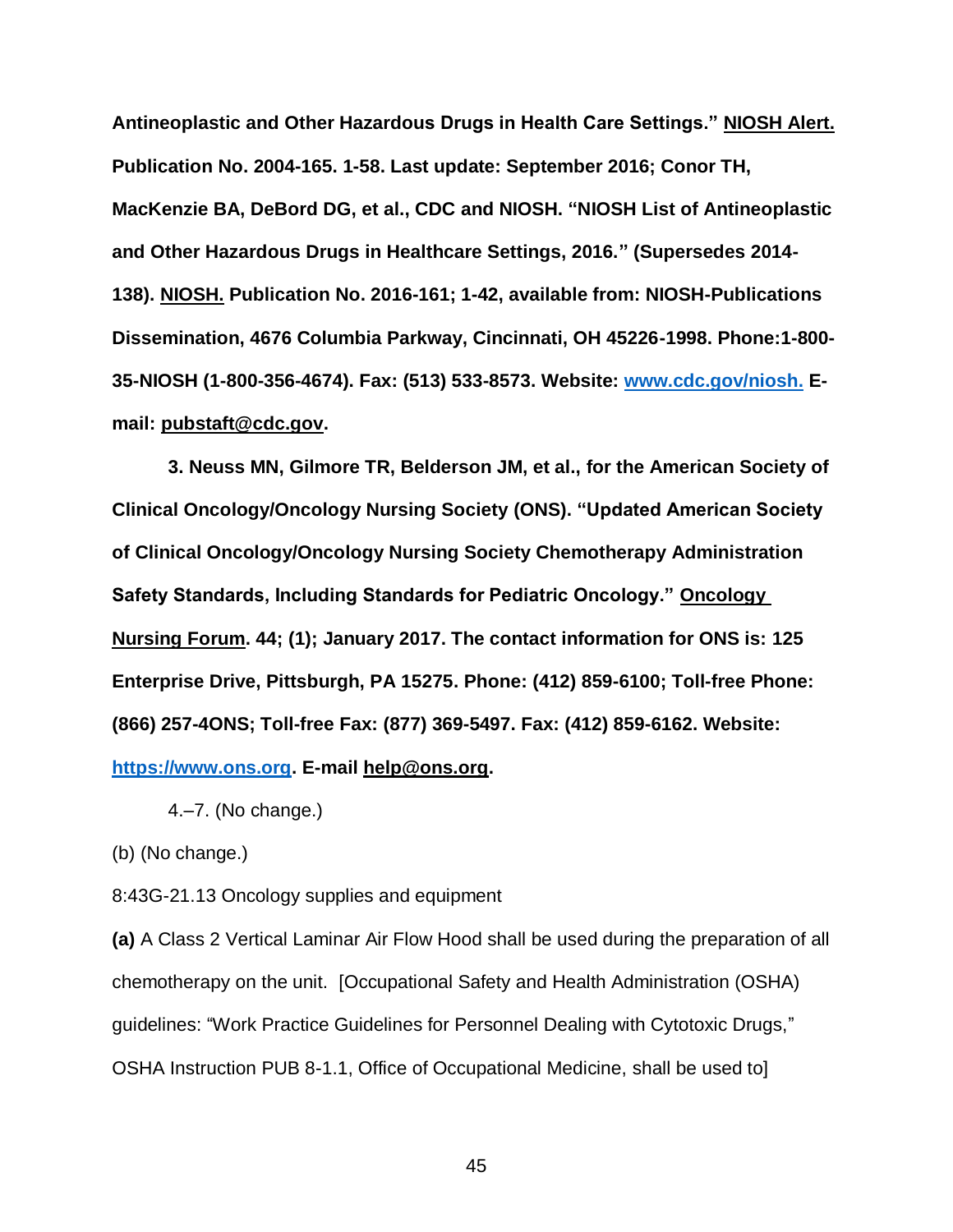**(b) To** develop procedures for preparing chemotherapy**, hospitals shall refer to the following publications: Centers for Disease Control and Prevention (CDC); National Institute for Occupational Safety and Health (NIOSH). "Preventing Occupational Exposures to Antineoplastic and Other Hazardous Drugs in Health Care Settings." NIOSH Alert. Publication No. 2004-165. 1-58. Last update: September 2016; Conor TH, MacKenzie BA, DeBord DG, et al., CDC and NIOSH. "NIOSH List of Antineoplastic and Other Hazardous Drugs in Healthcare Settings, 2016." (Supersedes 2014-138). NIOSH. Publication No. 2016-161; 1-42, available from: NIOSH-Publications Dissemination, 4676 Columbia Parkway, Cincinnati, OH 45226-1998. Phone:1-800-35-NIOSH (1-800-356-4674). Fax: (513) 533-8573.**

**Website: [www.cdc.gov/niosh.](http://www.cdc.gov/niosh) E-mail: [pubstaft@cdc.gov](mailto:pubstaft@cdc.gov)**.

SUBCHAPTER 23. PHARMACY

8:43G-23.1 Pharmacy structural organization

(a) A hospital shall have a pharmacy that is licensed by the New Jersey State Board of Pharmacy, with a current Drug Enforcement Administration registration and a controlled dangerous substance registration from the [State] Department [of Health].

(b) (No change.)

SUBCHAPTER 24. PLANT MAINTENANCE AND FIRE AND EMERGENCY

# PREPAREDNESS

8:43G-24.8 Physical plant general compliance for new construction, alteration, or renovation

(a) The hospital shall comply with the New Jersey Uniform Construction Code (N.J.A.C.

5:23 under Use Group I-2), standards imposed by the United States Department of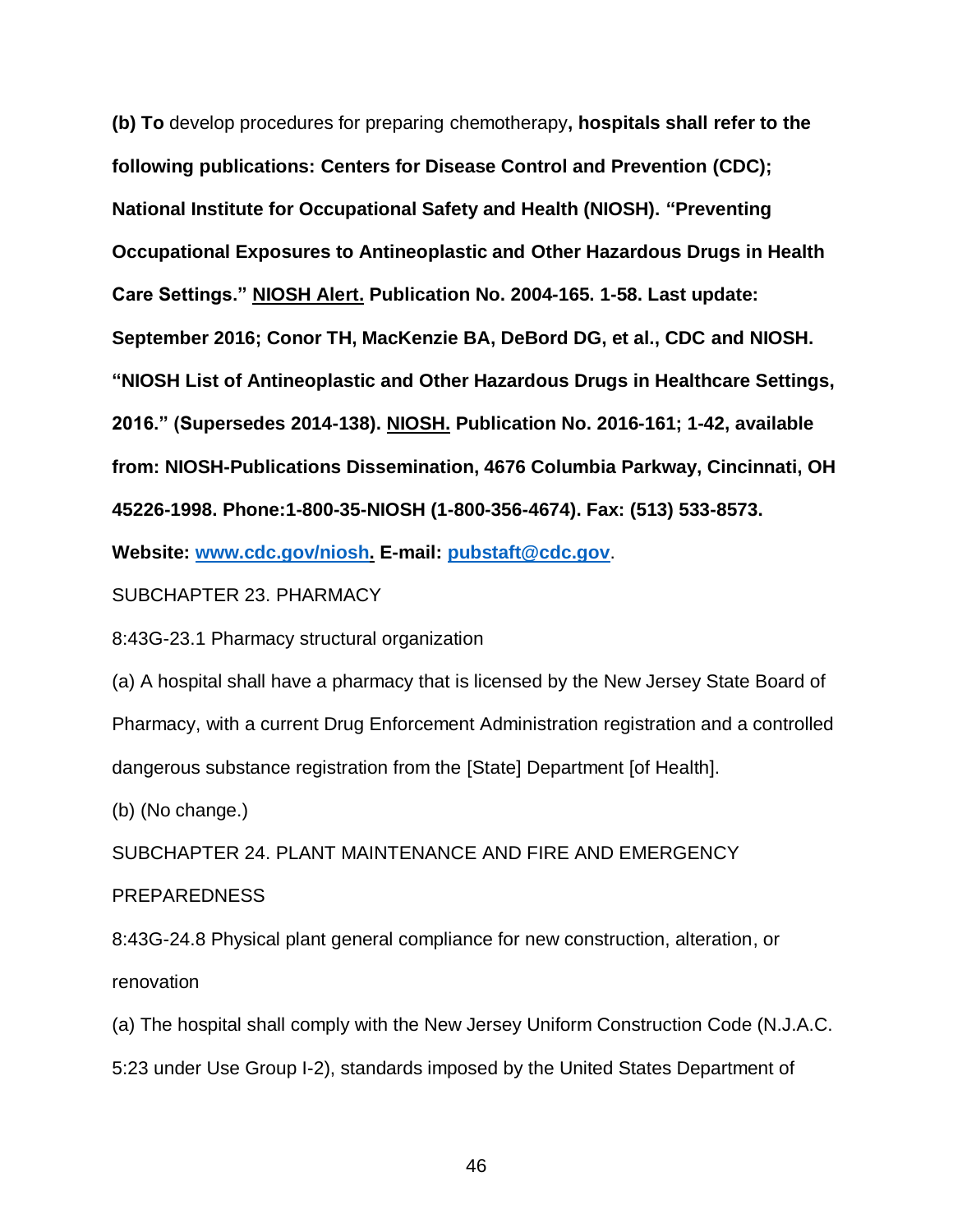Health and Human Services, the New Jersey Departments of Health and [Senior Services and] Community Affairs and the [Guidelines for Design and Construction of Health Care Facilities, 2010 edition, incorporated herein by reference, as amended and supplemented, published by the American Society of Healthcare Engineering of the American Hospital Association, 155 North Wacker Drive, Chicago, IL 60606, Pub. No. ISBN 978-0-87258-859-2, available through the Facility Guidelines Institute, telephone (800) 242-2628, website www.fgiguidelines.org, or by writing to AHA Services Inc., PO Box 933283, Atlanta GA 31193-3283] **Guidelines for Design and Construction of Residential Health, Care, and Support Facilities, 2014 edition. Facility Guidelines Institute; American Society for Healthcare Engineering, which is incorporated herein by reference, as amended and supplemented, and is available from the Facility Guidelines Institute, Inc., 350 N. Saint Paul St., Suite 100, Dallas, TX 75201. Website: [www.fgiguidelines.org.](http://www.fgiguidelines.org/) E-mail: [info@fgig®uidelines.org.](mailto:info@fgiguidelines.org)** (b) The hospital shall submit plans and specifications to Health Plan Review **Unit**, Division of Codes and Standards, Department of Community Affairs, P.O. Box 815, Trenton, New Jersey 08625-0815, for approval prior to construction, alteration, or renovation.

8:43G-24.13 Fire and emergency preparedness

(a) The hospital shall comply with the National Fire Protection Association **publication,**  NFPA 101®: Life Safety Code®, [2009] **2012** Edition, [(Chapter 12] **specifically, chapter 18** for new construction and [Chapter 13] **chapter 19** for existing construction[), available from the]**;** National Fire Protection Association **(NFPA)**, [11 Tracy Drive, Avon, MA 02322-1136; headquarters address, National Fire Protection Association,] **and**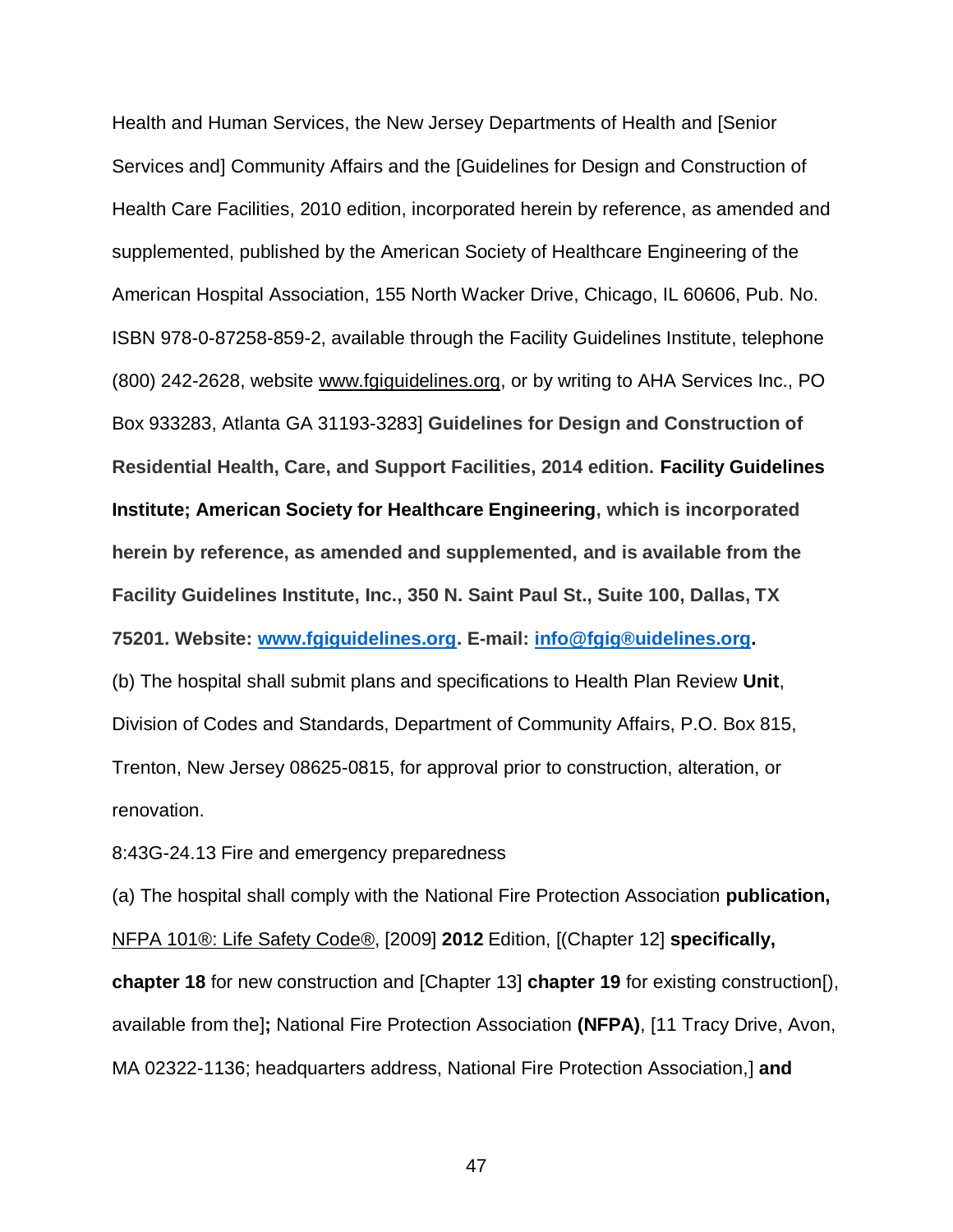**which is available from NFPA,** 1 Batterymarch Park, Quincy, MA 02269-7471[, telephone]**. Phone: Toll-free:** (800) 344-3555 or **Direct:** (617) 770-3000[, telefacsimile (617) 770-0700]**. Fax: 800 593-NFPA**[, website]**. Website:** [www.nfpa.org\[](http://www.nfpa.org/); remit to address, National Fire Protection Association, PO Box 9689, Manchester, NH 03108- 9689] **.** If the building was constructed prior to 1968, the hospital shall have the option of applying for approval from the Department under Fire Safety Evaluation System requirements. Such approval shall be obtained prior to the annual licensure inspection survey and shall include prearranged inspection by a Department surveyor.

(b)-(l) (No change.)

### SUBCHAPTER 26. PSYCHIATRY

8:43G-26.2 Psychiatry policies and procedures

 $(a)-(c)$  (No change.)

(d) There shall be a written affiliation or referral agreement with the community mental health agency or agencies designated within the hospital's service area by the [New Jersey] **Department's** Division of Mental Health and [Hospitals] **Addiction Services,** for referral, case management, and discharge planning.

(e) (No change.)

8:43G-26.9 Psychiatry space and environment

(a)-(g) (No change.)

(h) The psychiatric care unit shall comply with the suicide prevention regulations as provided in [Federal Guidelines for Construction and Equipment of Hospital and Medical Facilities, 1987 Edition, section 7.6, or later edition, if in effect, which are hereby incorporated by reference, and are available from The American Institute of Architects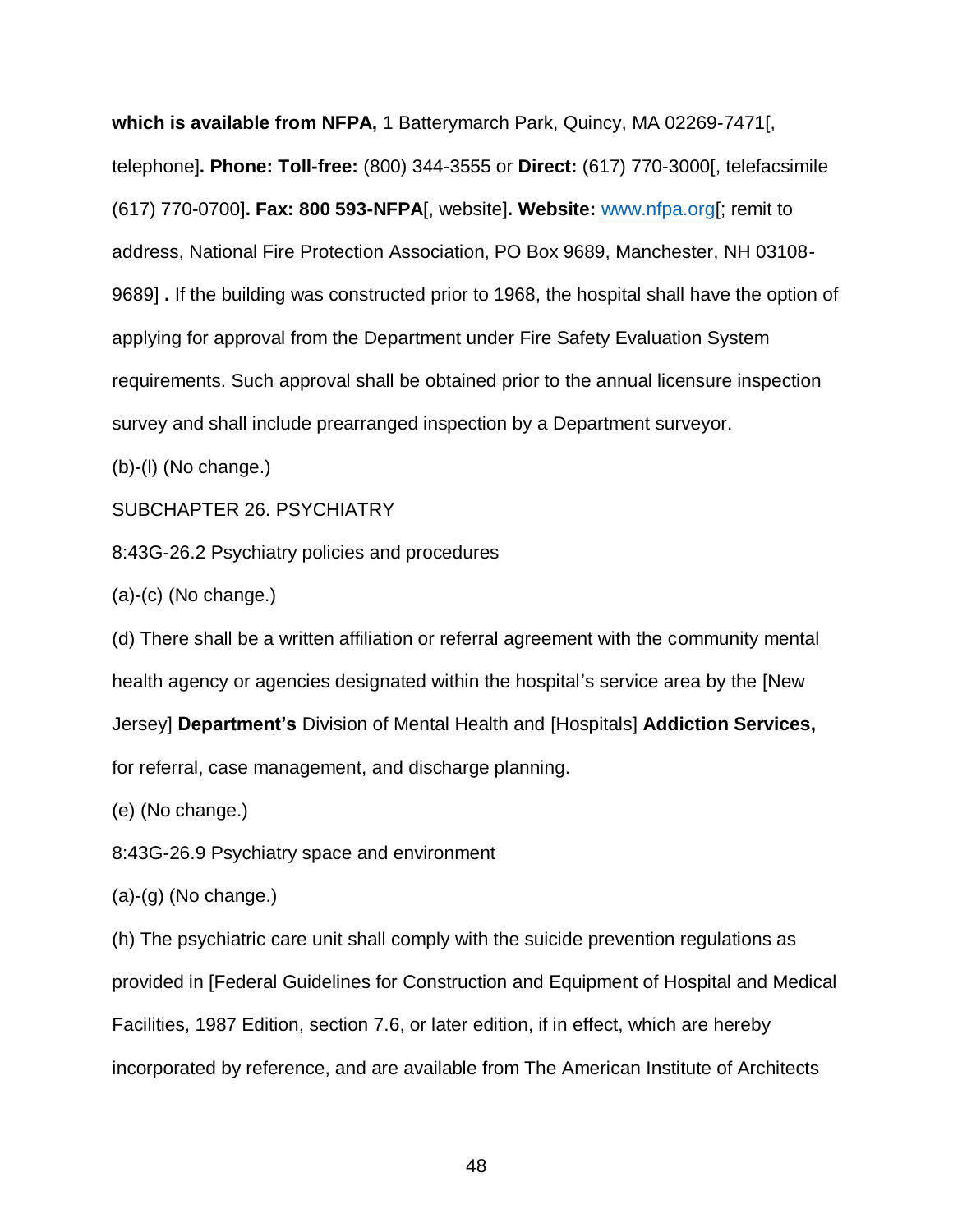Press, 1735 New York Ave. NW, Washington, D.C. 20006, Pub. No. ISBN 0-913962-96- 1] **Guidelines for Design and Construction of Residential Health, Care, and Support Facilities, 2014 edition***.* **Facility Guidelines Institute; American Society for Healthcare Engineering, which is incorporated herein by reference, as amended and supplemented, and is available from the Facility Guidelines Institute, Inc., 350 N. Saint Paul St., Suite 100, Dallas, TX 75201. Website: [www.fgiguidelines.org.](http://www.fgiguidelines.org/) Email: [info@fgiguidelines.org.](mailto:info@fgiguidelines.org)**

 $(i)$ – $(i)$  (No change.)

SUBCHAPTER 32. SAME-DAY STAY

8:43G-32.10 Same-day medical services standards; scope

(a) (No change.)

(b) Same-day medical services are defined as elective treatments, diagnostic and nonsurgical procedures as defined in the [ICD-9-CM] **ICD-10-CM** codes, with the patient being discharged in a routine status before midnight of the day of admission or treatment.

SUBCHAPTER 34. SURGERY

8:43G-34.8 Surgery supplies and equipment

(a)-(d) (No change.)

(e) All surgical staff shall comply with the current universal precautions as set forth in the [Centers for Disease Control and Prevention Guideline for Handwashing and Hospital Environmental Control (Infection Control and Hospital Epidemiology 1999, incorporated herein by reference, as amended and supplemented). That publication may be obtained by telephoning the Centers for Disease Control and Prevention at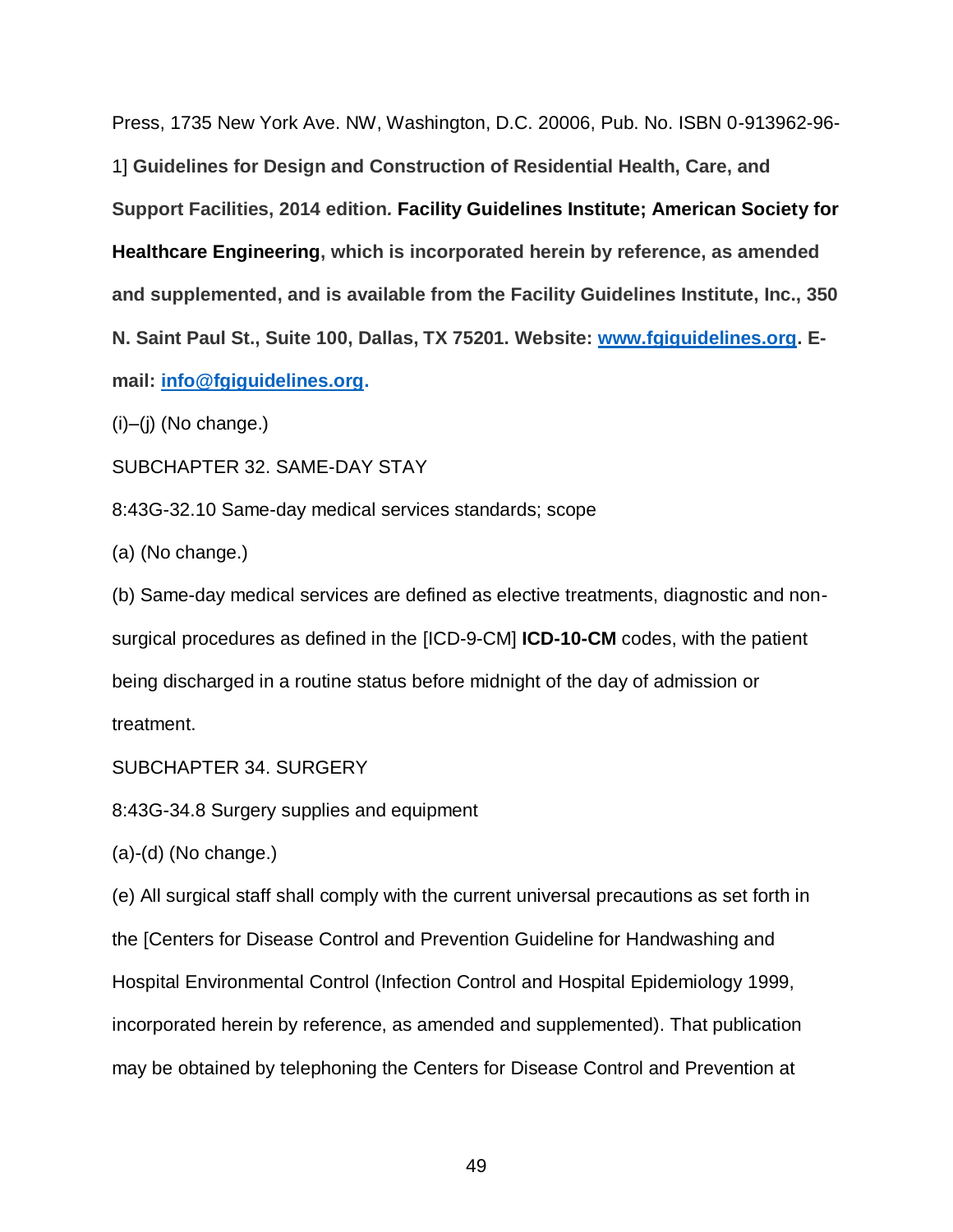(800) 311-3435] **following publications: Centers for Disease Control and Prevention; Healthcare Infection Control Practices Advisory Committee. "Guidelines for Environmental Infection Control in Health-Care Facilities." MMWR. 2003; 52(RR-10); 1-42. Last update: February 15, 2017; 1-240, incorporated herein by reference, as amended and supplemented. This publication is available from** 

**[www.cdc.gov/infectioncontrol/guidelines/environmental/.](https://www.cdc.gov/infectioncontrol/guidelines/environmental/)**

(f) (No change.)

SUBCHAPTER 36. SATELLITE EMERGENCY DEPARTMENTS

8:43G-36.1 Scope

(a)-(d) (No change.)

(e) A certificate of need application and certificate of need approval is not required in order for a licensed hospital to institute, construct, expand**,** or operate a satellite emergency department. However, a licensed hospital which chooses to establish a satellite emergency department shall make application for licensure to the [Certificate of Need and Acute Care] Licensing [Program] **Office** as required in N.J.A.C. 8:43G-2.2(a) and comply with the requirements of N.J.A.C. 8:43G-2.2 through 2.11. If the satellite emergency department applies for licensure as a free-standing ambulatory care facility, it shall also meet the applicable requirements set forth in N.J.A.C. 8:43A.

 $(f)$ – $(g)$  (No change.)

(h) Each satellite emergency department shall provide services 24 hours per day, seven days per week during the first full year after licensing. After one year, if the facility can document a low utilization of patients during any [eight hour] **eight-hour** period, it may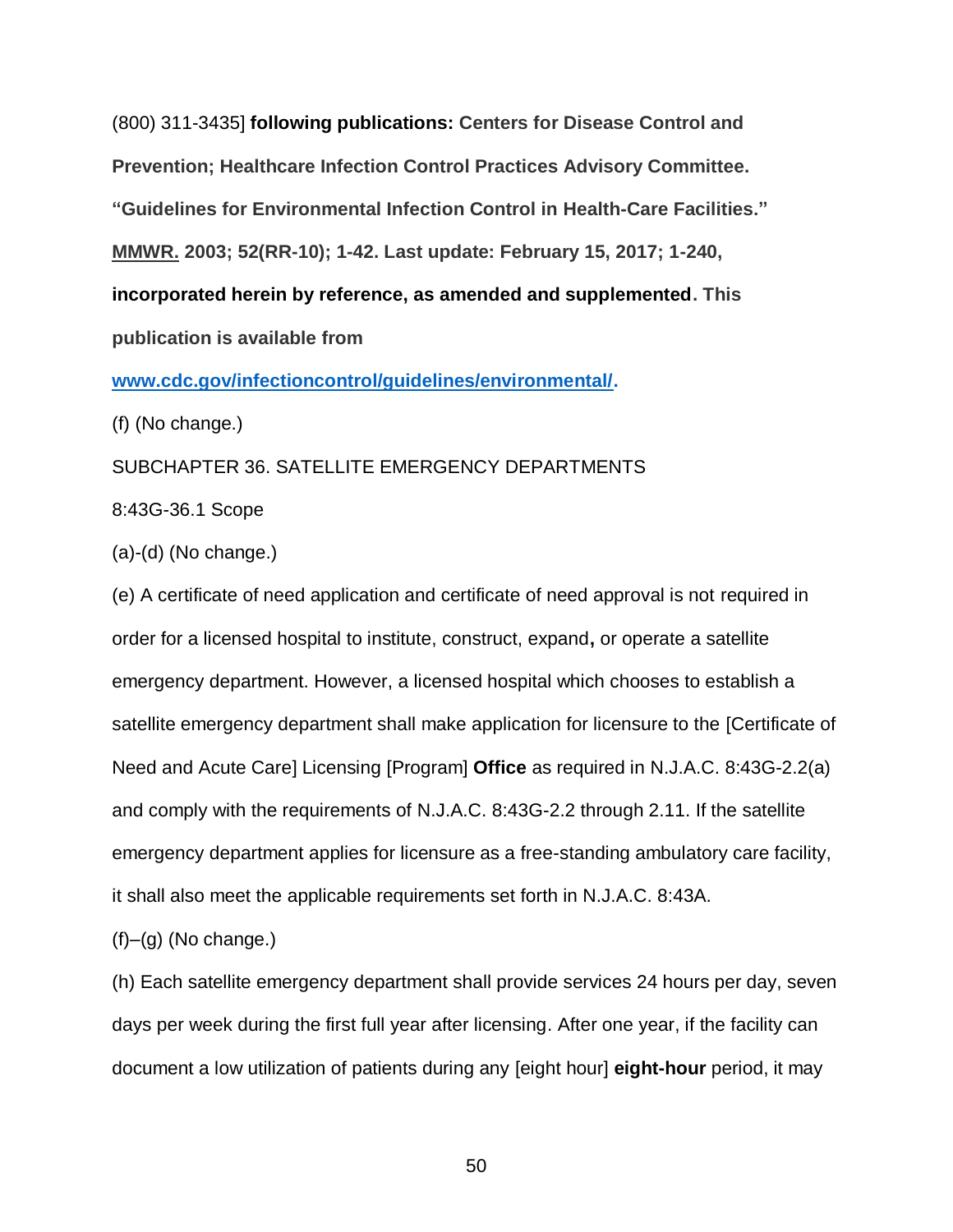cease operation during that time period, following Department [of Health and Senior Services (DHSS)] approval. In no case shall a satellite emergency department operate less than 16 hours per day, seven days per week after the first year of licensing. Policies and procedures addressing after hours care shall be developed by the satellite emergency department or owner/operator hospital and approved by the [DHSS] **Department** prior to revising hours of operation.

1. (No change.)

8:43G-36.2 Definitions

The following words and terms, when used in this chapter, shall have the following meanings, unless the context clearly indicates otherwise.

…

["Department" means the New Jersey State Department of Health and Senior Services.]

"Licensee" means acute care hospital authorized by the Department [of Health and Senior Services] to own and operate a satellite emergency department and on whom the responsibility for maintaining acceptable standards in all areas of operation of the satellite emergency department.

…

8:43G-36.14 Continuous quality improvement

(a) (No change.)

(b) On a quarterly basis, beginning with the closest calendar quarter after commencing operation, the satellite emergency department shall submit the following information to